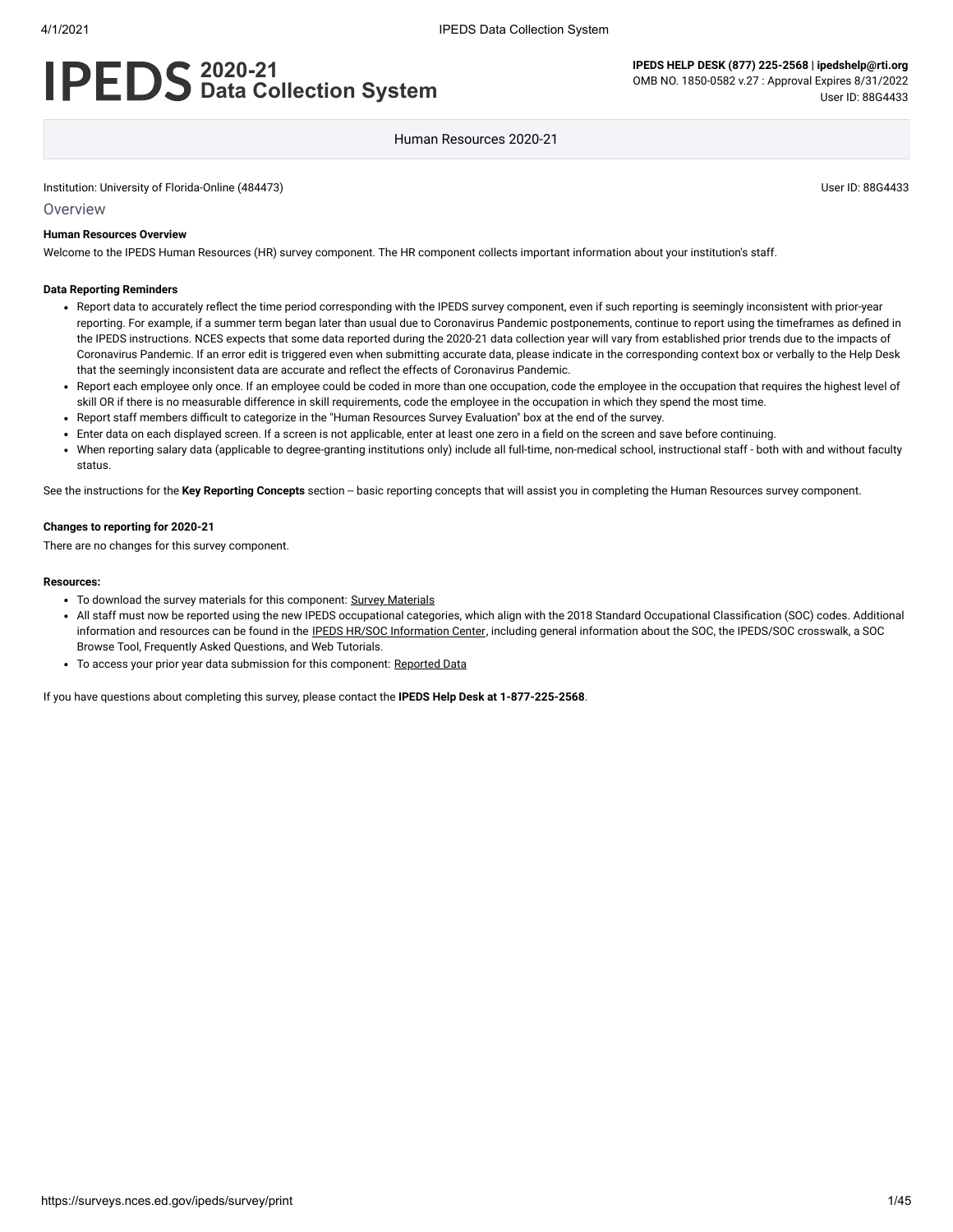#### Human Resources Screening Questions

### **Does your institution have any [part-time](javascript:openglossary(467)) staff?**

If you answer Yes to this question, you will be provided the screens to report part-time staff.

No

### Yes

#### **Does your institution have graduate assistants?**

If you answer Yes to this question, you will be provided the screens to report graduate assistants.

 $\bigcap$  No

**◎** Yes

### **Does your institution have 15 or more [full-time](javascript:openglossary(257)) staff?**

ON<sub>o</sub>

Yes

#### **Does your institution have a tenure system?**

If you answer Yes to this question, you will be provided the screens to report some data by tenure status.

O No

 $\odot$ Yes

**Did your institution hire any full-time permanent staff who were included on the payroll of the institution between November 1, 2019 and October 31, 2020 either for** the first time (new to the institution) or after a break in service? Do not exclude persons who were no longer on the payroll as of November 1, 2020. (Exclude persons who have returned from sabbatical leave and full-time instructional staff who are working less-than-9-month contracts.)

If you answer Yes to this question, you will be provided the screens to report full-time permanent new hires in Part H.

No

Yes  $\odot$ 

### **Do ALL of the [instructional staff](javascript:openglossary(996)) at your institution fall into any of the following categories?**

If you answer Yes to any of the questions below, you will NOT be required to report Part G - Salaries for instructional staff. However, Part G will still be required for reporting data for full-time non-instructional staff.

 $\odot$ No  $\odot$  Yes Are ALL of the instructional staff military personnel?

 $\odot$ No  $\bigcirc$  Yes Do ALL of the instructional staff contribute their services (e.g., members of a religious order)?

You may use the box below to provide additional context for the data you have reported above.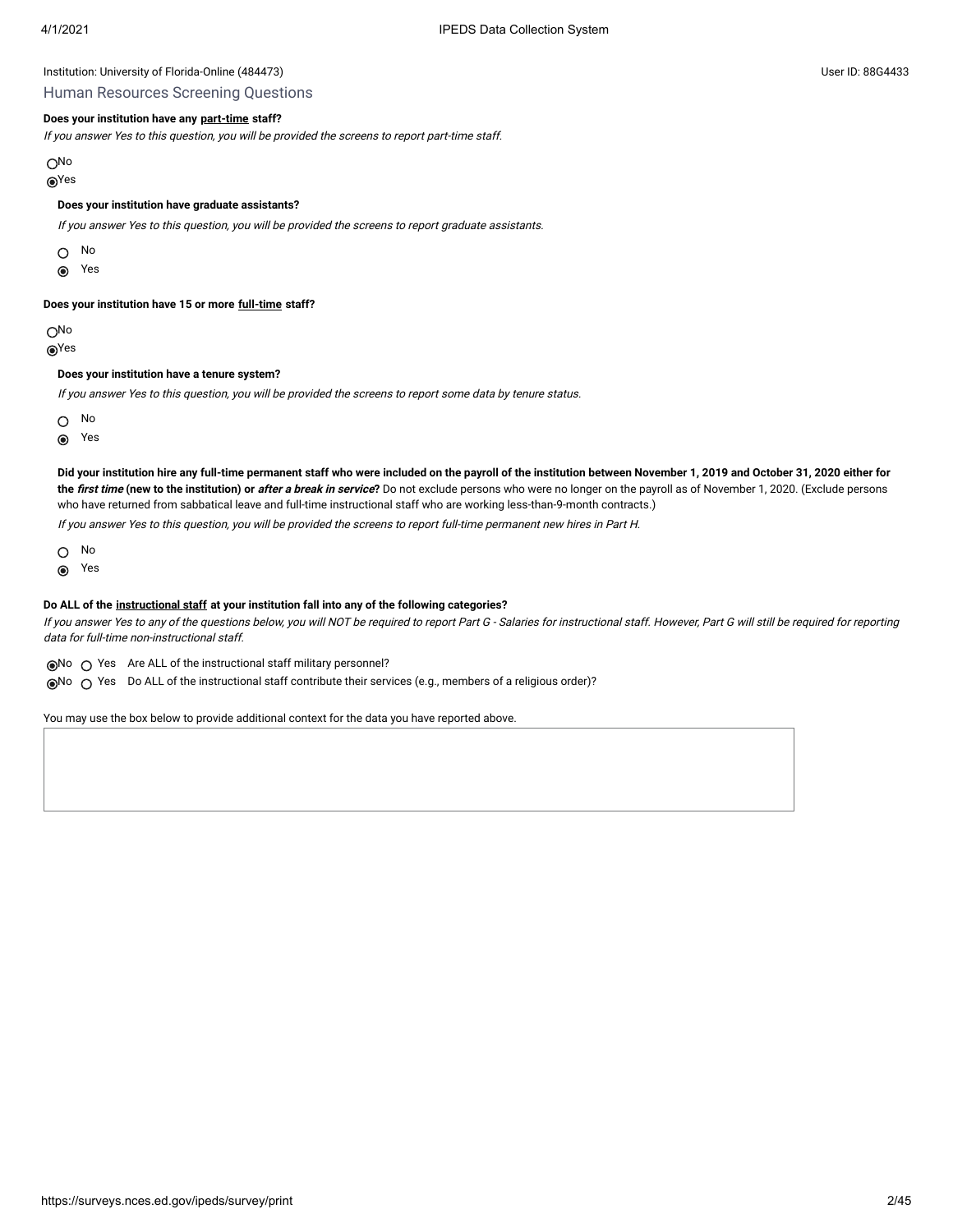## Part A1 - Full-time Instructional Staff by Academic Rank and Tenure Status - Tenured

### **Number of [Full-time](javascript:openglossary(257)) [Instructional Staff](javascript:openglossary(996)) With [Faculty Status](javascript:openglossary(1009)) [Tenured](javascript:openglossary(639))**

As of November 1, 2020

- Report Hispanic/Latino individuals of any race as Hispanic/Latino
- Report race for non-Hispanic/Latino individuals only
- Include both Primarily Instruction and Instruction Combined with Research and/or Public Service

#### **Men**

|                                           |            | No academic             |                         |             |           |      |             |
|-------------------------------------------|------------|-------------------------|-------------------------|-------------|-----------|------|-------------|
| Race/ethnicity                            | Professors | Associate<br>professors | Assistant<br>professors | Instructors | Lecturers | rank | Total       |
| Nonresident alien                         |            |                         |                         |             |           |      | 0           |
| Hispanic/Latino                           |            |                         |                         |             |           |      | 0           |
| American Indian or Alaska Native          |            |                         |                         |             |           |      | 0           |
| Asian                                     |            |                         |                         |             |           |      | $\mathbf 0$ |
| <b>Black or African American</b>          |            |                         |                         |             |           |      | 0           |
| Native Hawaiian or Other Pacific Islander |            |                         |                         |             |           |      | 0           |
| White                                     |            |                         |                         |             |           |      | 0           |
| Two or more races                         |            |                         |                         |             |           |      | 0           |
| Race and ethnicity unknown                |            |                         |                         |             |           |      | 0           |
| <b>Total men</b>                          | 0          | 0                       | 0                       | 0           | 0         | 0    | 0           |

|                                           |             |                         | <b>Academic Rank</b>    |             |           | No academic |             |
|-------------------------------------------|-------------|-------------------------|-------------------------|-------------|-----------|-------------|-------------|
| Race/ethnicity                            | Professors  | Associate<br>professors | Assistant<br>professors | Instructors | Lecturers | rank        | Total       |
| Nonresident alien                         |             |                         |                         |             |           |             | 0           |
| Hispanic/Latino                           |             |                         |                         |             |           |             | 0           |
| American Indian or Alaska Native          |             |                         |                         |             |           |             | 0           |
| Asian                                     |             |                         |                         |             |           |             | 0           |
| <b>Black or African American</b>          |             |                         |                         |             |           |             | 0           |
| Native Hawaiian or Other Pacific Islander |             |                         |                         |             |           |             | 0           |
| White                                     |             |                         |                         |             |           |             | $\mathbf 0$ |
| Two or more races                         |             |                         |                         |             |           |             | 0           |
| Race and ethnicity unknown                |             |                         |                         |             |           | $\mathbf 0$ | 0           |
| <b>Total women</b>                        | $\mathbf 0$ | 0                       | 0                       | 0           | 0         | 0           | $\mathbf 0$ |
|                                           |             |                         |                         |             |           |             |             |
| Total (men+women)                         | 0           | 0                       | 0                       | 0           | 0         | 0           | 0           |
| Total from prior year                     |             |                         |                         |             |           |             |             |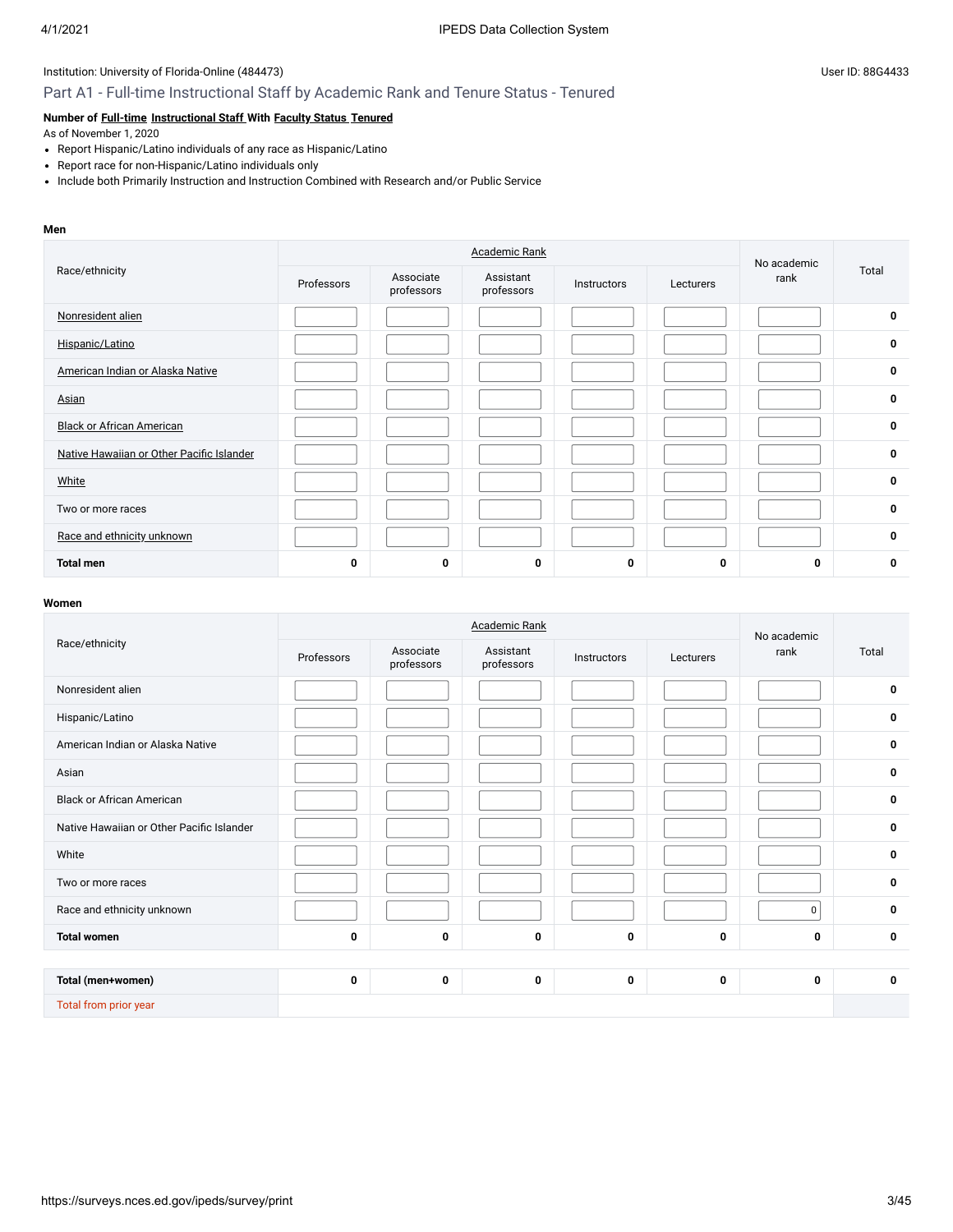## Part A1 - Full-time Instructional Staff by Academic Rank and Tenure Status - On Tenure Track

## **Number of [Full-time](javascript:openglossary(257)) [Instructional Staff](javascript:openglossary(996)) With [Faculty Status](javascript:openglossary(1009)) [On Tenure Track](javascript:openglossary(641))**

As of November 1, 2020

- Report Hispanic/Latino individuals of any race as Hispanic/Latino
- Report race for non-Hispanic/Latino individuals only
- Include both Primarily Instruction and Instruction Combined with Research and/or Public Service

#### **Men**

|                                           |            | No academic             |                         |             |           |      |             |
|-------------------------------------------|------------|-------------------------|-------------------------|-------------|-----------|------|-------------|
| Race/ethnicity                            | Professors | Associate<br>professors | Assistant<br>professors | Instructors | Lecturers | rank | Total       |
| Nonresident alien                         |            |                         |                         |             |           |      | $\mathbf 0$ |
| Hispanic/Latino                           |            |                         |                         |             |           |      | 0           |
| American Indian or Alaska Native          |            |                         |                         |             |           |      | 0           |
| Asian                                     |            |                         |                         |             |           |      | 0           |
| <b>Black or African American</b>          |            |                         |                         |             |           |      | 0           |
| Native Hawaiian or Other Pacific Islander |            |                         |                         |             |           |      | $\mathbf 0$ |
| White                                     |            |                         |                         |             |           |      | 0           |
| Two or more races                         |            |                         |                         |             |           |      | 0           |
| Race and ethnicity unknown                |            |                         |                         |             |           |      | 0           |
| <b>Total men</b>                          | 0          | 0                       | 0                       | 0           | 0         | 0    | 0           |

|                                           |            |                         | Academic Rank           |             |           | No academic |             |
|-------------------------------------------|------------|-------------------------|-------------------------|-------------|-----------|-------------|-------------|
| Race/ethnicity                            | Professors | Associate<br>professors | Assistant<br>professors | Instructors | Lecturers | rank        | Total       |
| Nonresident alien                         |            |                         |                         |             |           |             | 0           |
| Hispanic/Latino                           |            |                         |                         |             |           |             | $\bf{0}$    |
| American Indian or Alaska Native          |            |                         |                         |             |           |             | $\mathbf 0$ |
| Asian                                     |            |                         |                         |             |           |             | 0           |
| <b>Black or African American</b>          |            |                         |                         |             |           |             | 0           |
| Native Hawaiian or Other Pacific Islander |            |                         |                         |             |           |             | 0           |
| White                                     |            |                         |                         |             |           |             | 0           |
| Two or more races                         |            |                         |                         |             |           |             | 0           |
| Race and ethnicity unknown                |            |                         |                         |             |           | 0           | 0           |
| <b>Total women</b>                        | 0          | 0                       | 0                       | 0           | 0         | 0           | $\mathbf 0$ |
|                                           |            |                         |                         |             |           |             |             |
| Total (men+women)                         | 0          | 0                       | 0                       | 0           | 0         | 0           | $\mathbf 0$ |
| Total from prior year                     |            |                         |                         |             |           |             |             |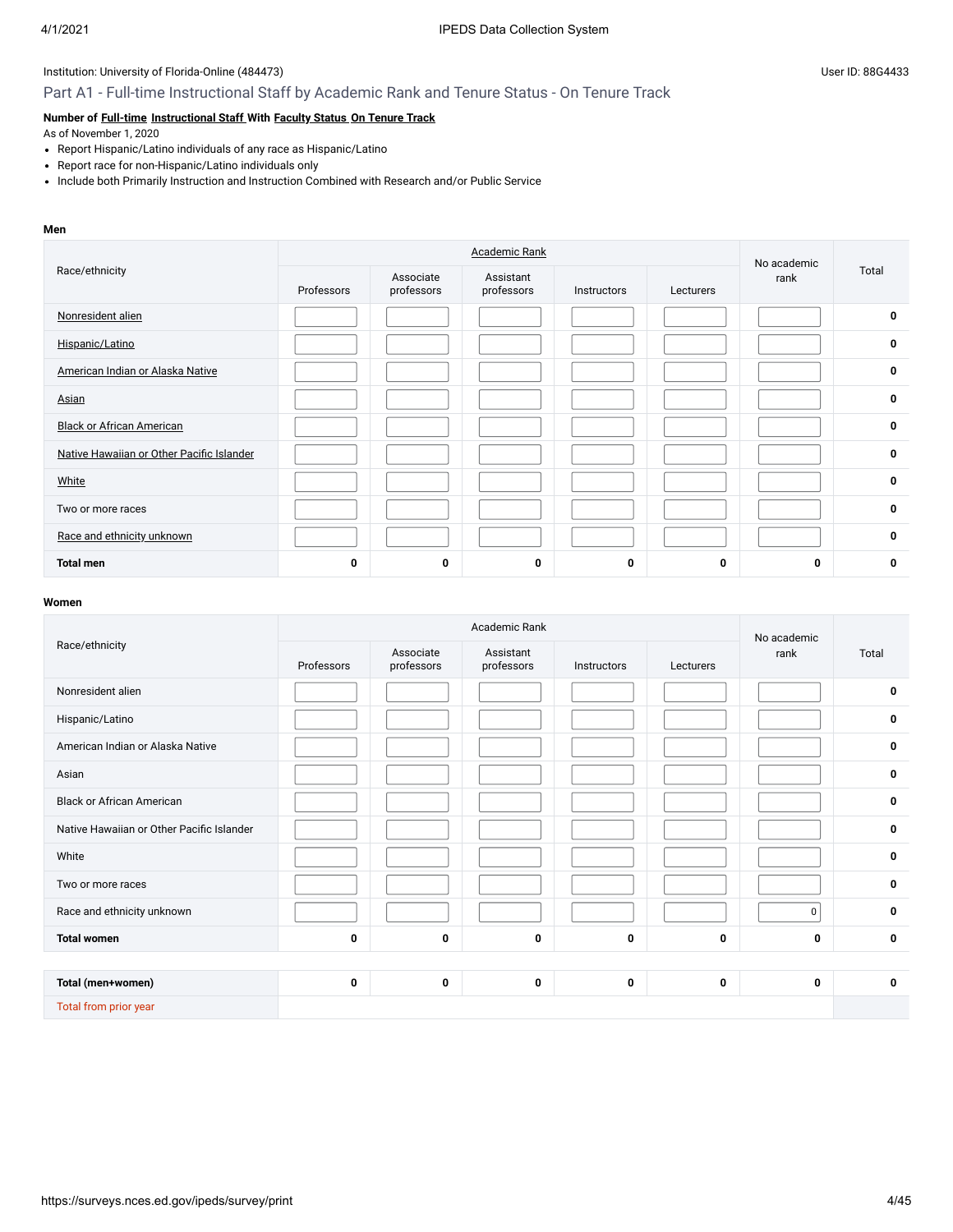### Part A1 - Full-time Instructional Staff by Academic Rank and Tenure Status - Multi-Year Contract

# **Number of [Full-time](javascript:openglossary(257)) [Instructional Staff](javascript:openglossary(996)) With [Faculty Status](javascript:openglossary(1009)) [Not on Tenure Track](javascript:openglossary(966)) - [Multi-Year Contract](javascript:openglossary(981))**

As of November 1, 2020

- Report Hispanic/Latino individuals of any race as Hispanic/Latino
- Report race for non-Hispanic/Latino individuals only
- Include both Primarily Instruction and Instruction Combined with Research and/or Public Service

#### **Men**

|                                           |            | No academic             |                         |             |           |      |       |
|-------------------------------------------|------------|-------------------------|-------------------------|-------------|-----------|------|-------|
| Gender and race/ethnicity                 | Professors | Associate<br>professors | Assistant<br>professors | Instructors | Lecturers | rank | Total |
| Nonresident alien                         |            |                         |                         |             |           |      | 0     |
| Hispanic/Latino                           |            |                         |                         |             |           |      | 0     |
| American Indian or Alaska Native          |            |                         |                         |             |           |      | 0     |
| Asian                                     |            |                         |                         |             |           |      | 0     |
| <b>Black or African American</b>          |            |                         |                         |             |           |      | 0     |
| Native Hawaiian or Other Pacific Islander |            |                         |                         |             |           |      | 0     |
| White                                     |            |                         |                         |             |           |      | 0     |
| Two or more races                         |            |                         |                         |             |           |      | 0     |
| Race and ethnicity unknown                |            |                         |                         |             |           |      | 0     |
| <b>Total men</b>                          | 0          | 0                       | 0                       | 0           | 0         | 0    | 0     |

|                                           |             |                         | Academic Rank           |             |           | No academic |             |
|-------------------------------------------|-------------|-------------------------|-------------------------|-------------|-----------|-------------|-------------|
| Gender and race/ethnicity                 | Professors  | Associate<br>professors | Assistant<br>professors | Instructors | Lecturers | rank        | Total       |
| Nonresident alien                         |             |                         |                         |             |           |             | 0           |
| Hispanic/Latino                           |             |                         |                         |             |           |             | 0           |
| American Indian or Alaska Native          |             |                         |                         |             |           |             | $\mathbf 0$ |
| Asian                                     |             |                         |                         |             |           |             | 0           |
| <b>Black or African American</b>          |             |                         |                         |             |           |             | 0           |
| Native Hawaiian or Other Pacific Islander |             |                         |                         |             |           |             | 0           |
| White                                     |             |                         |                         |             |           |             | 0           |
| Two or more races                         |             |                         |                         |             |           |             | $\mathbf 0$ |
| Race and ethnicity unknown                |             |                         |                         |             |           | $\mathbf 0$ | 0           |
| <b>Total women</b>                        | 0           | 0                       | 0                       | 0           | 0         | 0           | $\mathbf 0$ |
|                                           |             |                         |                         |             |           |             |             |
| Total (men+women)                         | $\mathbf 0$ | 0                       | 0                       | 0           | 0         | 0           | $\mathbf 0$ |
| Total from prior year                     |             |                         |                         |             |           |             |             |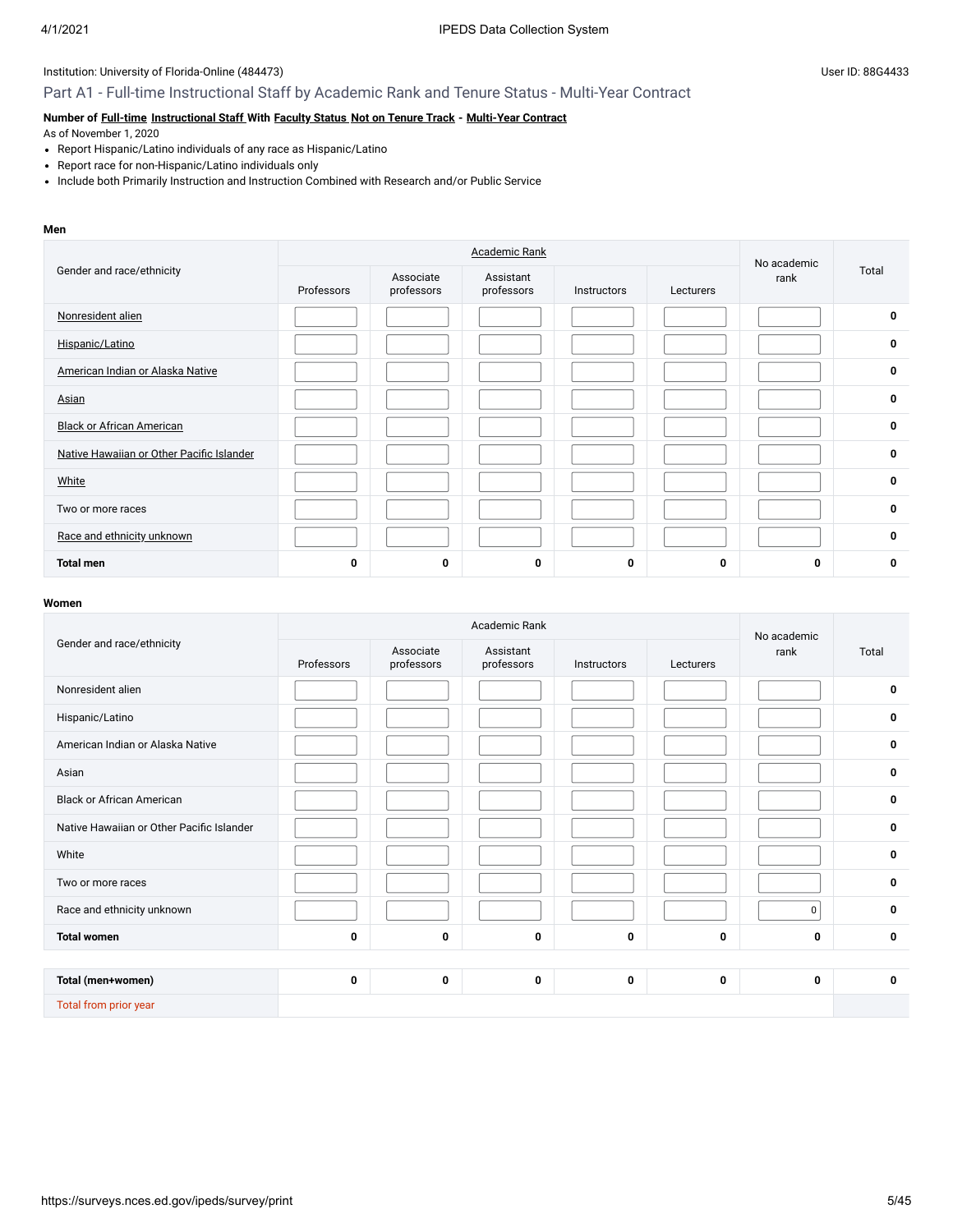# Part A1 - Full-time Instructional Staff by Academic Rank and Tenure Status - Annual Contract

# **Number of [Full-time](javascript:openglossary(257)) [Instructional Staff](javascript:openglossary(996)) With [Faculty Status](javascript:openglossary(1009)) [Not on Tenure Track](javascript:openglossary(966)) - [Annual Contract](javascript:openglossary(979))**

As of November 1, 2020

- Report Hispanic/Latino individuals of any race as Hispanic/Latino
- Report race for non-Hispanic/Latino individuals only
- Include both Primarily Instruction and Instruction Combined with Research and/or Public Service

#### **Men**

|                                           |            | No academic             |                         |             |                |      |             |
|-------------------------------------------|------------|-------------------------|-------------------------|-------------|----------------|------|-------------|
| Race/ethnicity                            | Professors | Associate<br>professors | Assistant<br>professors | Instructors | Lecturers      | rank | Total       |
| Nonresident alien                         |            |                         |                         |             |                |      | $\mathbf 0$ |
| Hispanic/Latino                           |            |                         |                         |             |                |      | 0           |
| American Indian or Alaska Native          |            |                         |                         |             |                |      | 0           |
| Asian                                     |            |                         |                         |             |                |      | 0           |
| <b>Black or African American</b>          |            |                         |                         |             |                |      | 0           |
| Native Hawaiian or Other Pacific Islander |            |                         |                         |             |                |      | $\mathbf 0$ |
| White                                     |            |                         |                         |             | $\overline{2}$ |      | 3           |
| Two or more races                         |            |                         |                         |             |                |      | 0           |
| Race and ethnicity unknown                |            |                         |                         |             |                |      | 0           |
| <b>Total men</b>                          | 0          | 0                       | 0                       | 0           | $\mathbf{2}$   |      | 3           |

|                                           |            | No academic             |                         |             |                |      |                |
|-------------------------------------------|------------|-------------------------|-------------------------|-------------|----------------|------|----------------|
| Race/ethnicity                            | Professors | Associate<br>professors | Assistant<br>professors | Instructors | Lecturers      | rank | Total          |
| Nonresident alien                         |            |                         |                         |             |                |      | 0              |
| Hispanic/Latino                           |            |                         |                         |             |                |      | 0              |
| American Indian or Alaska Native          |            |                         |                         |             |                |      | $\mathbf 0$    |
| Asian                                     |            |                         |                         |             |                |      | 0              |
| <b>Black or African American</b>          |            |                         |                         |             |                |      | 0              |
| Native Hawaiian or Other Pacific Islander |            |                         |                         |             |                |      | 0              |
| White                                     |            |                         |                         |             | $\overline{4}$ | 3    | $\overline{7}$ |
| Two or more races                         |            |                         |                         |             |                |      | 0              |
| Race and ethnicity unknown                |            |                         |                         |             |                |      | 0              |
| <b>Total women</b>                        | 0          | 0                       | $\mathbf 0$             | 0           | 4              | 3    | $\overline{7}$ |
|                                           |            |                         |                         |             |                |      |                |
| Total (men+women)                         | 0          | 0                       | 0                       | 0           | 6              | 4    | 10             |
| Total from prior year                     |            |                         |                         |             |                |      | 10             |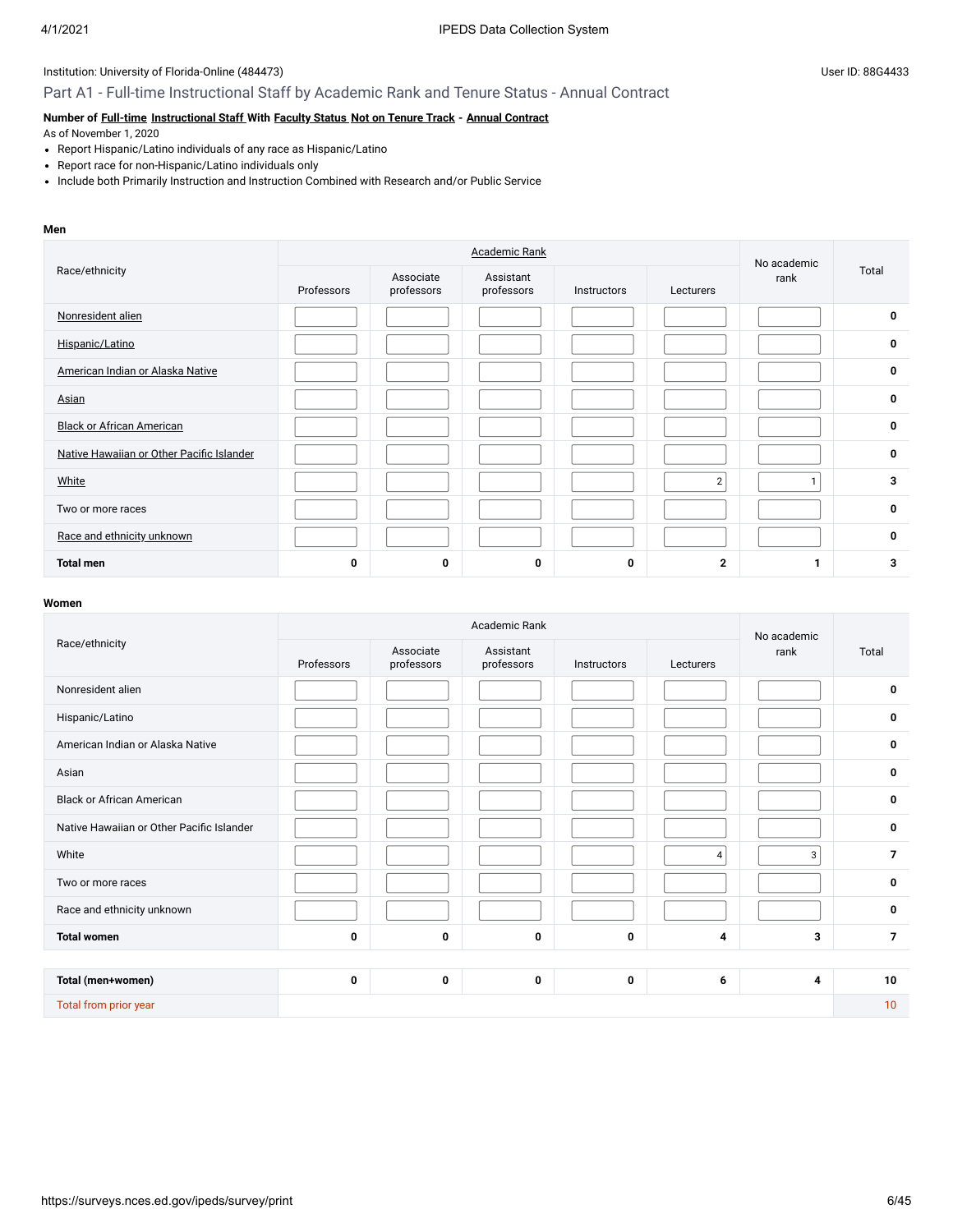### Part A1 - Full-time Instructional Staff by Academic Rank and Tenure Status - Less-Than-Annual Contract

# **Number of [Full-time](javascript:openglossary(257)) [Instructional Staff](javascript:openglossary(996)) With [Faculty Status](javascript:openglossary(1009)) [Not on Tenure Track](javascript:openglossary(966)) - [Less-than-annual Contract](javascript:openglossary(980))**

As of November 1, 2020

- Report Hispanic/Latino individuals of any race as Hispanic/Latino
- Report race for non-Hispanic/Latino individuals only
- Include both Primarily Instruction and Instruction Combined with Research and/or Public Service

#### **Men**

|                                           |             | No academic             |                         |             |           |      |             |
|-------------------------------------------|-------------|-------------------------|-------------------------|-------------|-----------|------|-------------|
| Race/ethnicity                            | Professors  | Associate<br>professors | Assistant<br>professors | Instructors | Lecturers | rank | Total       |
| Nonresident alien                         |             |                         |                         |             |           |      | $\mathbf 0$ |
| Hispanic/Latino                           |             |                         |                         |             |           |      | $\mathbf 0$ |
| American Indian or Alaska Native          |             |                         |                         |             |           |      | 0           |
| Asian                                     |             |                         |                         |             |           |      | 0           |
| <b>Black or African American</b>          |             |                         |                         |             |           |      | 0           |
| Native Hawaiian or Other Pacific Islander |             |                         |                         |             |           |      | $\mathbf 0$ |
| White                                     |             |                         |                         |             |           |      | 0           |
| Two or more races                         |             |                         |                         |             |           |      | 0           |
| Race and ethnicity unknown                |             |                         |                         |             |           |      | 0           |
| <b>Total men</b>                          | $\mathbf 0$ | 0                       | 0                       | 0           | 0         | 0    | 0           |

|                                           |            |                         | Academic Rank           |             |           | No academic |             |
|-------------------------------------------|------------|-------------------------|-------------------------|-------------|-----------|-------------|-------------|
| Race/ethnicity                            | Professors | Associate<br>professors | Assistant<br>professors | Instructors | Lecturers | rank        | Total       |
| Nonresident alien                         |            |                         |                         |             |           |             | $\mathbf 0$ |
| Hispanic/Latino                           |            |                         |                         |             |           |             | $\mathbf 0$ |
| American Indian or Alaska Native          |            |                         |                         |             |           |             | $\mathbf 0$ |
| Asian                                     |            |                         |                         |             |           |             | $\mathbf 0$ |
| <b>Black or African American</b>          |            |                         |                         |             |           |             | $\mathbf 0$ |
| Native Hawaiian or Other Pacific Islander |            |                         |                         |             |           |             | $\mathbf 0$ |
| White                                     |            |                         |                         |             |           |             | $\mathbf 0$ |
| Two or more races                         |            |                         |                         |             |           |             | $\mathbf 0$ |
| Race and ethnicity unknown                |            |                         |                         |             |           | 0           | $\mathbf 0$ |
| <b>Total women</b>                        | 0          | 0                       | 0                       | 0           | 0         | 0           | $\mathbf 0$ |
|                                           |            |                         |                         |             |           |             |             |
| Total (men+women)                         | 0          | 0                       | 0                       | 0           | 0         | 0           | $\mathbf 0$ |
| Total from prior year                     |            |                         |                         |             |           |             |             |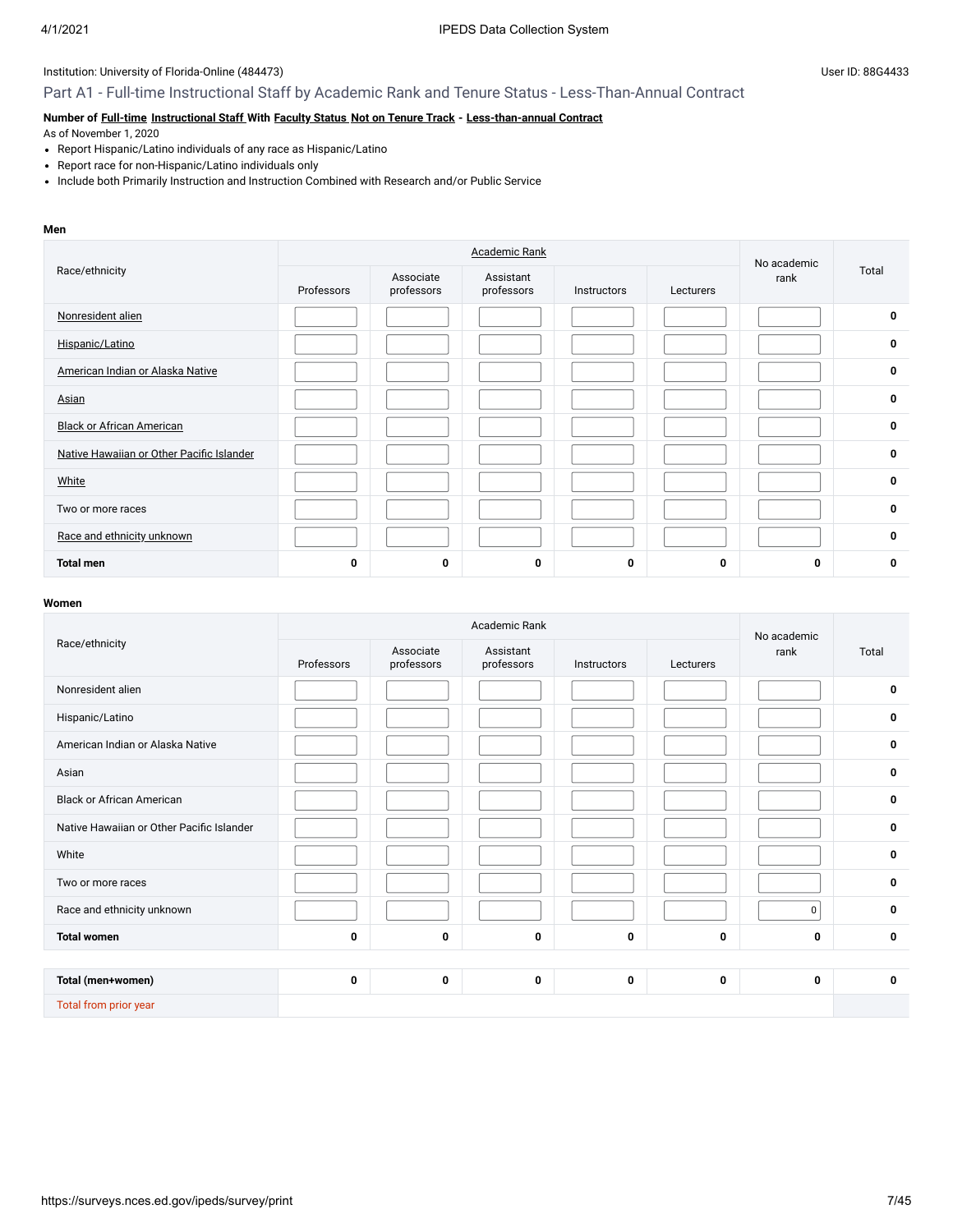## Part A1 - Full-time Instructional Staff by Academic Rank and Tenure Status - Indefinite duration contract

# **Number of [Full-time](javascript:openglossary(257)) [Instructional Staff](javascript:openglossary(996)) With [Faculty Status](javascript:openglossary(1009)) [Not on Tenure Track](javascript:openglossary(966)) - [Indefinite duration contract](javascript:openglossary(1075))**

As of November 1, 2020

- Report Hispanic/Latino individuals of any race as Hispanic/Latino
- Report race for non-Hispanic/Latino individuals only
- Include both Primarily Instruction and Instruction Combined with Research and/or Public Service

#### **Men**

|                                           |            | No academic             |                         |             |           |      |             |
|-------------------------------------------|------------|-------------------------|-------------------------|-------------|-----------|------|-------------|
| Gender and race/ethnicity                 | Professors | Associate<br>professors | Assistant<br>professors | Instructors | Lecturers | rank | Total       |
| Nonresident alien                         |            |                         |                         |             |           |      | 0           |
| Hispanic/Latino                           |            |                         |                         |             |           |      | $\mathbf 0$ |
| American Indian or Alaska Native          |            |                         |                         |             |           |      | $\mathbf 0$ |
| Asian                                     |            |                         |                         |             |           |      | $\mathbf 0$ |
| <b>Black or African American</b>          |            |                         |                         |             |           |      | 0           |
| Native Hawaiian or Other Pacific Islander |            |                         |                         |             |           |      | 0           |
| White                                     |            |                         |                         |             |           |      | $\mathbf 0$ |
| Two or more races                         |            |                         |                         |             |           |      | 0           |
| Race and ethnicity unknown                |            |                         |                         |             |           |      | $\mathbf 0$ |
| <b>Total men</b>                          | 0          | 0                       | 0                       | 0           | 0         | 0    | 0           |

|                                           |            | No academic             |                         |             |           |      |             |
|-------------------------------------------|------------|-------------------------|-------------------------|-------------|-----------|------|-------------|
| Gender and race/ethnicity                 | Professors | Associate<br>professors | Assistant<br>professors | Instructors | Lecturers | rank | Total       |
| Nonresident alien                         |            |                         |                         |             |           |      | 0           |
| Hispanic/Latino                           |            |                         |                         |             |           |      | $\mathbf 0$ |
| American Indian or Alaska Native          |            |                         |                         |             |           |      | $\mathbf 0$ |
| Asian                                     |            |                         |                         |             |           |      | $\mathbf 0$ |
| <b>Black or African American</b>          |            |                         |                         |             |           |      | $\mathbf 0$ |
| Native Hawaiian or Other Pacific Islander |            |                         |                         |             |           |      | $\mathbf 0$ |
| White                                     |            |                         |                         |             |           |      | $\mathbf 0$ |
| Two or more races                         |            |                         |                         |             |           |      | $\mathbf 0$ |
| Race and ethnicity unknown                |            |                         |                         |             |           | 0    | $\mathbf 0$ |
| <b>Total women</b>                        | 0          | 0                       | 0                       | 0           | 0         | 0    | $\mathbf 0$ |
|                                           |            |                         |                         |             |           |      |             |
| Total (men+women)                         | 0          | 0                       | 0                       | 0           | 0         | 0    | $\mathbf 0$ |
| Total from prior year                     |            |                         |                         |             |           |      |             |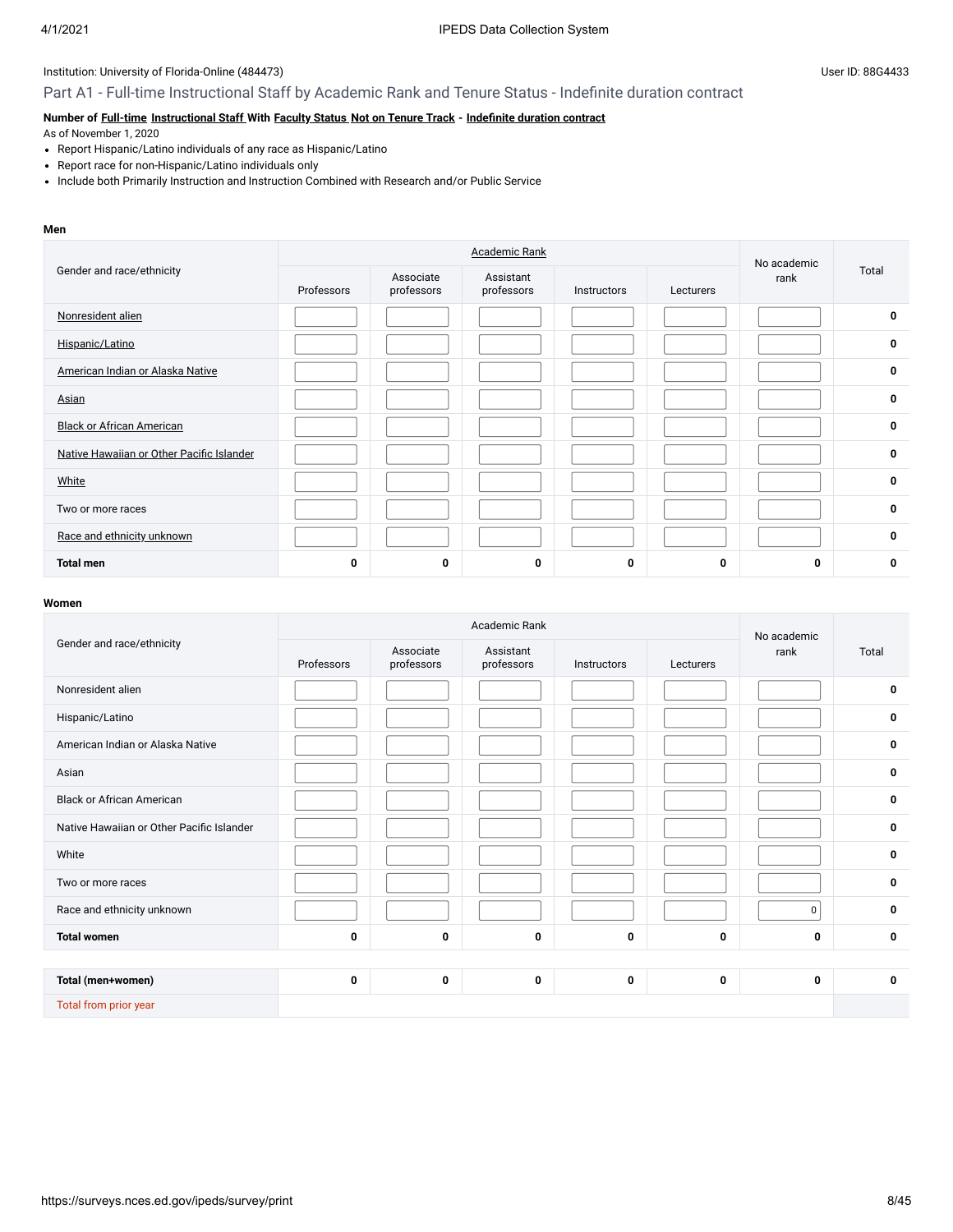### Part A1 - Full-time Instructional Staff - Without Faculty Status

### **Number of [Full-time](javascript:openglossary(257)) [Instructional Staff](javascript:openglossary(996)) Without Faculty Status**

As of November 1, 2020

- Report Hispanic/Latino individuals of any race as Hispanic/Latino
- Report race for non-Hispanic/Latino individuals only
- Include both Primarily Instruction and Instruction Combined with Research and/or Public Service

#### **Men**

| Race/ethnicity                            | <b>Without Faculty Status</b> |
|-------------------------------------------|-------------------------------|
| Nonresident alien                         |                               |
| Hispanic/Latino                           |                               |
| American Indian or Alaska Native          |                               |
| Asian                                     |                               |
| <b>Black or African American</b>          |                               |
| Native Hawaiian or Other Pacific Islander |                               |
| White                                     |                               |
| Two or more races                         |                               |
| Race and ethnicity unknown                |                               |
| <b>Total men</b>                          | 0                             |

#### **Women**

| Race/ethnicity                            | <b>Without Faculty Status</b> |
|-------------------------------------------|-------------------------------|
| Nonresident alien                         |                               |
| Hispanic/Latino                           |                               |
| American Indian or Alaska Native          |                               |
| Asian                                     |                               |
| <b>Black or African American</b>          |                               |
| Native Hawaiian or Other Pacific Islander |                               |
| White                                     |                               |
| Two or more races                         |                               |
| Race and ethnicity unknown                | 0                             |
| <b>Total women</b>                        | $\mathbf 0$                   |
|                                           |                               |
| Total (men+women)                         | 0                             |
|                                           |                               |

Total from prior year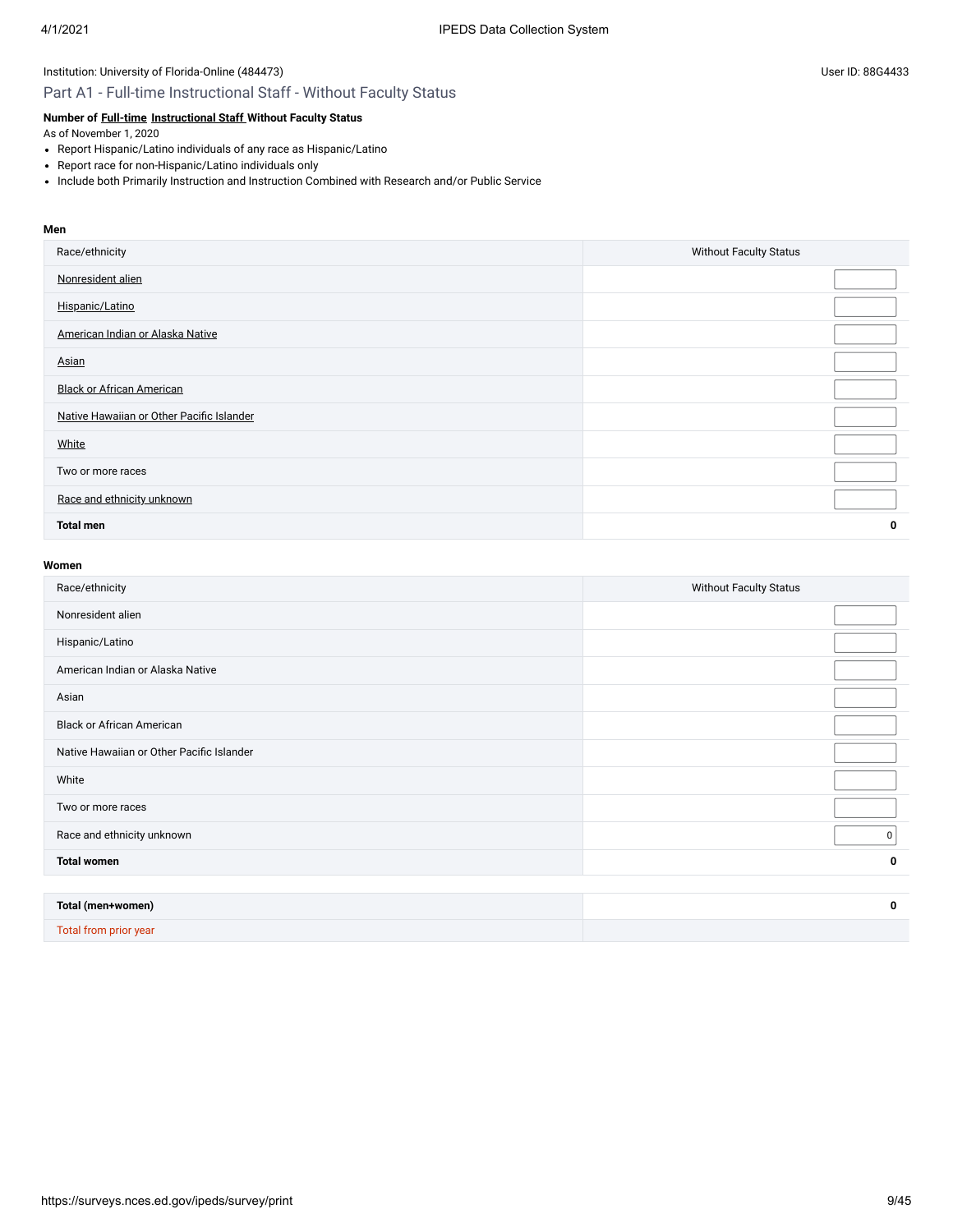# Part A2 - Full-time Instructional Staff by Function

## **Number of [Full-time](javascript:openglossary(257)) [Instructional Staff](javascript:openglossary(996))**

As of November 1, 2020

Report Primarily Instruction and Instruction Combined with Research and/or Public Service separately, as indicated below

|                                                | With <b>Faculty Status</b> |             |                    |                     |                    |                                  |                                                             |                          |       |
|------------------------------------------------|----------------------------|-------------|--------------------|---------------------|--------------------|----------------------------------|-------------------------------------------------------------|--------------------------|-------|
|                                                |                            |             |                    | Not on Tenure Track |                    |                                  |                                                             |                          |       |
|                                                |                            | Tenured     | On Tenure<br>Track | Multi-year          | Annual<br>contract | Less-than-<br>annual<br>contract | Indefinite<br>duration<br><u>(continuing</u><br>or at-will) | Faculty<br><b>Status</b> | Total |
| <b>Instructional staff</b>                     | $\mathbf 0$                | 0           | 0                  | 10                  | 0                  | $\mathbf{0}$                     | 0                                                           | 10                       |       |
| Total carried forward from<br>previous screens | $\mathbf 0$                | $\mathbf 0$ | $\mathbf 0$        | 10                  | 0                  | 0                                | $\mathbf 0$                                                 | 10                       |       |
| <b>Primarily Instruction</b>                   | $\mathbf 0$                | 0           | 0                  | $\overline{7}$      | 0                  | $\mathbf{0}$                     | $\mathbf 0$                                                 | $\overline{7}$           |       |
| <b>O</b> Exclusively credit                    |                            |             |                    | $\overline{7}$      |                    |                                  |                                                             | $\overline{7}$           |       |
| <b>O</b> Exclusively not-for-<br>credit        |                            |             |                    |                     |                    |                                  |                                                             | $\mathbf 0$              |       |
| Combined credit/not-<br>for-credit             |                            |             |                    |                     |                    |                                  |                                                             | 0                        |       |
| Instruction/research/public<br>service staff   |                            |             |                    | 3                   |                    |                                  |                                                             | 3                        |       |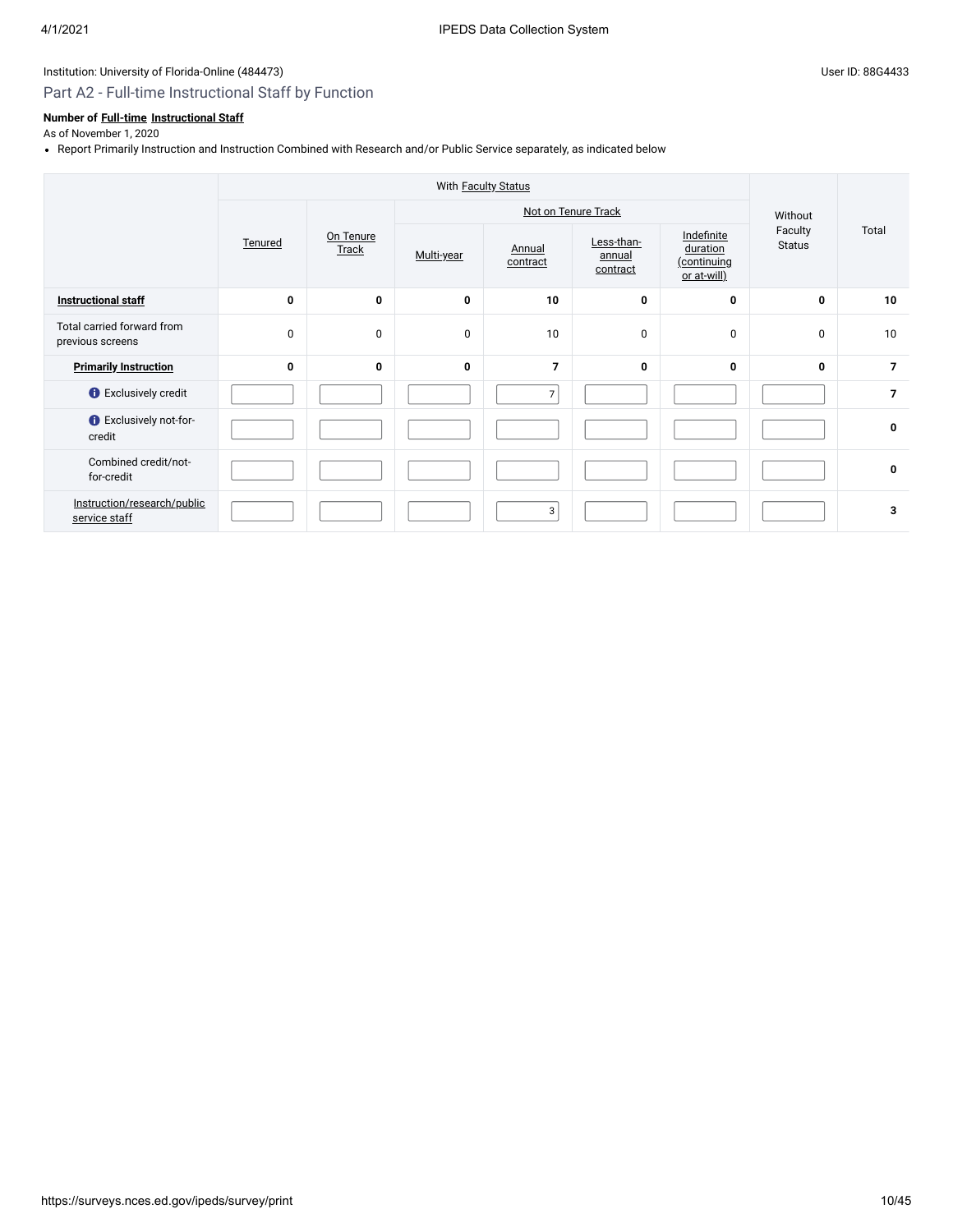Part A3 - Full-time Instructional Staff - Totals

### **Total number of Full-time Instructional Staff**

As of November 1, 2020

| Race/ethnicity                            | Total men   | Total women    | Total (men+women) |
|-------------------------------------------|-------------|----------------|-------------------|
| Nonresident alien                         | $\mathbf 0$ | 0              | 0                 |
| Hispanic/Latino                           | $\mathbf 0$ | $\mathbf 0$    | $\mathbf 0$       |
| American Indian or Alaska Native          | 0           | $\mathbf 0$    | 0                 |
| Asian                                     | 0           | $\mathbf 0$    | 0                 |
| <b>Black or African American</b>          | 0           | $\mathbf 0$    | 0                 |
| Native Hawaiian or Other Pacific Islander | 0           | $\mathbf 0$    | 0                 |
| White                                     | 3           | $\overline{7}$ | 10                |
| Two or more races                         | $\mathbf 0$ | $\mathbf 0$    | $\mathbf 0$       |
| Race and ethnicity unknown                | $\mathbf 0$ | $\mathbf 0$    | 0                 |
| <b>Total</b>                              | 3           | 7              | 10                |
| Total from prior year                     |             |                | 10                |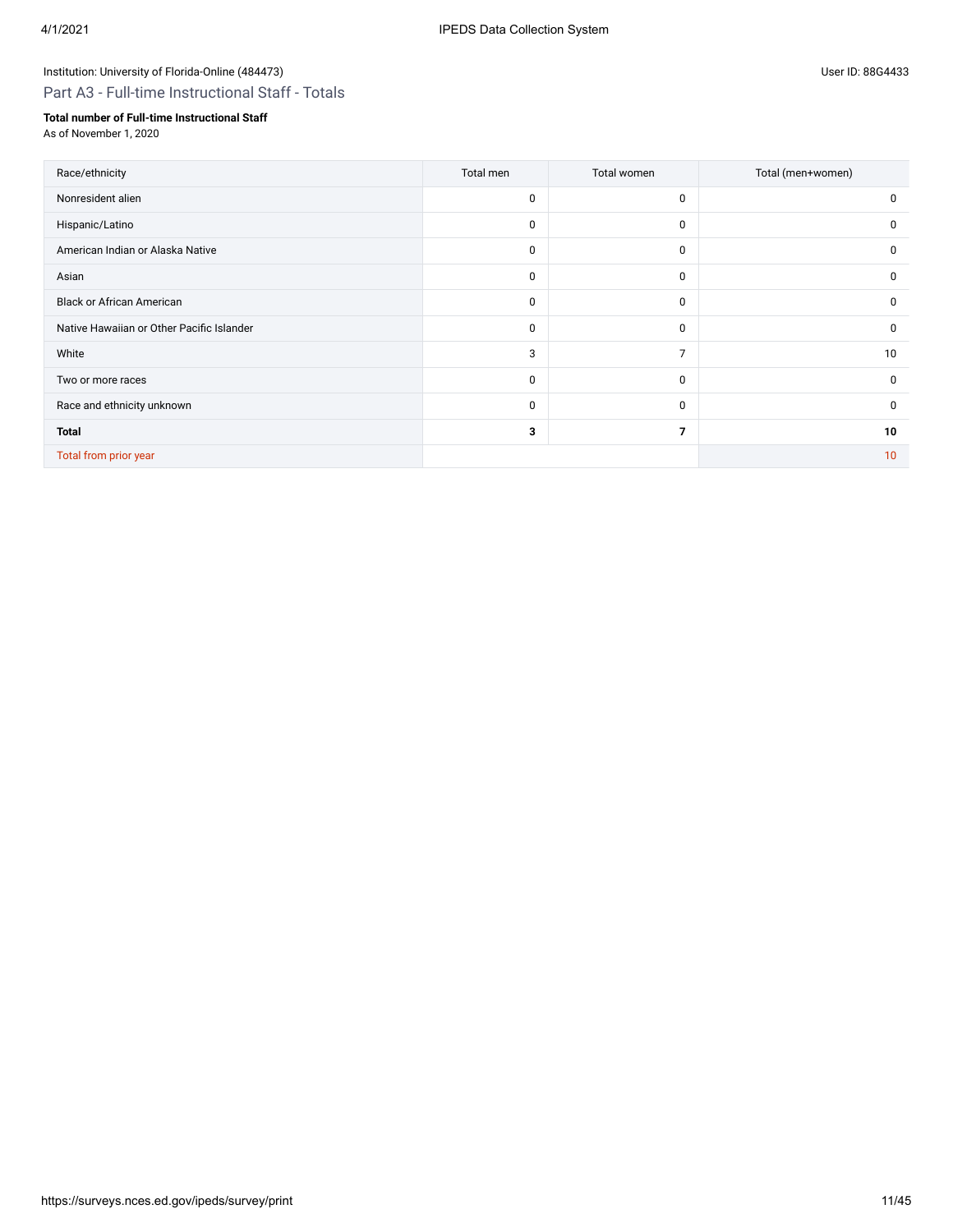### Part B1 - Full-time Non-instructional Staff by Occupational Category

### **Number of [Full-time](javascript:openglossary(257)) Non-instructional Staff by Occupational Category**

As of November 1, 2020

- Report Hispanic/Latino individuals of any race as Hispanic/Latino
- Report race for non-Hispanic/Latino individuals only

#### **Men**

| Race/ethnicity                            | <b>Instructional Staff</b><br>(carried forward<br>from Part A) | Research staff | <b>Public Service staff</b> |
|-------------------------------------------|----------------------------------------------------------------|----------------|-----------------------------|
| Nonresident alien                         | $\mathbf 0$                                                    |                |                             |
| Hispanic/Latino                           | 0                                                              |                |                             |
| American Indian or Alaska Native          | 0                                                              |                |                             |
| Asian                                     | $\mathbf 0$                                                    |                |                             |
| <b>Black or African American</b>          | 0                                                              |                |                             |
| Native Hawaiian or Other Pacific Islander | $\mathbf 0$                                                    |                |                             |
| White                                     | 3                                                              |                |                             |
| Two or more races                         | 0                                                              |                |                             |
| Race and ethnicity unknown                | $\mathbf 0$                                                    |                |                             |
| <b>Total men</b>                          | 3                                                              | 0              | 0                           |

| Race/ethnicity                            | <b>Instructional Staff</b><br>(carried forward<br>from Part A) | Research staff | <b>Public Service staff</b> |
|-------------------------------------------|----------------------------------------------------------------|----------------|-----------------------------|
| Nonresident alien                         | 0                                                              |                |                             |
| Hispanic/Latino                           | 0                                                              |                |                             |
| American Indian or Alaska Native          | 0                                                              |                |                             |
| Asian                                     | 0                                                              |                |                             |
| <b>Black or African American</b>          | $\mathbf 0$                                                    |                |                             |
| Native Hawaiian or Other Pacific Islander | 0                                                              |                |                             |
| White                                     | $\overline{7}$                                                 |                |                             |
| Two or more races                         | 0                                                              |                |                             |
| Race and ethnicity unknown                | 0                                                              |                | 0                           |
| <b>Total women</b>                        | $\overline{7}$                                                 | 0              | 0                           |
|                                           |                                                                |                |                             |
| Total (men+women)                         | 10                                                             | 0              | $\mathbf 0$                 |
| Total from prior year                     | 10                                                             |                |                             |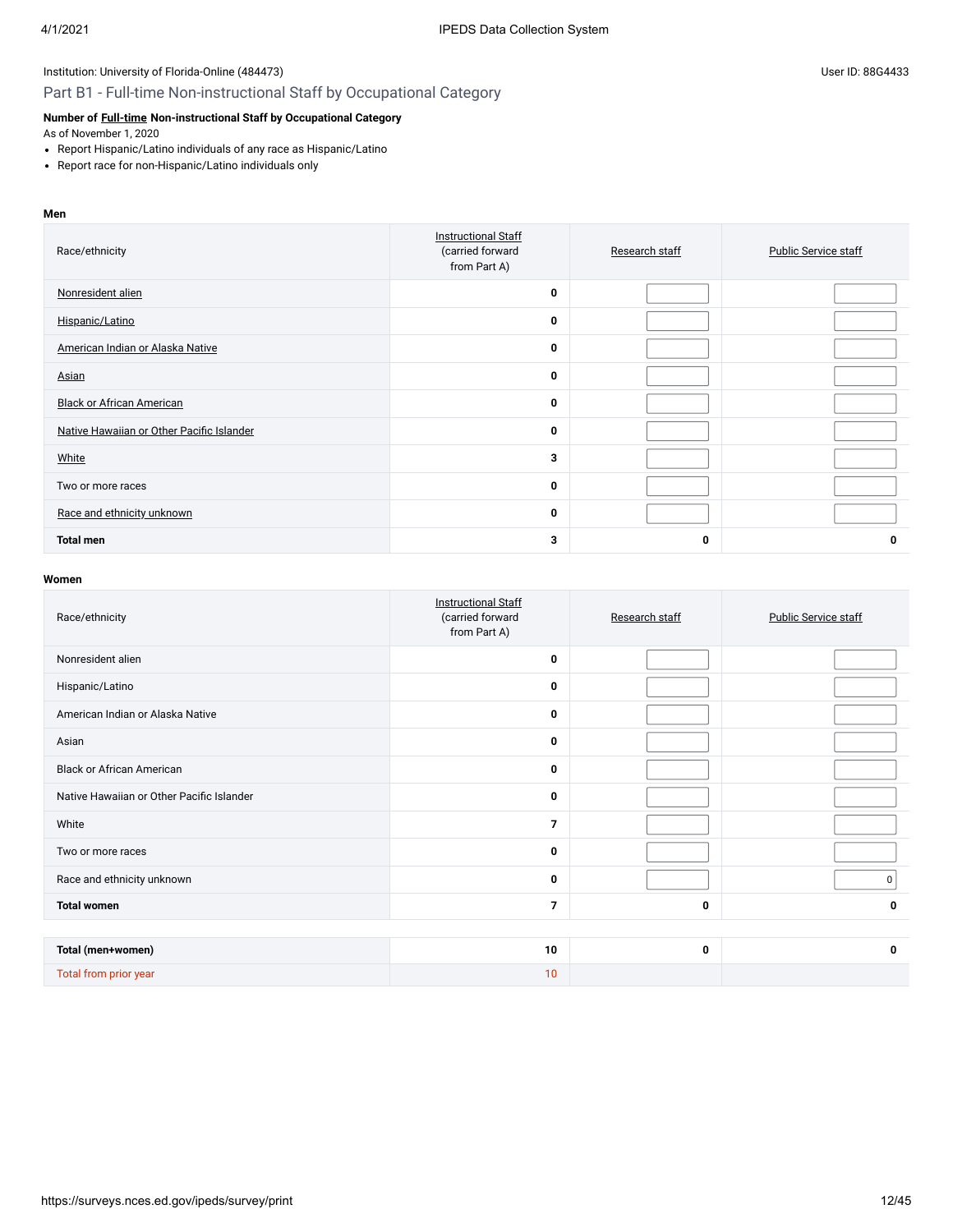### Part B1 - Full-time Non-instructional Staff by Occupational Category

### **Number of [Full-time](javascript:openglossary(257)) Non-instructional Staff by Occupational Category**

As of November 1, 2020

- Report Hispanic/Latino individuals of any race as Hispanic/Latino
- Report race for non-Hispanic/Latino individuals only

#### **Men**

| Race/ethnicity                               | Archivists, Curators, and<br><b>Museum Technicians</b><br>25-4010 | Librarians and Media<br><b>Collections Specialists</b><br>25-4020 | Library<br>Technicians<br>25-4030 | Student and Academic Affairs and Other<br><b>Education Services Occupations</b><br>25-2000 + 25-3000 + 25-9000 |
|----------------------------------------------|-------------------------------------------------------------------|-------------------------------------------------------------------|-----------------------------------|----------------------------------------------------------------------------------------------------------------|
| Nonresident alien                            |                                                                   |                                                                   |                                   |                                                                                                                |
| Hispanic/Latino                              |                                                                   |                                                                   |                                   | $\overline{2}$                                                                                                 |
| American Indian or Alaska<br><b>Native</b>   |                                                                   |                                                                   |                                   | 0                                                                                                              |
| Asian                                        |                                                                   |                                                                   |                                   |                                                                                                                |
| <b>Black or African American</b>             |                                                                   |                                                                   |                                   | 3                                                                                                              |
| Native Hawaiian or Other<br>Pacific Islander |                                                                   |                                                                   |                                   | 0                                                                                                              |
| White                                        |                                                                   |                                                                   |                                   | 8                                                                                                              |
| Two or more races                            |                                                                   |                                                                   |                                   | 0                                                                                                              |
| Race and ethnicity<br>unknown                |                                                                   |                                                                   |                                   | 0                                                                                                              |
| <b>Total men</b>                             | $\mathbf 0$                                                       | 0                                                                 | 0                                 | 15                                                                                                             |

| Race/ethnicity                               | Archivists, Curators, and<br><b>Museum Technicians</b><br>25-4010 | Librarians and Media<br><b>Collections Specialists</b><br>25-4020 | <b>Library</b><br>Technicians<br>25-4030 | Student and Academic Affairs and Other Education<br><b>Services Occupations</b><br>$25-2000 + 25-3000 + 25-9000$ |
|----------------------------------------------|-------------------------------------------------------------------|-------------------------------------------------------------------|------------------------------------------|------------------------------------------------------------------------------------------------------------------|
| Nonresident alien                            |                                                                   |                                                                   |                                          | $\mathbf 0$                                                                                                      |
| Hispanic/Latino                              |                                                                   |                                                                   |                                          | $\mathbf{3}$                                                                                                     |
| American Indian or Alaska<br>Native          |                                                                   |                                                                   |                                          | $\overline{0}$                                                                                                   |
| Asian                                        |                                                                   |                                                                   |                                          | $\overline{0}$                                                                                                   |
| <b>Black or African American</b>             |                                                                   |                                                                   |                                          | $\mathbf{3}$                                                                                                     |
| Native Hawaiian or Other<br>Pacific Islander |                                                                   |                                                                   |                                          | $\overline{0}$                                                                                                   |
| White                                        |                                                                   |                                                                   |                                          | 11                                                                                                               |
| Two or more races                            |                                                                   |                                                                   |                                          | 1                                                                                                                |
| Race and ethnicity<br>unknown                |                                                                   |                                                                   |                                          |                                                                                                                  |
| <b>Total women</b>                           | $\mathbf 0$                                                       | 0                                                                 | $\mathbf 0$                              | 18                                                                                                               |
|                                              |                                                                   |                                                                   |                                          |                                                                                                                  |
| Total (men+women)                            | $\mathbf 0$                                                       | 0                                                                 | $\mathbf 0$                              | $\blacktriangleright$<br>33                                                                                      |
| Total from prior year                        |                                                                   |                                                                   |                                          | 11                                                                                                               |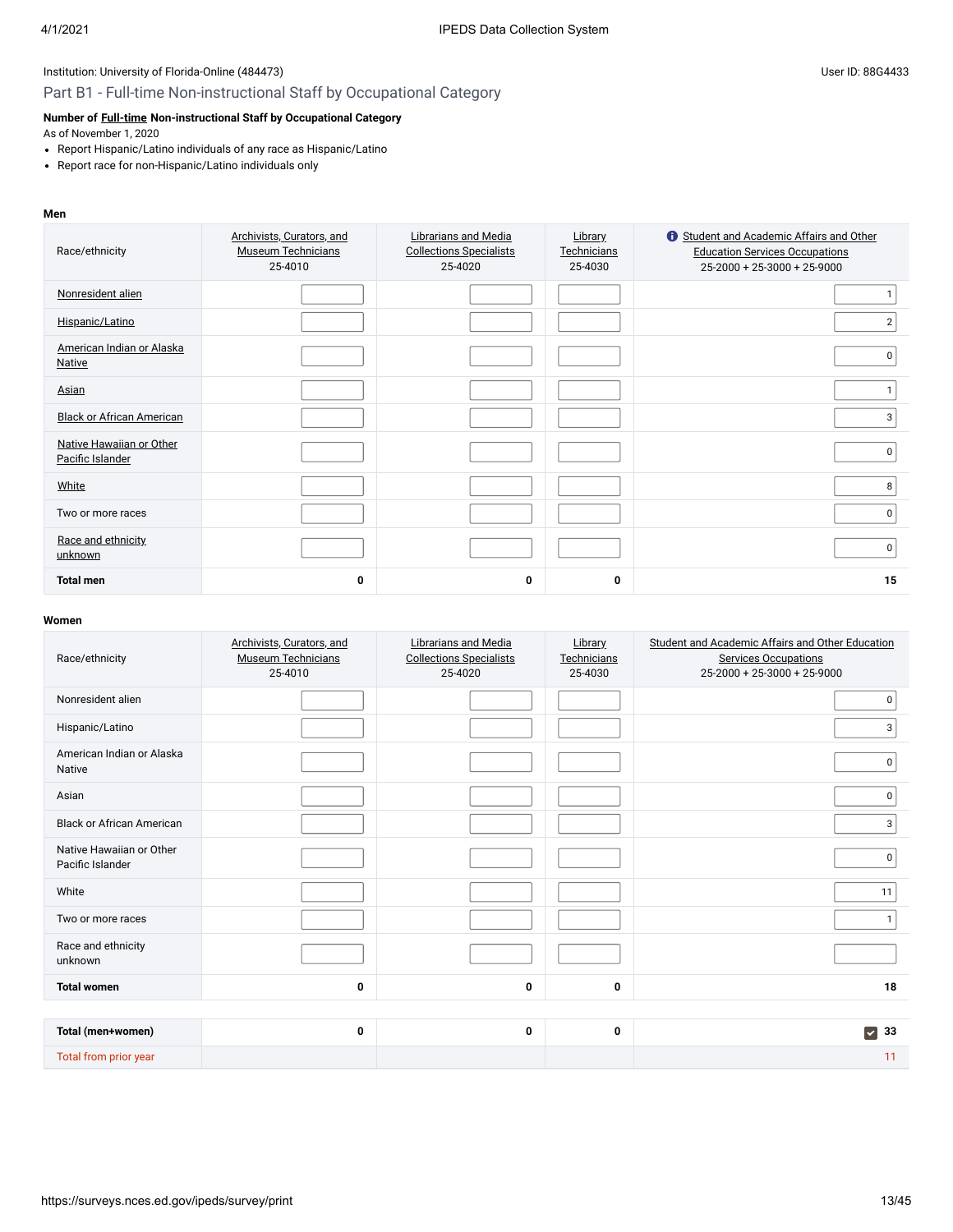### Part B1 - Full-time Non-instructional Staff by Occupational Category

### **Number of [Full-time](javascript:openglossary(257)) Non-instructional Staff by Occupational Category**

As of November 1, 2020

- Report Hispanic/Latino individuals of any race as Hispanic/Latino
- Report race for non-Hispanic/Latino individuals only

#### **Men**

| Race/ethnicity                                         | Management<br><b>Occupations</b><br>11-0000 | <b>Business and</b><br><b>Financial Operations</b><br>Occupations<br>13-0000 | Computer,<br>Engineering, and<br><b>Science Occupations</b><br>$15-0000 + 17-0000 +$<br>19-0000 | Community, Social Service, Legal, Arts,<br>Design, Entertainment, Sports, and Media<br>Occupations<br>$21 - 0000 + 23 - 0000 + 27 - 0000$ | <b>Healthcare Practitioners</b><br>and Technical<br><b>Occupations</b><br>29-0000 |
|--------------------------------------------------------|---------------------------------------------|------------------------------------------------------------------------------|-------------------------------------------------------------------------------------------------|-------------------------------------------------------------------------------------------------------------------------------------------|-----------------------------------------------------------------------------------|
| Nonresident alien                                      |                                             |                                                                              |                                                                                                 |                                                                                                                                           |                                                                                   |
| Hispanic/Latino                                        | $\overline{2}$                              |                                                                              |                                                                                                 |                                                                                                                                           |                                                                                   |
| American Indian<br>or Alaska Native                    |                                             |                                                                              |                                                                                                 |                                                                                                                                           |                                                                                   |
| Asian                                                  |                                             |                                                                              |                                                                                                 |                                                                                                                                           |                                                                                   |
| <b>Black or African</b><br>American                    |                                             |                                                                              | $\mathbf{1}$                                                                                    |                                                                                                                                           |                                                                                   |
| <b>Native Hawaiian</b><br>or Other Pacific<br>Islander |                                             |                                                                              |                                                                                                 |                                                                                                                                           |                                                                                   |
| White                                                  | 3                                           | $\mathbf{1}$                                                                 | $\mathbf{1}$                                                                                    | $\mathbf{1}$                                                                                                                              |                                                                                   |
| Two or more races                                      |                                             |                                                                              |                                                                                                 |                                                                                                                                           |                                                                                   |
| Race and ethnicity<br>unknown                          |                                             |                                                                              |                                                                                                 |                                                                                                                                           |                                                                                   |
| <b>Total men</b>                                       | 5                                           | 1                                                                            | $\mathbf{2}$                                                                                    | 1                                                                                                                                         | 0                                                                                 |

#### **Women**

| Race/ethnicity                                         | Management<br><b>Occupations</b><br>11-0000 | <b>Business and</b><br><b>Financial Operations</b><br><b>Occupations</b><br>13-0000 | Computer,<br>Engineering, and<br><b>Science Occupations</b><br>$15 - 0000 + 17 - 0000 +$<br>19-0000 | Community, Social Service, Legal, Arts,<br>Design, Entertainment, Sports, and Media<br><b>Occupations</b><br>$21 - 0000 + 23 - 0000 + 27 - 0000$ | <b>Healthcare Practitioners</b><br>and Technical<br><b>Occupations</b><br>29-0000 |
|--------------------------------------------------------|---------------------------------------------|-------------------------------------------------------------------------------------|-----------------------------------------------------------------------------------------------------|--------------------------------------------------------------------------------------------------------------------------------------------------|-----------------------------------------------------------------------------------|
| Nonresident alien                                      |                                             |                                                                                     |                                                                                                     |                                                                                                                                                  |                                                                                   |
| Hispanic/Latino                                        | $\overline{2}$                              |                                                                                     |                                                                                                     | 1                                                                                                                                                |                                                                                   |
| American Indian<br>or Alaska Native                    |                                             |                                                                                     |                                                                                                     |                                                                                                                                                  |                                                                                   |
| Asian                                                  |                                             |                                                                                     |                                                                                                     |                                                                                                                                                  |                                                                                   |
| <b>Black or African</b><br>American                    |                                             |                                                                                     |                                                                                                     |                                                                                                                                                  |                                                                                   |
| Native Hawaiian or<br><b>Other Pacific</b><br>Islander |                                             |                                                                                     |                                                                                                     |                                                                                                                                                  |                                                                                   |
| White                                                  | $\overline{4}$                              |                                                                                     |                                                                                                     | 3                                                                                                                                                |                                                                                   |
| Two or more races                                      |                                             |                                                                                     |                                                                                                     |                                                                                                                                                  |                                                                                   |
| Race and ethnicity<br>unknown                          |                                             |                                                                                     |                                                                                                     |                                                                                                                                                  |                                                                                   |
| <b>Total women</b>                                     | 6                                           | 0                                                                                   | 0                                                                                                   | 4                                                                                                                                                | 0                                                                                 |

**11 1 2 5 0**

**Total**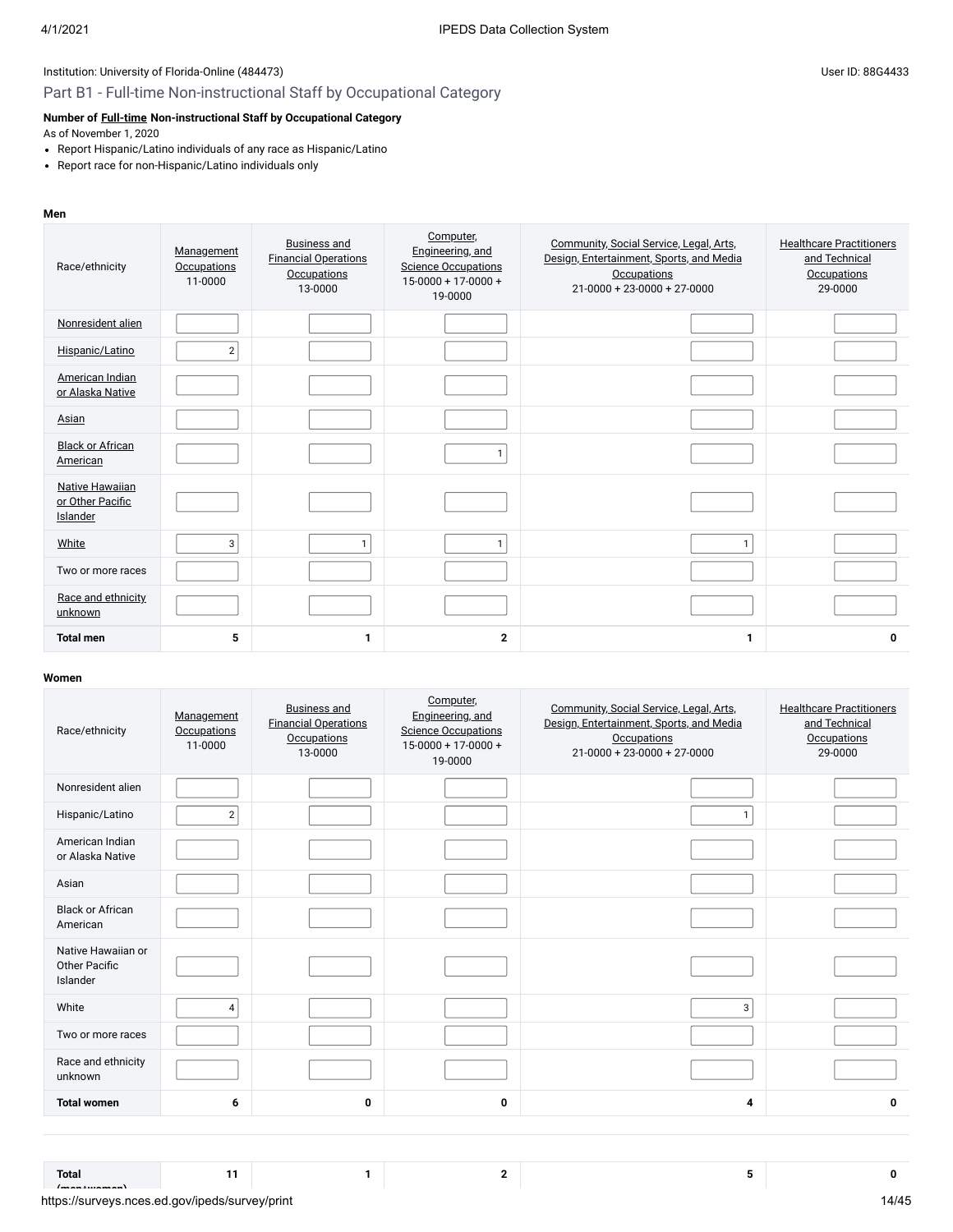| (men+women)              |  |  |  |
|--------------------------|--|--|--|
| Total from prior<br>year |  |  |  |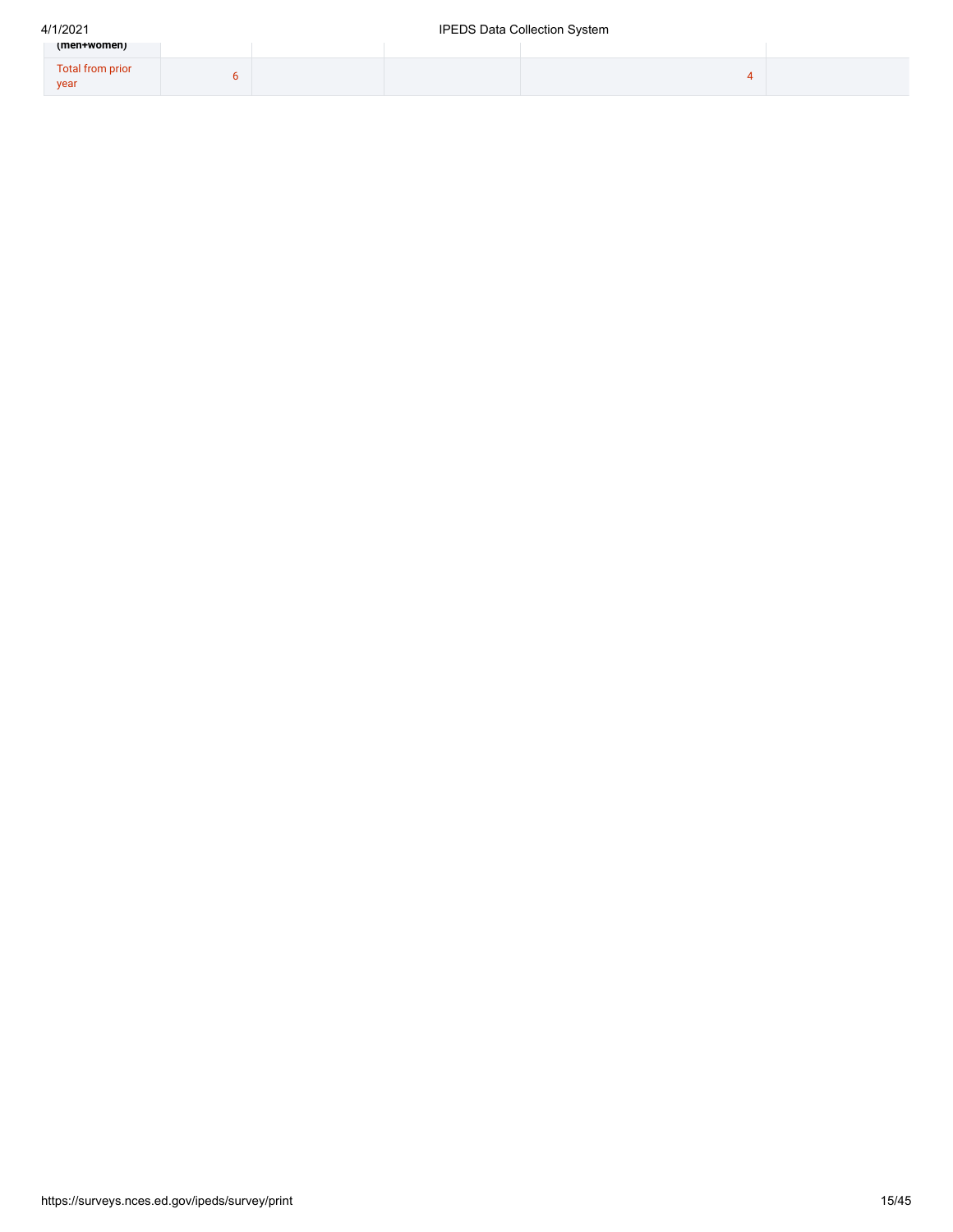### Part B1 - Full-time Non-instructional Staff by Occupational Category

### **Number of [Full-time](javascript:openglossary(257)) Non-instructional Staff by Occupational Category**

As of November 1, 2020

- Report Hispanic/Latino individuals of any race as Hispanic/Latino
- Report race for non-Hispanic/Latino individuals only

#### **Men**

| Race/ethnicity                                  | <b>Service Occupations</b><br>$31 - 0000 + 33 - 0000 +$<br>$35-0000+37-0000+$<br>39-0000 | Sales and<br>Related<br><b>Occupations</b><br>41-0000 | Office and<br><b>Administrative</b><br>Support<br><b>Occupations</b><br>43-0000 | Natural Resources,<br>Construction, and<br><b>Maintenance Occupations</b><br>$45 - 0000 + 47 - 0000 +$<br>49-0000 | Production, Transportation,<br>and Material Moving<br>Occupations<br>$51-0000 + 53-0000$ | <b>Grand Total</b><br>(All full-<br>time staff) |
|-------------------------------------------------|------------------------------------------------------------------------------------------|-------------------------------------------------------|---------------------------------------------------------------------------------|-------------------------------------------------------------------------------------------------------------------|------------------------------------------------------------------------------------------|-------------------------------------------------|
| Nonresident alien                               |                                                                                          |                                                       |                                                                                 |                                                                                                                   |                                                                                          | 1                                               |
| Hispanic/Latino                                 |                                                                                          |                                                       |                                                                                 |                                                                                                                   |                                                                                          | 4                                               |
| American Indian<br>or Alaska Native             |                                                                                          |                                                       |                                                                                 |                                                                                                                   |                                                                                          | 0                                               |
| Asian                                           |                                                                                          |                                                       |                                                                                 |                                                                                                                   |                                                                                          | $\mathbf{1}$                                    |
| <b>Black or African</b><br>American             |                                                                                          |                                                       |                                                                                 |                                                                                                                   |                                                                                          | 4                                               |
| Native Hawaiian<br>or Other Pacific<br>Islander |                                                                                          |                                                       |                                                                                 |                                                                                                                   |                                                                                          | 0                                               |
| White                                           |                                                                                          |                                                       |                                                                                 |                                                                                                                   |                                                                                          | 17                                              |
| Two or more<br>races                            |                                                                                          |                                                       |                                                                                 |                                                                                                                   |                                                                                          | $\mathbf{0}$                                    |
| Race and<br>ethnicity<br>unknown                |                                                                                          |                                                       |                                                                                 |                                                                                                                   |                                                                                          | 0                                               |
| <b>Total men</b>                                | 0                                                                                        | 0                                                     | $\mathbf 0$                                                                     | 0                                                                                                                 | 0                                                                                        | 27                                              |

| Race/ethnicity                                  | <b>Service Occupations</b><br>$31 - 0000 + 33 - 0000 +$<br>$35-0000+37-0000+$<br>39-0000 | Sales and<br>Related<br><b>Occupations</b><br>41-0000 | Office and<br>Administrative<br>Support<br><b>Occupations</b><br>43-0000 | <b>Natural Resources,</b><br>Construction, and<br><b>Maintenance Occupations</b><br>$45 - 0000 + 47 - 0000 +$<br>49-0000 | Production, Transportation,<br>and Material Moving<br><b>Occupations</b><br>$51-0000 + 53-0000$ | <b>Grand Total</b><br>(All full-<br>time staff) |
|-------------------------------------------------|------------------------------------------------------------------------------------------|-------------------------------------------------------|--------------------------------------------------------------------------|--------------------------------------------------------------------------------------------------------------------------|-------------------------------------------------------------------------------------------------|-------------------------------------------------|
| Nonresident alien                               |                                                                                          |                                                       |                                                                          |                                                                                                                          |                                                                                                 | 0                                               |
| Hispanic/Latino                                 |                                                                                          |                                                       |                                                                          |                                                                                                                          |                                                                                                 | 6                                               |
| American Indian<br>or Alaska Native             |                                                                                          |                                                       |                                                                          |                                                                                                                          |                                                                                                 | $\mathbf 0$                                     |
| Asian                                           |                                                                                          |                                                       |                                                                          |                                                                                                                          |                                                                                                 | $\mathbf 0$                                     |
| <b>Black or African</b><br>American             |                                                                                          |                                                       |                                                                          |                                                                                                                          |                                                                                                 | 3                                               |
| Native Hawaiian<br>or Other Pacific<br>Islander |                                                                                          |                                                       |                                                                          |                                                                                                                          |                                                                                                 | $\mathbf 0$                                     |
| White                                           |                                                                                          |                                                       | 3                                                                        |                                                                                                                          |                                                                                                 | 28                                              |
| Two or more<br>races                            |                                                                                          |                                                       |                                                                          |                                                                                                                          |                                                                                                 | $\mathbf{1}$                                    |
| Race and<br>ethnicity<br>unknown                |                                                                                          |                                                       |                                                                          |                                                                                                                          |                                                                                                 | $\mathbf 0$                                     |
| <b>Total women</b>                              | 0                                                                                        | 0                                                     | 3                                                                        | 0                                                                                                                        | $\mathbf 0$                                                                                     | 38                                              |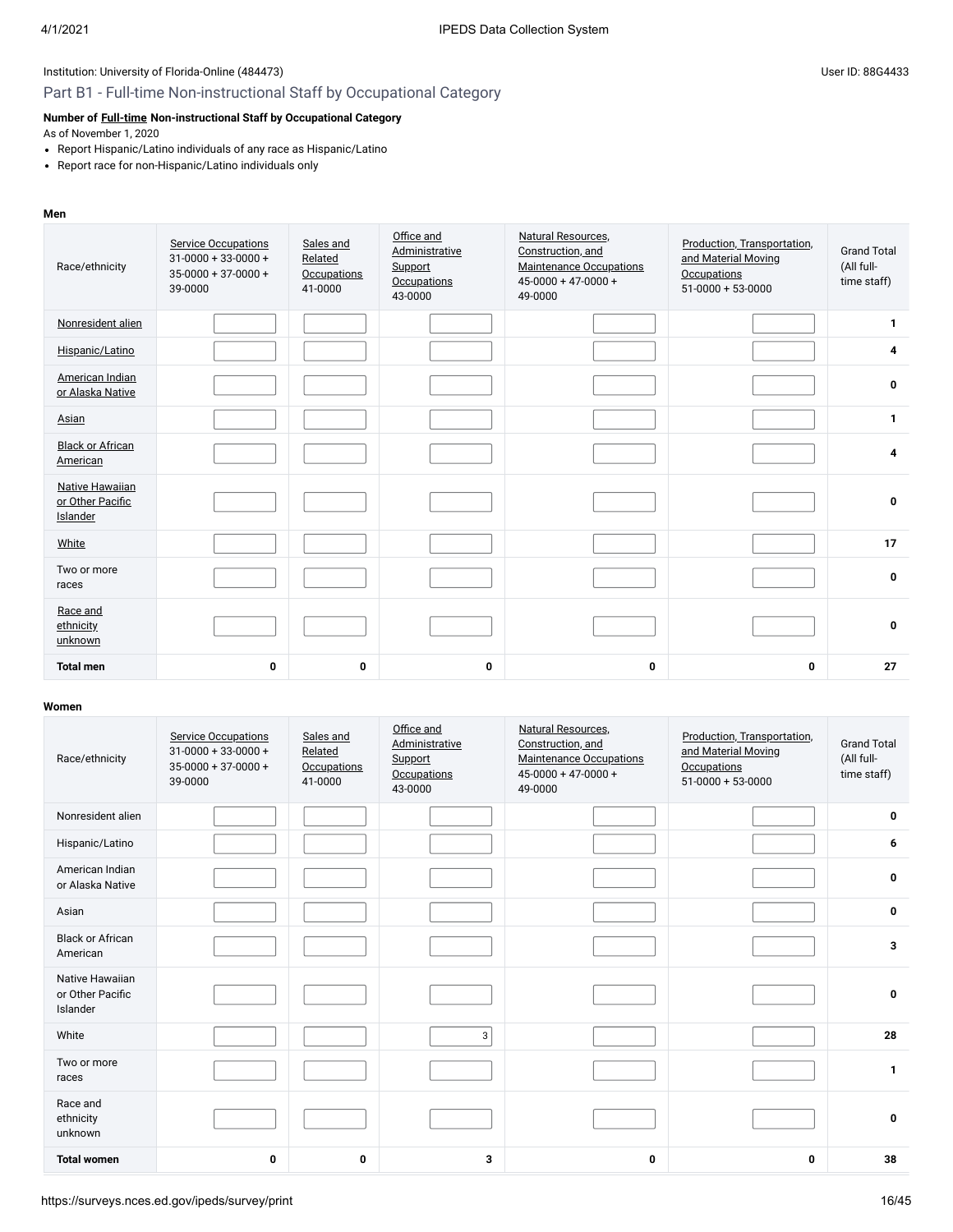| Total<br>(men+women)     |  |  | $\triangleright$ 65 |
|--------------------------|--|--|---------------------|
| Total from prior<br>year |  |  | 38                  |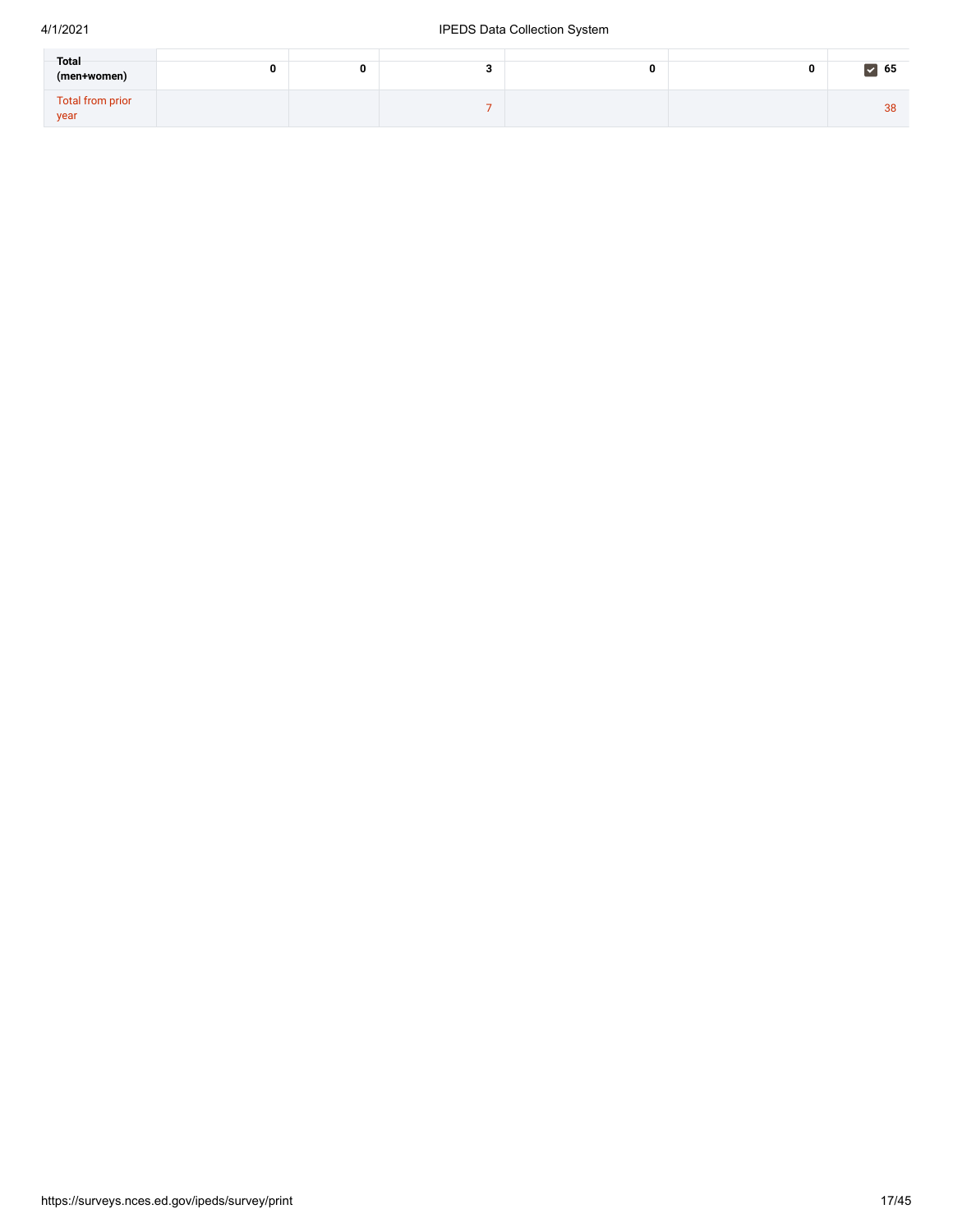# Part B2 - Full-time Non-instructional Staff by Occupational Category and Tenure Status

# **Number of [Full-time](javascript:openglossary(257)) Non-instructional Staff**

As of November 1, 2020

|                                                                                                                                                      |                |                    |            |                    | Not on Tenure Track              |                                                      | Without                                |                |
|------------------------------------------------------------------------------------------------------------------------------------------------------|----------------|--------------------|------------|--------------------|----------------------------------|------------------------------------------------------|----------------------------------------|----------------|
| Occupational category                                                                                                                                | Tenured        | On Tenure<br>Track | Multi-year | Annual<br>contract | Less-than-<br>annual<br>contract | Indefinite<br>duration<br>(continuing<br>or at-will) | Faculty<br><b>Status</b>               | Total          |
| Research staff                                                                                                                                       |                |                    |            |                    |                                  |                                                      |                                        | $\bf{0}$       |
| <b>Public Service staff</b>                                                                                                                          |                |                    |            |                    |                                  |                                                      |                                        | $\mathbf 0$    |
| Archivists, Curators, and<br><b>Museum Technicians</b><br>25-4010                                                                                    |                |                    |            |                    |                                  |                                                      |                                        | $\mathbf 0$    |
| Librarians and Media<br><b>Collections Specialists</b><br>25-4020                                                                                    |                |                    |            |                    |                                  |                                                      |                                        | $\mathbf 0$    |
| <b>Library Technicians</b><br>25-4030                                                                                                                |                |                    |            |                    |                                  |                                                      |                                        | $\bf{0}$       |
| <b>t</b> Student and Academic<br>Affairs and Other Education<br><b>Services Occupations</b><br>25-2000 + 25-3000 + 25-9000                           |                |                    |            |                    |                                  |                                                      | 33                                     | 33             |
| <b>Management Occupations</b><br>11-0000                                                                                                             |                |                    |            |                    |                                  |                                                      | 11                                     | 11             |
| <b>Business and Financial</b><br><b>Operations Occupations</b><br>13-0000                                                                            |                |                    |            |                    |                                  |                                                      | $\mathbf{1}$                           | $\mathbf{1}$   |
| Computer, Engineering, and<br><b>Science Occupations</b><br>$15-0000 + 17-0000 + 19-0000$                                                            |                |                    |            |                    |                                  |                                                      | $\mathbf 2$                            | $\overline{2}$ |
| <b>Community, Social Service,</b><br>Legal, Arts, Design,<br>Entertainment, Sports, and<br><b>Media Occupations</b><br>$21-0000 + 23-0000 + 27-0000$ |                |                    |            |                    |                                  |                                                      | $\mathbf 5$                            | 5              |
| <b>Healthcare Practitioners and</b><br><b>Technical Occupations</b><br>29-0000                                                                       |                |                    |            |                    |                                  |                                                      |                                        | $\mathbf{0}$   |
| <b>Total</b>                                                                                                                                         | $\pmb{0}$      | $\mathbf 0$        | 0          | 0                  | $\mathbf 0$                      | $\mathbf 0$                                          | $\vert \bm{\triangledown} \vert$<br>52 | $\sqrt{52}$    |
| Total from prior year                                                                                                                                | $\overline{0}$ |                    |            | $\overline{0}$     |                                  |                                                      | 21                                     | 21             |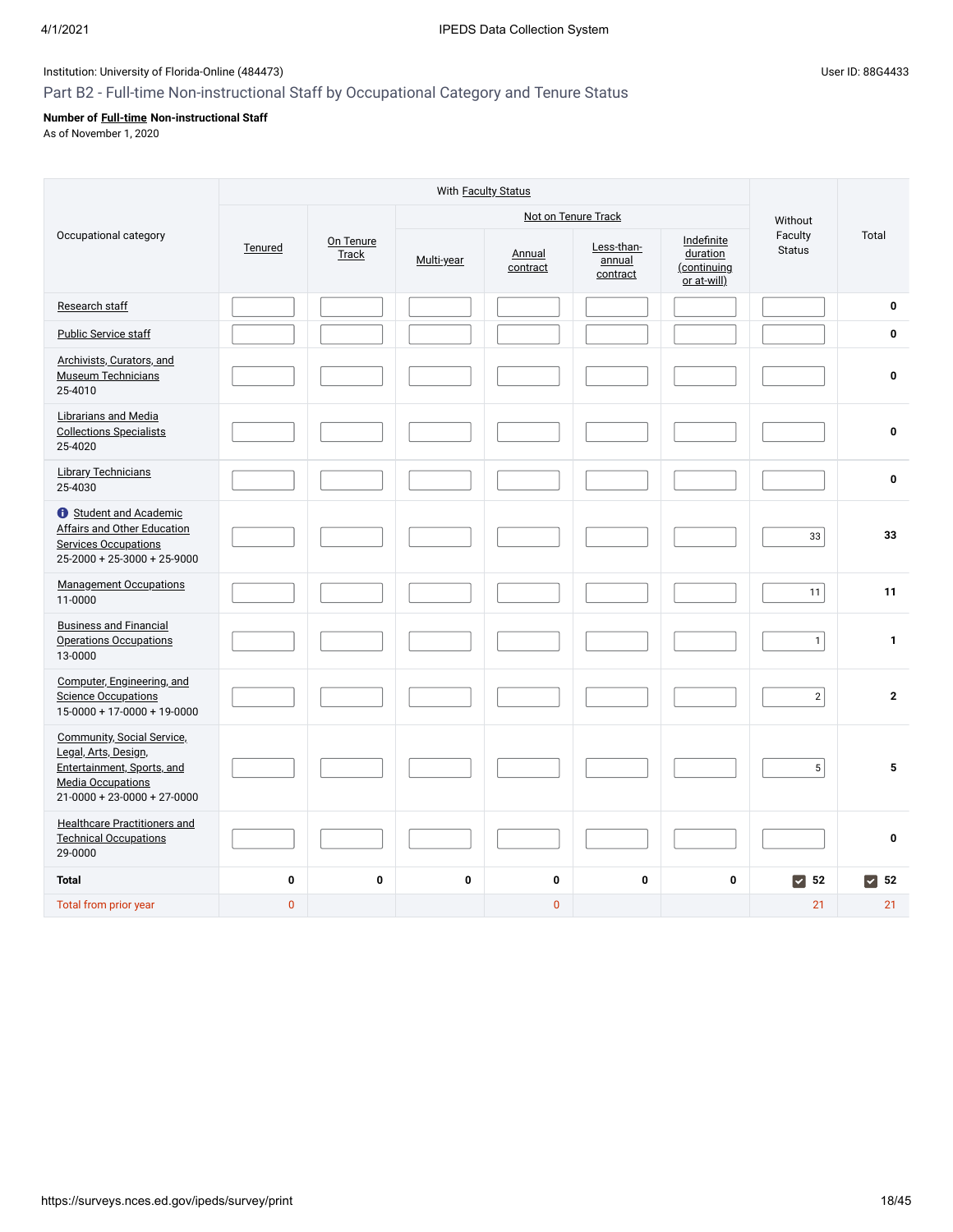# Part C - Full-time Summary

## **Summary of Full-time Staff**

### As of November 1, 2020

Data will not be generated on this screen until the relevant screens in the previous section have been completed.

|              |                                                                                                                                  |           |                       |            |                    | Not on Tenure Track              |                                                       | Without                  |                |
|--------------|----------------------------------------------------------------------------------------------------------------------------------|-----------|-----------------------|------------|--------------------|----------------------------------|-------------------------------------------------------|--------------------------|----------------|
|              | Occupational category                                                                                                            | Tenured   | On<br>Tenure<br>Track | Multi-year | Annual<br>contract | Less-than-<br>annual<br>contract | Indefinite<br>duration<br>(continuing or at-<br>will) | Faculty<br><b>Status</b> | Total          |
|              | <b>Primarily Instruction</b>                                                                                                     | $\pmb{0}$ | $\pmb{0}$             | 0          | $\overline{7}$     | $\mathbf 0$                      | $\mathbf 0$                                           | 0                        | $\overline{7}$ |
|              | Exclusively credit                                                                                                               |           |                       |            | $\overline{7}$     |                                  |                                                       |                          | $\overline{7}$ |
|              | Exclusively not-for-credit                                                                                                       |           |                       |            |                    |                                  |                                                       |                          | 0              |
|              | Combined credit/not-for-credit                                                                                                   |           |                       |            |                    |                                  |                                                       |                          | 0              |
|              | Instruction/research/public service staff                                                                                        |           |                       |            | 3                  |                                  |                                                       |                          | 3              |
|              | Research staff                                                                                                                   |           |                       |            |                    |                                  |                                                       |                          | 0              |
|              | <b>Public Service staff</b>                                                                                                      |           |                       |            |                    |                                  |                                                       |                          | 0              |
| 25-4010      | Archivists, Curators, and Museum Technicians                                                                                     |           |                       |            |                    |                                  |                                                       |                          | 0              |
| 25-4020      | Librarians and Media Collections Specialists                                                                                     |           |                       |            |                    |                                  |                                                       |                          | 0              |
| 25-4030      | <b>Library Technicians</b>                                                                                                       |           |                       |            |                    |                                  |                                                       |                          | 0              |
|              | Student and Academic Affairs and Other<br><b>Education Services Occupations</b><br>$25-2000 + 25-3000 + 25-9000$                 |           |                       |            |                    |                                  |                                                       | 33                       | 33             |
| 11-0000      | <b>Management Occupations</b>                                                                                                    |           |                       |            |                    |                                  |                                                       | 11                       | 11             |
| 13-0000      | <b>Business and Financial Operations Occupations</b>                                                                             |           |                       |            |                    |                                  |                                                       | $\mathbf{1}$             | 1              |
|              | Computer, Engineering, and Science Occupations<br>$15-0000 + 17-0000 + 19-0000$                                                  |           |                       |            |                    |                                  |                                                       | $\mathbf{2}$             | $\overline{2}$ |
|              | Community, Social Service, Legal, Arts, Design,<br>Entertainment, Sports, and Media Occupations<br>$21-0000 + 23-0000 + 27-0000$ |           |                       |            |                    |                                  |                                                       | 5                        | 5              |
| 29-0000      | Healthcare Practitioners and Technical<br>Occupations                                                                            |           |                       |            |                    |                                  |                                                       |                          | 0              |
| 39-0000      | <b>Service Occupations</b><br>$31-0000 + 33-0000 + 35-0000 + 37-0000 +$                                                          |           |                       |            |                    |                                  |                                                       |                          | 0              |
| 41-0000      | Sales and Related Occupations                                                                                                    |           |                       |            |                    |                                  |                                                       |                          | 0              |
| 43-0000      | Office and Administrative Support Occupations                                                                                    |           |                       |            |                    |                                  |                                                       |                          | 3              |
|              | Natural Resources, Construction, and<br>Maintenance Occupations<br>$45-0000 + 47-0000 + 49-0000$                                 |           |                       |            |                    |                                  |                                                       |                          | 0              |
|              | Production, Transportation, and Material Moving<br>Occupations<br>$51-0000 + 53-0000$                                            |           |                       |            |                    |                                  |                                                       |                          | 0              |
| <b>Total</b> |                                                                                                                                  |           |                       |            |                    |                                  |                                                       |                          | 65             |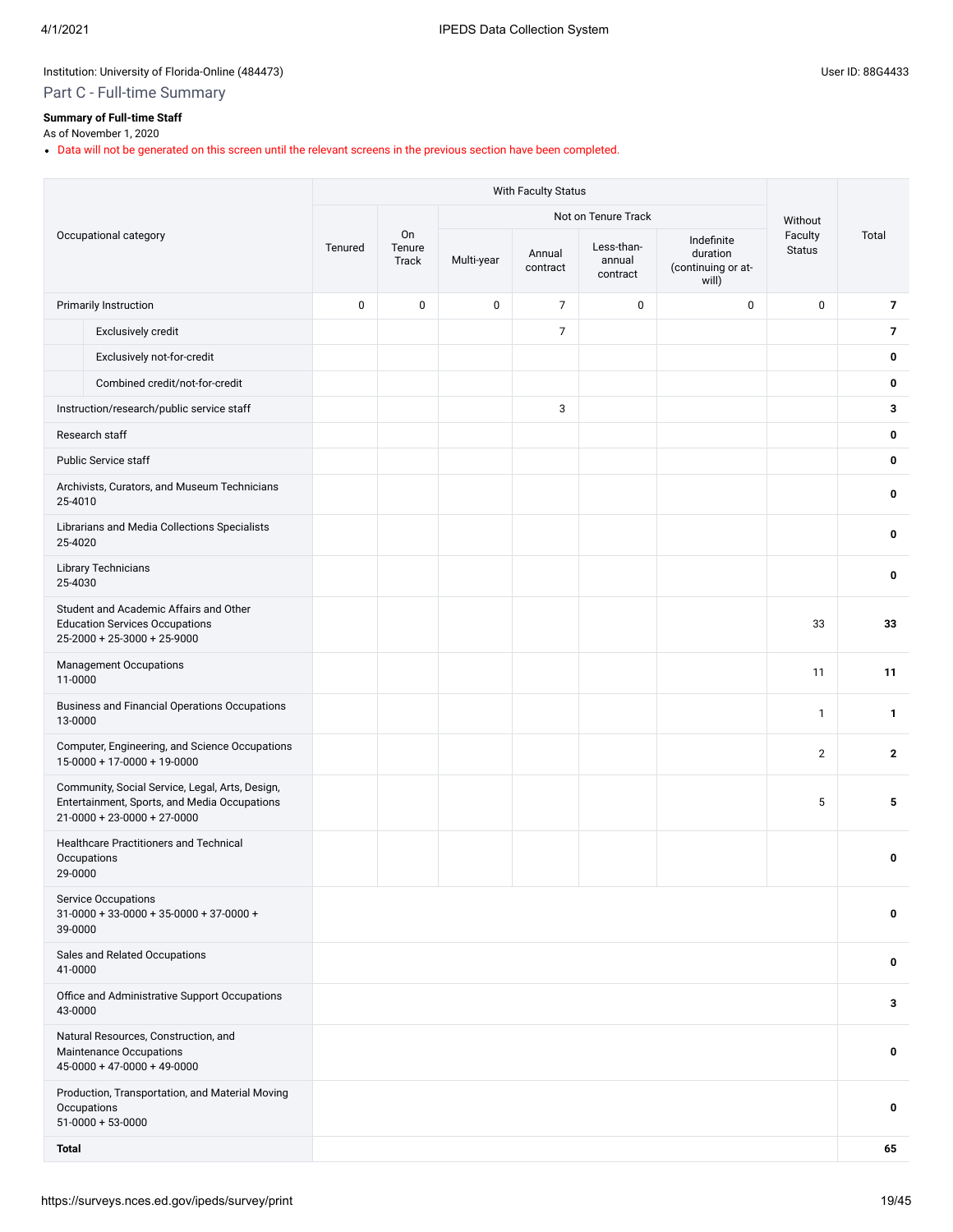# Part G1 - Salaries Worksheet

### **Number of [Full-time](javascript:openglossary(257)) [Instructional Staff](javascript:openglossary(996)) For Calculation of Total Number of Months**

Annual Salary, 2020-21

- Report the number of instructional staff based on the number of months to be worked
- Months reported should correspond with the number of months that staff worked (which may differ from the number of months over which they are paid)
- Include ONLY full-time instructional staff
- Include instructional staff with faculty status and without faculty status
- Include instructional staff regardless of tenure status

#### **Men**

| Gender and academic rank                            |                | <b>O</b> Months worked |             | <b>Total Staff</b> | <b>f</b> Total<br>staff for |              |                     |
|-----------------------------------------------------|----------------|------------------------|-------------|--------------------|-----------------------------|--------------|---------------------|
|                                                     | 12 months      | 11 months              | 10 months   | 9 months           | < 9 months                  |              | salary<br>reporting |
| Professors                                          |                |                        |             |                    |                             | 0            | 0                   |
| Associate professors                                |                |                        |             |                    |                             | $\mathbf 0$  | 0                   |
| Assistant professors                                |                |                        |             |                    |                             | $\mathbf 0$  | 0                   |
| Instructors                                         |                |                        |             |                    |                             | $\mathbf 0$  | $\mathbf 0$         |
| Lecturers                                           | $\overline{2}$ |                        |             |                    |                             | $\mathbf{2}$ | $\mathbf{2}$        |
| No academic rank                                    |                |                        |             |                    |                             |              |                     |
| <b>Total men</b>                                    | 3              | 0                      | $\mathbf 0$ | 0                  | 0                           | 3            | 3                   |
| Total men full-time instructional staff from Part A |                |                        |             |                    |                             | 3            |                     |

| Gender and academic rank                                       |                | <b>O</b> Months worked |           | <b>Total Staff</b> | <b>f</b> Total<br>staff for |                |                     |
|----------------------------------------------------------------|----------------|------------------------|-----------|--------------------|-----------------------------|----------------|---------------------|
|                                                                | 12 months      | 11 months              | 10 months | 9 months           | < 9 months                  |                | salary<br>reporting |
| Professors                                                     |                |                        |           |                    |                             | $\mathbf 0$    | 0                   |
| Associate professors                                           |                |                        |           |                    |                             | $\mathbf 0$    | 0                   |
| Assistant professors                                           |                |                        |           |                    |                             | $\mathbf 0$    | 0                   |
| Instructors                                                    |                |                        |           |                    |                             | $\mathbf 0$    | $\mathbf 0$         |
| Lecturers                                                      | 1              |                        |           | 3                  |                             | $\overline{4}$ | 4                   |
| No academic rank                                               | $\overline{2}$ |                        |           | $\mathbf{I}$       |                             | 3              | 3                   |
| <b>Total women</b>                                             | 3              | 0                      | 0         | 4                  | 0                           | $\overline{7}$ | $\overline{7}$      |
| Total women full-time instructional staff from<br>Part A       |                |                        |           |                    |                             |                |                     |
|                                                                |                |                        |           |                    |                             |                |                     |
| Total (men+women)                                              | 6              | 0                      | 0         | 4                  | 0                           | 10             | 10                  |
| Total (men+women) full-time instructional staff<br>from Part A |                |                        |           |                    |                             | 10             |                     |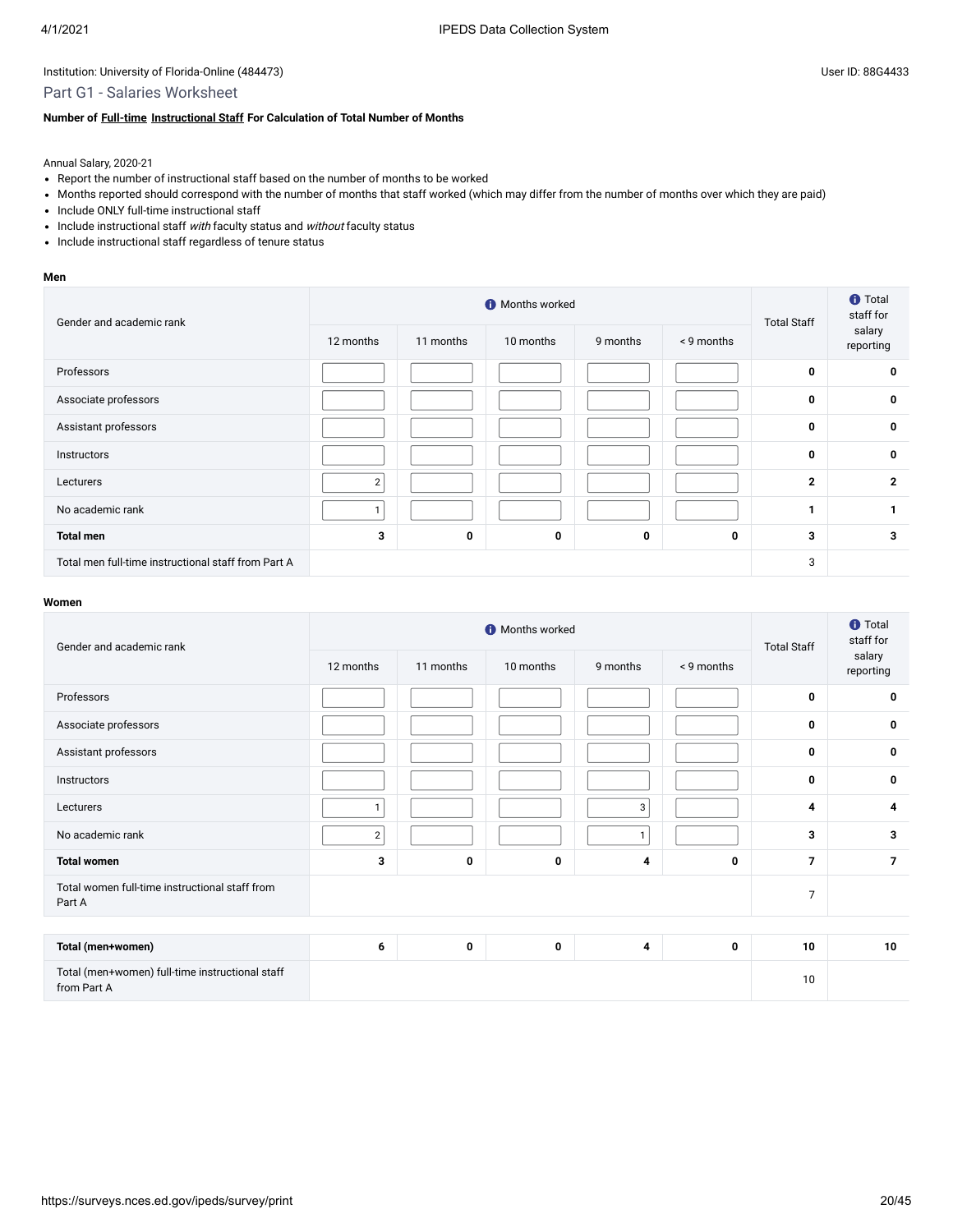### Part G2 - Salary Outlays for Instructional Staff

#### **Salary Outlays for [Full-time](javascript:openglossary(257)) [Instructional Staff](javascript:openglossary(996))**

Annual Salary Outlays, 2020-21

- Report the TOTAL ANNUAL salary outlays for the full-time instructional staff reported in the 12 months, 11 months, 10 months, and 9 months columns on the previous screen, Part G1 – Salaries Worksheet
- Using the TOTAL ANNUAL salary outlays data provided, the system will calculate the Equated 9 months by academic rank and gender.

#### **Men**

| Gender and academic  | Total staff for salary<br>reporting<br>(from Part G, screen 1) |           | <b>6</b> Salary Outlays |           |          |                              |  |  |  |  |
|----------------------|----------------------------------------------------------------|-----------|-------------------------|-----------|----------|------------------------------|--|--|--|--|
| rank                 |                                                                | 12 months | 11 months               | 10 months | 9 months | <b>O</b> Equated<br>9 months |  |  |  |  |
| Professors           | $\pmb{0}$                                                      |           |                         |           |          | 0                            |  |  |  |  |
| Associate professors | 0                                                              |           |                         |           |          | $\mathbf 0$                  |  |  |  |  |
| Assistant professors | 0                                                              |           |                         |           |          | $\mathbf 0$                  |  |  |  |  |
| <b>Instructors</b>   | $\mathbf{0}$                                                   |           |                         |           |          | $\mathbf 0$                  |  |  |  |  |
| Lecturers            | 2                                                              | 149,374   |                         |           |          | 112,031                      |  |  |  |  |
| No academic rank     |                                                                | 48,000    |                         |           |          | 36,000                       |  |  |  |  |
| <b>Total men</b>     | 3                                                              | 197,374   | 0                       | 0         | 0        | 148,031                      |  |  |  |  |

| Gender and academic  | Total staff for salary               |           | <b>O</b> Salary Outlays |             |          |                              |  |  |  |  |  |
|----------------------|--------------------------------------|-----------|-------------------------|-------------|----------|------------------------------|--|--|--|--|--|
| rank                 | reporting<br>(from Part G, screen 1) | 12 months | 11 months               | 10 months   | 9 months | <b>O</b> Equated<br>9 months |  |  |  |  |  |
| Professors           | $\pmb{0}$                            |           |                         |             |          | $\mathbf 0$                  |  |  |  |  |  |
| Associate professors | $\pmb{0}$                            |           |                         |             |          | $\mathbf 0$                  |  |  |  |  |  |
| Assistant professors | $\mathbf{0}$                         |           |                         |             |          | $\mathbf 0$                  |  |  |  |  |  |
| <b>Instructors</b>   | $\mathbf 0$                          |           |                         |             |          | $\mathbf 0$                  |  |  |  |  |  |
| Lecturers            | 4                                    | 68,783    |                         |             | 191,700  | 243,287                      |  |  |  |  |  |
| No academic rank     | 3                                    | 103,181   |                         |             | 21,667   | 99,053                       |  |  |  |  |  |
| <b>Total women</b>   | $\overline{7}$                       | 171,964   | 0                       | $\mathbf 0$ | 213,367  | 342,340                      |  |  |  |  |  |
|                      |                                      |           |                         |             |          |                              |  |  |  |  |  |
| Total (men + women)  | 10                                   | 369,338   | 0                       | $\mathbf 0$ | 213,367  | 490,371                      |  |  |  |  |  |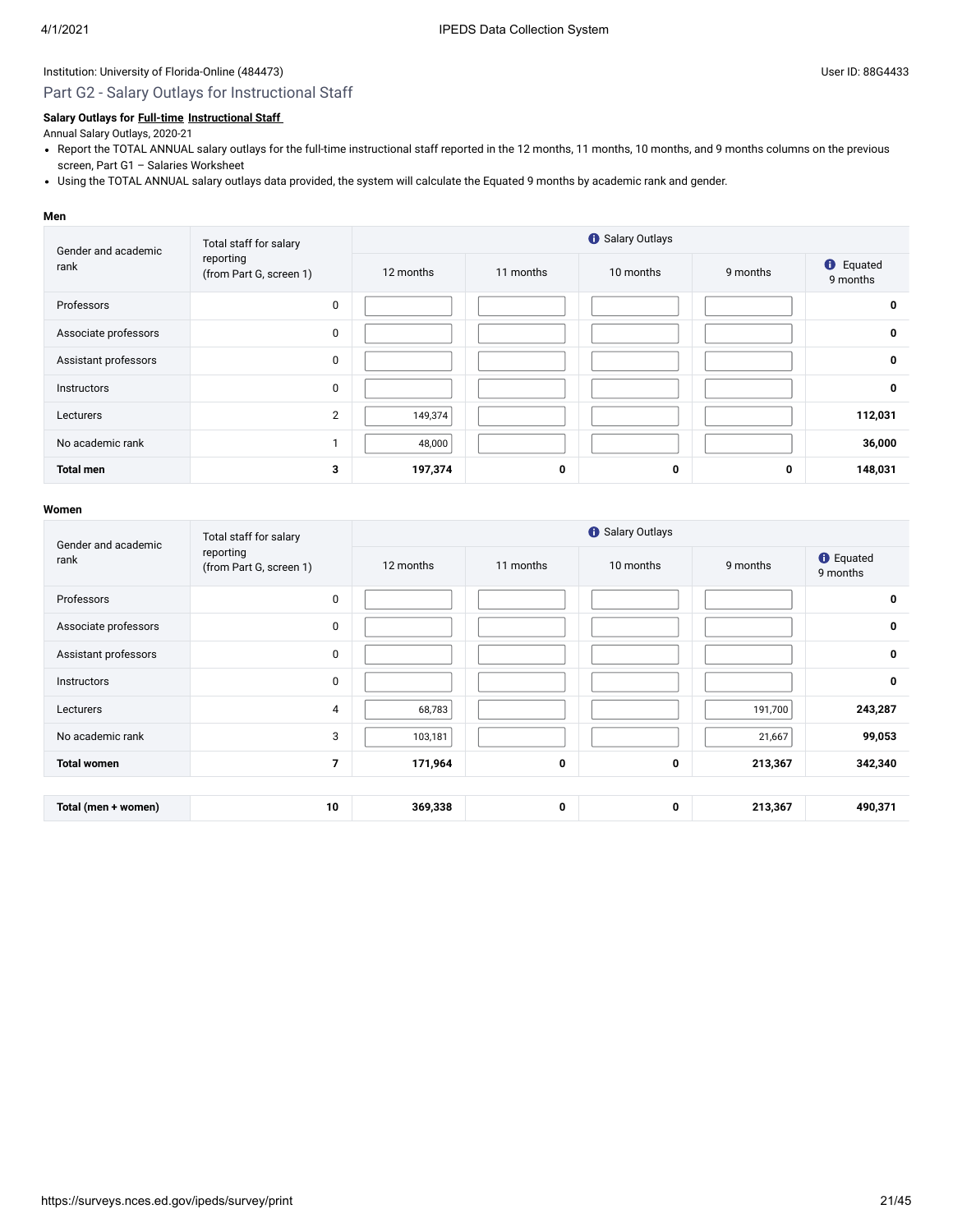**Men**

### Institution: University of Florida-Online (484473) Channel Assembly Diser ID: 88G4433

## Part G3 - Average Salaries for Instructional Staff by Academic Rank

### **Average Salary by academic rank for [Full-time](javascript:openglossary(257)) [Instructional Staff](javascript:openglossary(996))**

Annual Average Salaries, 2020-21

| Gender and academic rank | Total staff for salary reporting | <b>Annual Average Salaries</b> |           |           |          |                           |  |  |
|--------------------------|----------------------------------|--------------------------------|-----------|-----------|----------|---------------------------|--|--|
|                          | (from Part G, screen 1)          | 12 months                      | 11 months | 10 months | 9 months | <b>C</b> Equated 9 months |  |  |
| Professors               | 0                                |                                |           |           |          |                           |  |  |
| Associate professors     | 0                                |                                |           |           |          |                           |  |  |
| Assistant professors     | 0                                |                                |           |           |          |                           |  |  |
| Instructors              | 0                                |                                |           |           |          |                           |  |  |
| Lecturers                | $\overline{2}$                   | 74,687                         |           |           |          | 56,015                    |  |  |
| No academic rank         |                                  | 48,000                         |           |           |          | 36,000                    |  |  |
| <b>Total men</b>         | 3                                | 65,791                         |           |           |          | 49,344                    |  |  |

| Gender and academic rank | Total staff for salary reporting | <b>Annual Average Salaries</b> |           |           |          |                           |  |  |
|--------------------------|----------------------------------|--------------------------------|-----------|-----------|----------|---------------------------|--|--|
|                          | (from Part G, screen 1)          | 12 months                      | 11 months | 10 months | 9 months | <b>C</b> Equated 9 months |  |  |
| Professors               | 0                                |                                |           |           |          |                           |  |  |
| Associate professors     | $\mathbf 0$                      |                                |           |           |          |                           |  |  |
| Assistant professors     | 0                                |                                |           |           |          |                           |  |  |
| <b>Instructors</b>       | $\mathbf 0$                      |                                |           |           |          |                           |  |  |
| Lecturers                | 4                                | 68,783                         |           |           | 63,900   | 60,822                    |  |  |
| No academic rank         | 3                                | 51,591                         |           |           | 21,667   | 33,018                    |  |  |
| <b>Total women</b>       | $\overline{7}$                   | 57,321                         |           |           | 53,342   | 48,906                    |  |  |
|                          |                                  |                                |           |           |          |                           |  |  |
| Total (men+women)        | 10                               | 61,556                         |           |           | 53,342   | 49,037                    |  |  |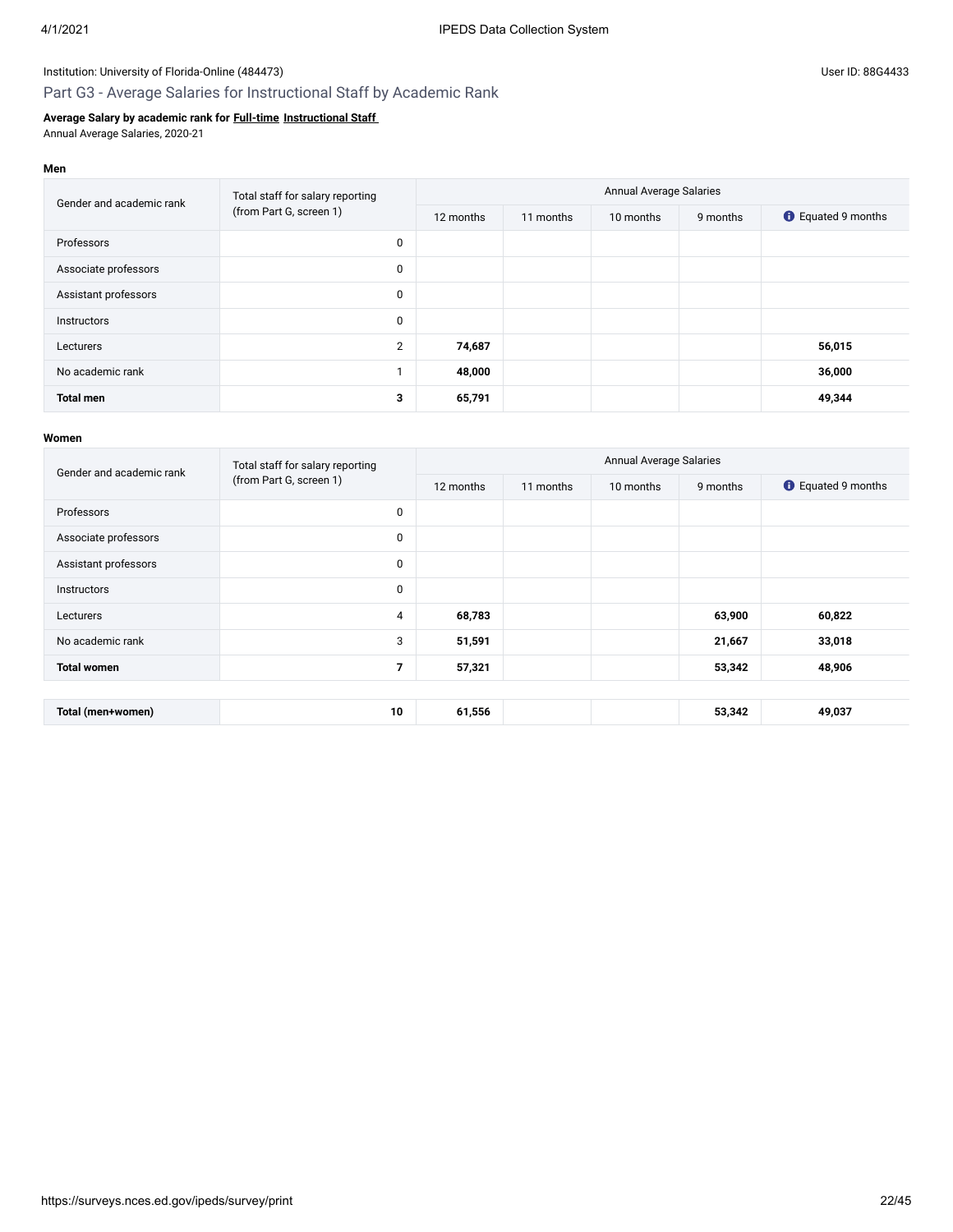## Part G4 - Salary Outlays for Non-instructional Staff

## **Salary Outlays for [Full-time](javascript:openglossary(257)) Non-instructional Staff**

Annual Salary Outlays, 2020-21

| Occupational category                                                                                                                          | <b>O</b> Number of<br>full-time staff<br>(carried forward from the Part B - FT, non-instructional<br>staff screens) | <b>1</b> Total annual salary<br>outlays |
|------------------------------------------------------------------------------------------------------------------------------------------------|---------------------------------------------------------------------------------------------------------------------|-----------------------------------------|
| Research staff                                                                                                                                 | 0                                                                                                                   |                                         |
| Public Service staff                                                                                                                           | 0                                                                                                                   |                                         |
| Library and Student and Academic Affairs and Other Education Services<br><b>Occupations</b><br>$25 - 4000 + 25 - 2000 + 25 - 3000 + 25 - 9000$ | 33                                                                                                                  | 1,522,900                               |
| <b>Management Occupations</b><br>11-0000                                                                                                       | 11                                                                                                                  | 1,005,939                               |
| <b>Business and Financial Operations Occupations</b><br>13-0000                                                                                | $\mathbf{1}$                                                                                                        | 41,000                                  |
| Computer, Engineering, and Science Occupations<br>15-0000 + 17-0000 + 19-0000                                                                  | $\overline{2}$                                                                                                      | 142,045                                 |
| Community, Social Service, Legal, Arts, Design, Entertainment, Sports, and<br><b>Media Occupations</b><br>$21-0000 + 23-0000 + 27-0000$        | 5                                                                                                                   | 227,400                                 |
| Healthcare Practitioners and Technical Occupations<br>29-0000                                                                                  | 0                                                                                                                   |                                         |
| <b>Service Occupations</b><br>$31-0000 + 33-0000 + 35-0000 + 37-0000 + 39-0000$                                                                | $\Omega$                                                                                                            |                                         |
| Sales and Related Occupations<br>41-0000                                                                                                       | $\Omega$                                                                                                            |                                         |
| Office and Administrative Support Occupations<br>43-0000                                                                                       | 3                                                                                                                   | 107,224                                 |
| Natural Resources, Construction, and Maintenance Occupations<br>$45-0000 + 47-0000 + 49-0000$                                                  | 0                                                                                                                   |                                         |
| Production, Transportation, and Material Moving Occupations<br>$51-0000 + 53-0000$                                                             | 0                                                                                                                   |                                         |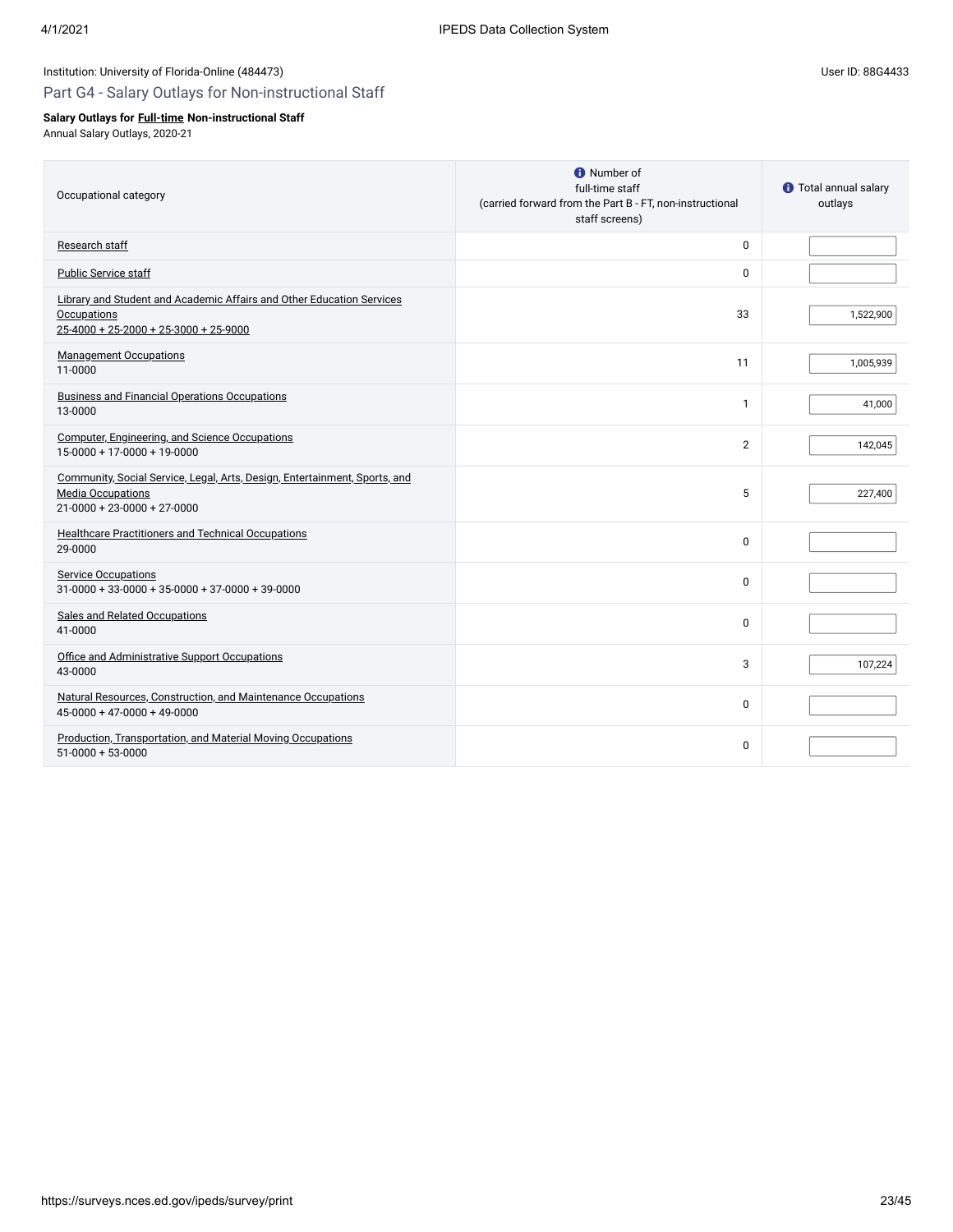## Part D - Part-time Staff by Occupational Category

### **Number of [Part-time Staff](javascript:openglossary(467)) by Occupational Category**

As of November 1, 2020

- Report Hispanic/Latino individuals of any race as Hispanic/Latino
- Report race for non-Hispanic/Latino individuals only

### **Men**

| Race/ethnicity                            | Instructional staff | Research staff | <b>Public Service staff</b> |
|-------------------------------------------|---------------------|----------------|-----------------------------|
| Nonresident alien                         | 0                   |                |                             |
| Hispanic/Latino                           | $\overline{2}$      |                |                             |
| American Indian or Alaska Native          | $\Omega$            |                |                             |
| Asian                                     | $\overline{2}$      |                |                             |
| <b>Black or African American</b>          | $\overline{2}$      |                |                             |
| Native Hawaiian or Other Pacific Islander | 0                   |                |                             |
| White                                     | 48                  | $\overline{2}$ |                             |
| Two or more races                         | 0                   |                |                             |
| Race and ethnicity unknown                | $\overline{2}$      |                |                             |
| <b>Total men</b>                          | 56                  | $\mathbf{2}$   | 0                           |

| Race/ethnicity                            | Instructional staff         | Research staff | <b>Public Service staff</b> |
|-------------------------------------------|-----------------------------|----------------|-----------------------------|
| Nonresident alien                         | 0                           |                |                             |
| Hispanic/Latino                           | $\overline{7}$              |                |                             |
| American Indian or Alaska Native          | 0                           |                |                             |
| Asian                                     | 6                           |                |                             |
| <b>Black or African American</b>          | 4                           |                |                             |
| Native Hawaiian or Other Pacific Islander | 0                           |                |                             |
| White                                     | 56                          |                |                             |
| Two or more races                         | $\sqrt{2}$                  |                |                             |
| Race and ethnicity unknown                | 1                           |                | 0 <sup>1</sup>              |
| <b>Total women</b>                        | 76                          | $\mathbf 0$    | $\mathbf 0$                 |
|                                           |                             |                |                             |
| Total (men+women)                         | $\blacktriangledown$<br>132 | $\mathbf{2}$   | $\triangledown$ 0           |
| Total from prior year                     | 71                          |                | $\overline{2}$              |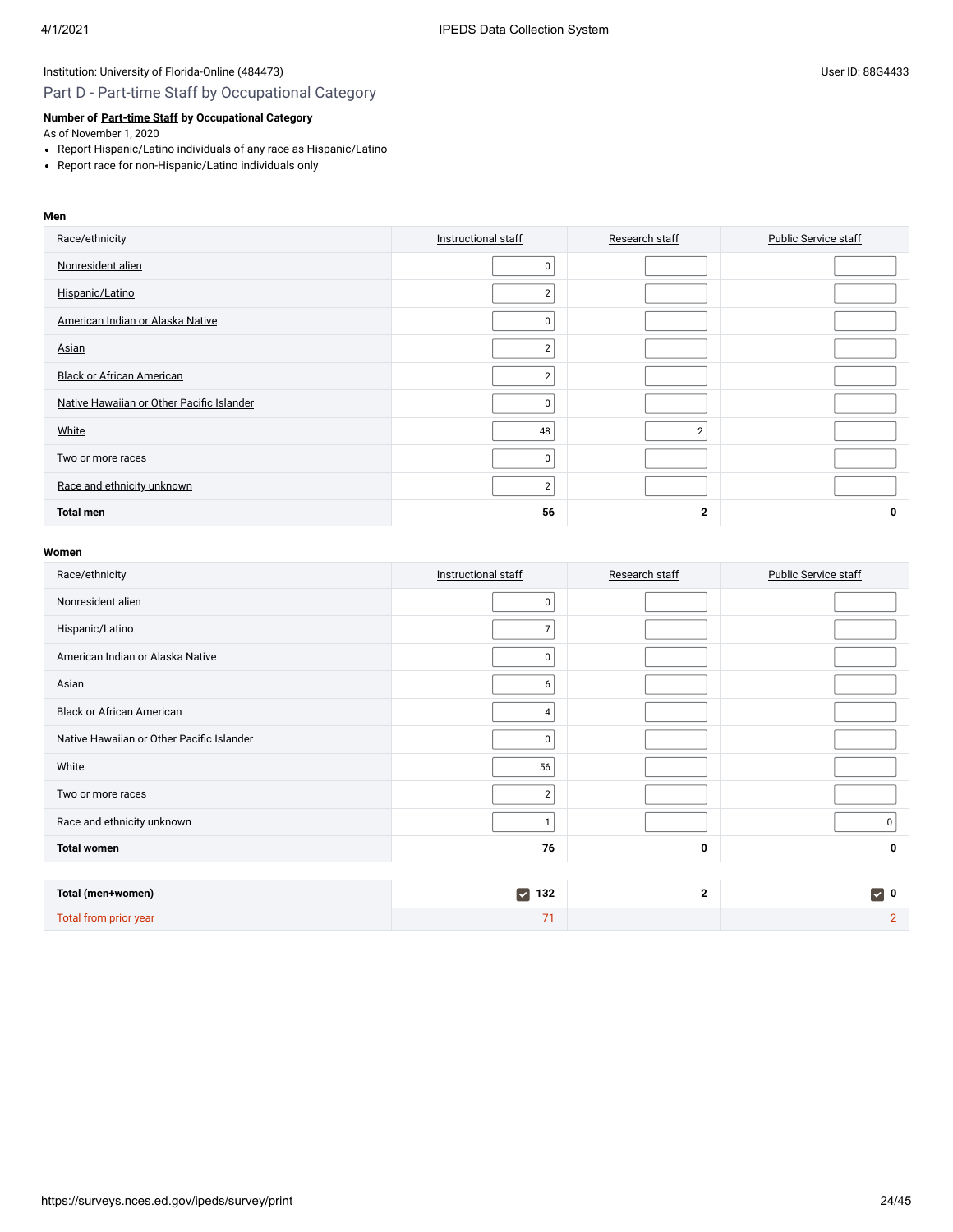# Part D - Part-time Staff by Occupational Category

#### **Number of [Part-time Staff](javascript:openglossary(467)) by Occupational Category**

As of November 1, 2020

- Report Hispanic/Latino individuals of any race as Hispanic/Latino
- Report race for non-Hispanic/Latino individuals only

#### **Men**

| Race/ethnicity                                         | Archivists, Curators,<br>and Museum<br>Technicians<br>25-4010 | Librarians and<br><b>Media Collections</b><br><b>Specialists</b><br>25-4020 | Library<br>Technicians<br>25-4030 | <b>Student and Academic Affairs</b><br>and Other Education Services<br>Occupations<br>$25-2000 + 25-3000 + 25-9000$ | Library and Student and Academic<br><b>Affairs and Other Education Services</b><br><b>Occupations</b> |
|--------------------------------------------------------|---------------------------------------------------------------|-----------------------------------------------------------------------------|-----------------------------------|---------------------------------------------------------------------------------------------------------------------|-------------------------------------------------------------------------------------------------------|
| Nonresident alien                                      |                                                               |                                                                             |                                   | 0                                                                                                                   | 0                                                                                                     |
| Hispanic/Latino                                        |                                                               |                                                                             |                                   | 0                                                                                                                   | 0                                                                                                     |
| American Indian<br>or Alaska Native                    |                                                               |                                                                             |                                   | 0                                                                                                                   | 0                                                                                                     |
| Asian                                                  |                                                               |                                                                             |                                   | 0                                                                                                                   | 0                                                                                                     |
| <b>Black or African</b><br>American                    |                                                               |                                                                             |                                   | 0                                                                                                                   | 0                                                                                                     |
| Native Hawaiian or<br>Other Pacific<br><b>Islander</b> |                                                               |                                                                             |                                   | 0                                                                                                                   | $\mathbf{0}$                                                                                          |
| White                                                  |                                                               |                                                                             |                                   | 6                                                                                                                   | 6                                                                                                     |
| Two or more races                                      |                                                               |                                                                             |                                   | $\mathbf{1}$                                                                                                        | $\mathbf{1}$                                                                                          |
| Race and ethnicity<br>unknown                          |                                                               |                                                                             |                                   | 0                                                                                                                   | $\mathbf{0}$                                                                                          |
| <b>Total men</b>                                       | 0                                                             | 0                                                                           | 0                                 | $\overline{7}$                                                                                                      | $\overline{7}$                                                                                        |

| Race/ethnicity                                         | Archivists, Curators,<br>and Museum<br>Technicians<br>25-4010 | Librarians and<br><b>Media Collections</b><br><b>Specialists</b><br>25-4020 | Library<br>Technicians<br>25-4030 | <b>Student and Academic Affairs</b><br>and Other Education Services<br><b>Occupations</b><br>$25-2000 + 25-3000 + 25-9000$ | Library and Student and Academic<br><b>Affairs and Other Education Services</b><br><b>Occupations</b> |
|--------------------------------------------------------|---------------------------------------------------------------|-----------------------------------------------------------------------------|-----------------------------------|----------------------------------------------------------------------------------------------------------------------------|-------------------------------------------------------------------------------------------------------|
| Nonresident alien                                      |                                                               |                                                                             |                                   |                                                                                                                            | 0                                                                                                     |
| Hispanic/Latino                                        |                                                               |                                                                             |                                   | $\mathbf{1}$                                                                                                               | 1                                                                                                     |
| American Indian or<br>Alaska Native                    |                                                               |                                                                             |                                   |                                                                                                                            | 0                                                                                                     |
| Asian                                                  |                                                               |                                                                             |                                   | $\mathbf{1}$                                                                                                               | 1                                                                                                     |
| <b>Black or African</b><br>American                    |                                                               |                                                                             |                                   | $\overline{2}$                                                                                                             | $\mathbf{2}$                                                                                          |
| Native Hawaiian or<br><b>Other Pacific</b><br>Islander |                                                               |                                                                             |                                   |                                                                                                                            | 0                                                                                                     |
| White                                                  |                                                               |                                                                             |                                   | 6                                                                                                                          | 6                                                                                                     |
| Two or more races                                      |                                                               |                                                                             |                                   |                                                                                                                            | $\mathbf 0$                                                                                           |
| Race and ethnicity<br>unknown                          |                                                               |                                                                             |                                   |                                                                                                                            | $\mathbf 0$                                                                                           |
| <b>Total women</b>                                     | 0                                                             | 0                                                                           | 0                                 | 10                                                                                                                         | 10                                                                                                    |
|                                                        |                                                               |                                                                             |                                   |                                                                                                                            |                                                                                                       |
| <b>Total</b><br>(men+women)                            | 0                                                             | 0                                                                           | 0                                 | 17                                                                                                                         | 17                                                                                                    |
| <b>Total from prior</b><br>year                        |                                                               |                                                                             |                                   | 14                                                                                                                         | 14                                                                                                    |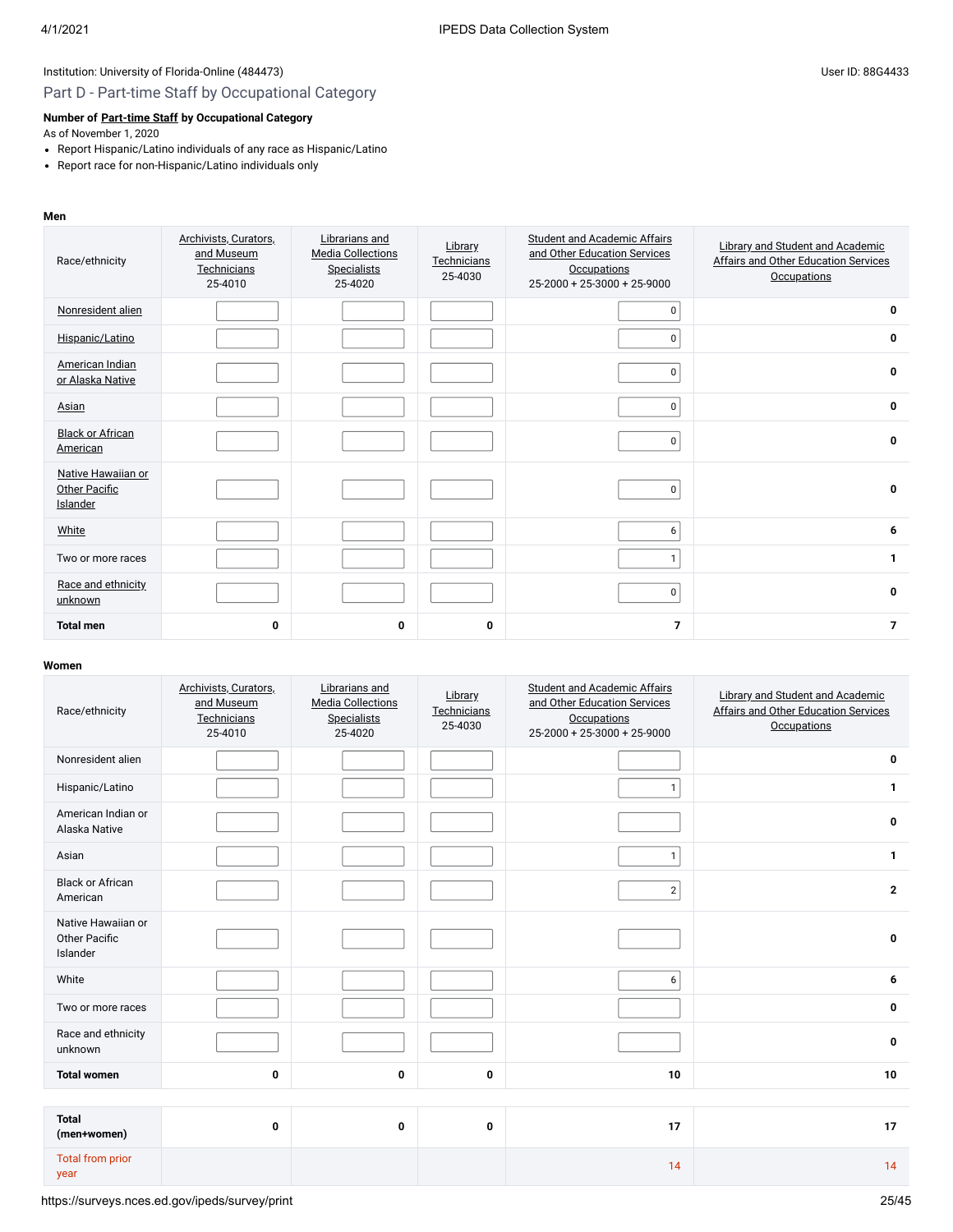# Part D - Part-time Staff by Occupational Category

### **Number of [Part-time Staff](javascript:openglossary(467))**

As of November 1, 2020

- Report Hispanic/Latino individuals of any race as Hispanic/Latino
- Report race for non-Hispanic/Latino individuals only

#### **Men**

| Race/ethnicity                                         | Management<br><b>Occupations</b><br>11-0000 | <b>Business and</b><br><b>Financial Operations</b><br><b>Occupations</b><br>13-0000 | Computer,<br>Engineering, and<br><b>Science Occupations</b><br>15-0000 + 17-0000 +<br>19-0000 | Community, Social Service, Legal, Arts,<br>Design, Entertainment, Sports, and Media<br><b>Occupations</b><br>$21 - 0000 + 23 - 0000 + 27 - 0000$ | <b>Healthcare Practitioners</b><br>and Technical<br><b>Occupations</b><br>29-0000 |
|--------------------------------------------------------|---------------------------------------------|-------------------------------------------------------------------------------------|-----------------------------------------------------------------------------------------------|--------------------------------------------------------------------------------------------------------------------------------------------------|-----------------------------------------------------------------------------------|
| Nonresident alien                                      |                                             |                                                                                     |                                                                                               |                                                                                                                                                  |                                                                                   |
| Hispanic/Latino                                        | $\mathbf{1}$                                |                                                                                     |                                                                                               |                                                                                                                                                  |                                                                                   |
| American Indian<br>or Alaska Native                    |                                             |                                                                                     |                                                                                               |                                                                                                                                                  |                                                                                   |
| Asian                                                  |                                             |                                                                                     |                                                                                               |                                                                                                                                                  |                                                                                   |
| <b>Black or African</b><br>American                    |                                             |                                                                                     |                                                                                               |                                                                                                                                                  |                                                                                   |
| <b>Native Hawaiian</b><br>or Other Pacific<br>Islander |                                             |                                                                                     |                                                                                               |                                                                                                                                                  |                                                                                   |
| White                                                  |                                             | $\mathbf{1}$                                                                        | $\mathbf{1}$                                                                                  | $\overline{2}$                                                                                                                                   |                                                                                   |
| Two or more races                                      |                                             |                                                                                     |                                                                                               |                                                                                                                                                  |                                                                                   |
| Race and ethnicity<br>unknown                          |                                             |                                                                                     |                                                                                               |                                                                                                                                                  |                                                                                   |
| <b>Total men</b>                                       | 1                                           | 1                                                                                   | $\mathbf{1}$                                                                                  | $\mathbf{2}$                                                                                                                                     | 0                                                                                 |

#### **Women**

| Race/ethnicity                                  | Management<br><b>Occupations</b><br>11-0000 | <b>Business and</b><br><b>Financial Operations</b><br><b>Occupations</b><br>13-0000 | Computer,<br>Engineering, and<br><b>Science Occupations</b><br>$15-0000 + 17-0000 +$<br>19-0000 | Community, Social Service, Legal, Arts,<br>Design, Entertainment, Sports, and Media<br><b>Occupations</b><br>$21-0000 + 23-0000 + 27-0000$ | <b>Healthcare Practitioners</b><br>and Technical<br><b>Occupations</b><br>29-0000 |
|-------------------------------------------------|---------------------------------------------|-------------------------------------------------------------------------------------|-------------------------------------------------------------------------------------------------|--------------------------------------------------------------------------------------------------------------------------------------------|-----------------------------------------------------------------------------------|
| Nonresident alien                               |                                             |                                                                                     |                                                                                                 |                                                                                                                                            |                                                                                   |
| Hispanic/Latino                                 | 1                                           |                                                                                     |                                                                                                 |                                                                                                                                            |                                                                                   |
| American Indian<br>or Alaska Native             |                                             |                                                                                     |                                                                                                 |                                                                                                                                            |                                                                                   |
| Asian                                           |                                             | 1                                                                                   |                                                                                                 |                                                                                                                                            |                                                                                   |
| <b>Black or African</b><br>American             |                                             |                                                                                     |                                                                                                 |                                                                                                                                            |                                                                                   |
| Native Hawaiian or<br>Other Pacific<br>Islander |                                             |                                                                                     |                                                                                                 |                                                                                                                                            |                                                                                   |
| White                                           | 8                                           | $\mathbf{1}$                                                                        |                                                                                                 |                                                                                                                                            |                                                                                   |
| Two or more races                               |                                             |                                                                                     |                                                                                                 |                                                                                                                                            |                                                                                   |
| Race and ethnicity<br>unknown                   |                                             |                                                                                     |                                                                                                 |                                                                                                                                            |                                                                                   |
| <b>Total women</b>                              | 10                                          | $\mathbf{2}$                                                                        | 0                                                                                               | 0                                                                                                                                          | 0                                                                                 |

**11 3 1 2 0**

**Total**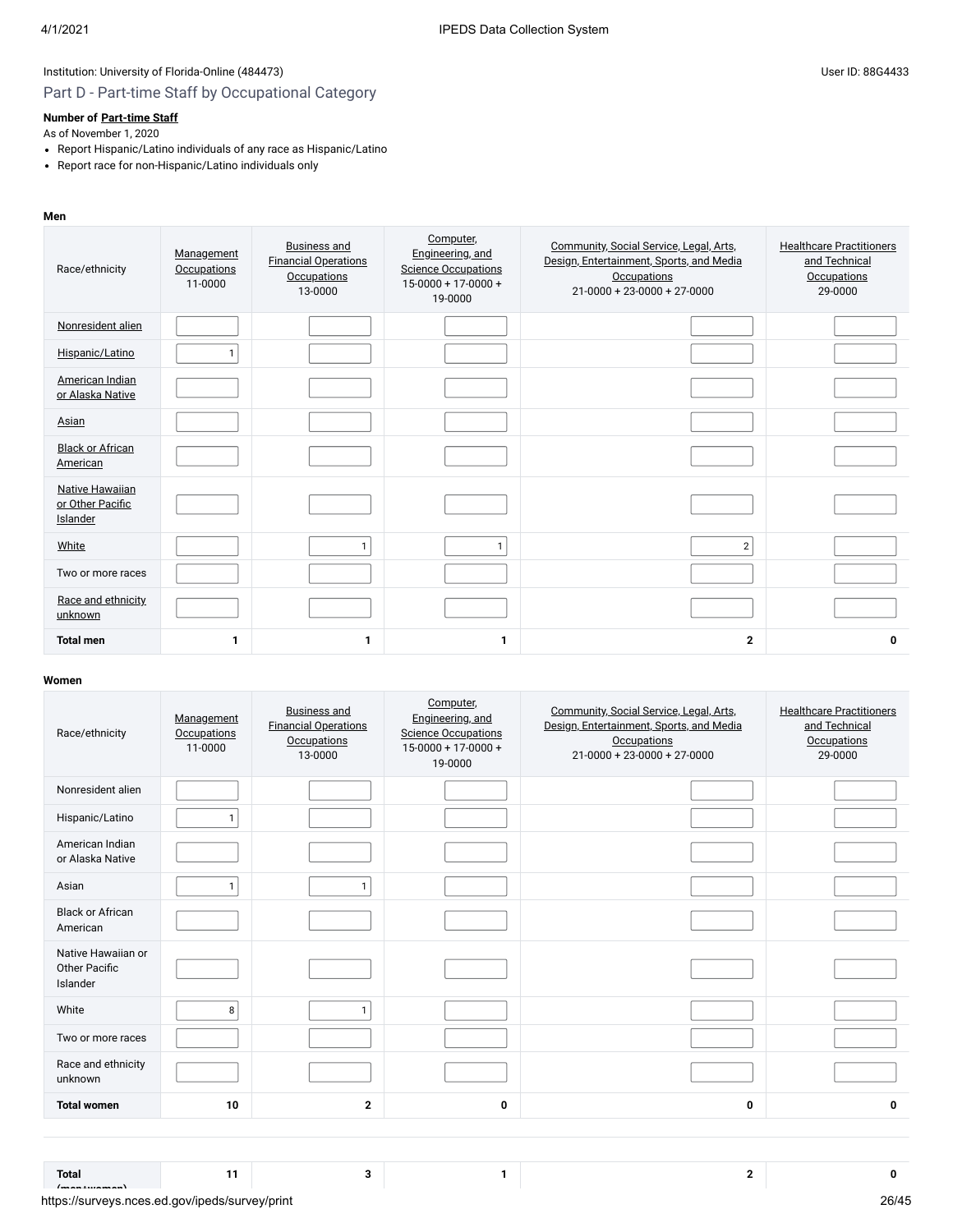| (men+women)                     |     |  |  |
|---------------------------------|-----|--|--|
| <b>Total from prior</b><br>year | ∣ O |  |  |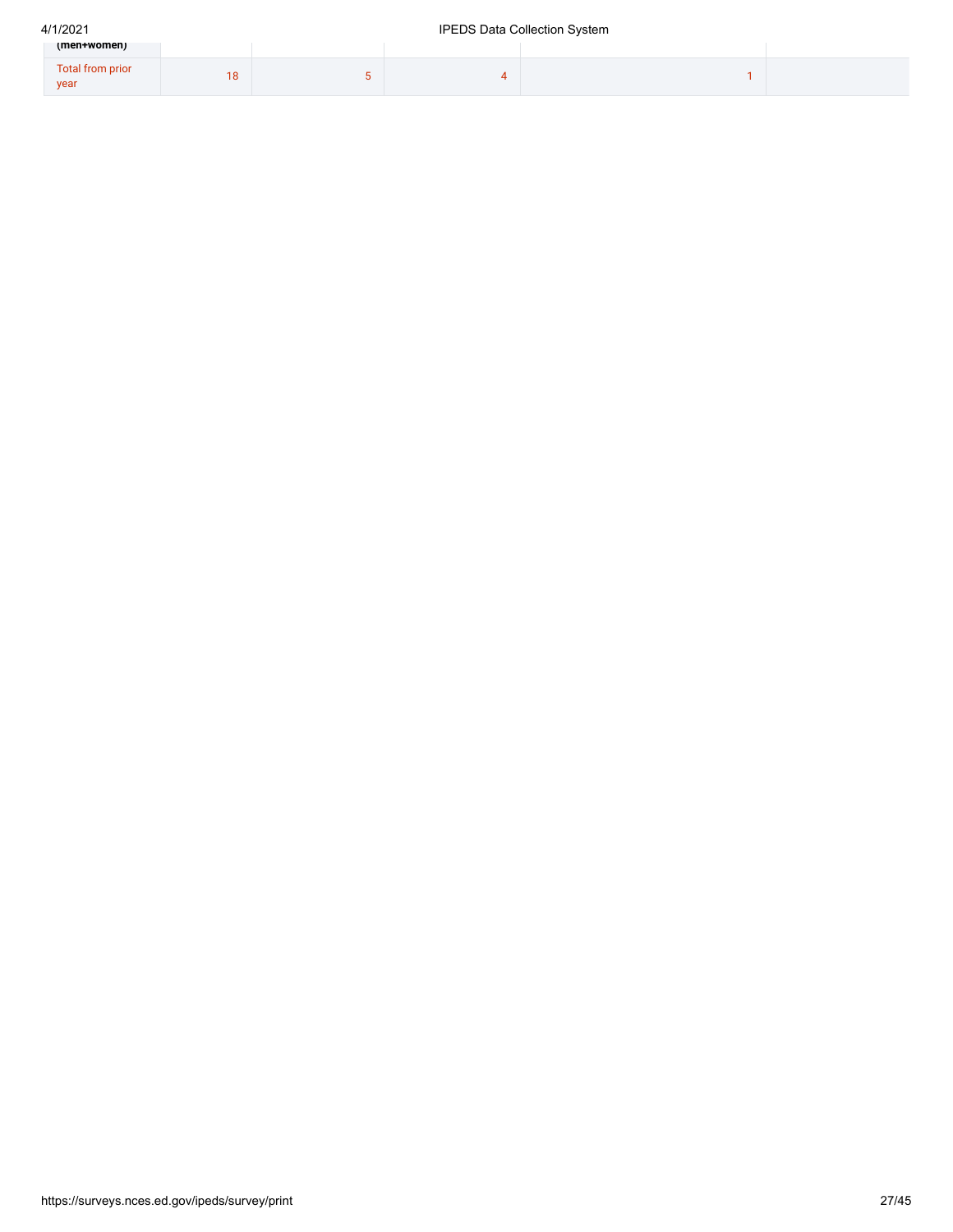# Part D - Part-time Staff by Occupational Category

### **Number of [Part-time Staff](javascript:openglossary(467))**

As of November 1, 2020

- Report Hispanic/Latino individuals of any race as Hispanic/Latino
- Report race for non-Hispanic/Latino individuals only

### **Men**

| Race/ethnicity                                         | <b>Service Occupations</b><br>$31-0000+33-0000+$<br>$35-0000 + 37-0000 +$<br>39-0000 | Sales and<br>Related<br><b>Occupations</b><br>41-0000 | Office and<br>Administrative<br>Support<br><b>Occupations</b><br>43-0000 | Natural Resources,<br>Construction, and<br><b>Maintenance Occupations</b><br>$45 - 0000 + 47 - 0000 +$<br>49-0000 | Production, Transportation,<br>and Material Moving<br>Occupations<br>$51-0000 + 53-0000$ | <b>Grand Total</b><br>(All part-<br>time staff) |
|--------------------------------------------------------|--------------------------------------------------------------------------------------|-------------------------------------------------------|--------------------------------------------------------------------------|-------------------------------------------------------------------------------------------------------------------|------------------------------------------------------------------------------------------|-------------------------------------------------|
| Nonresident<br>alien                                   |                                                                                      |                                                       |                                                                          |                                                                                                                   |                                                                                          | $\mathbf 0$                                     |
| Hispanic/Latino                                        |                                                                                      |                                                       | $\mathbf{1}$                                                             |                                                                                                                   |                                                                                          | 4                                               |
| American Indian<br>or Alaska Native                    |                                                                                      |                                                       |                                                                          |                                                                                                                   |                                                                                          | 0                                               |
| Asian                                                  |                                                                                      |                                                       |                                                                          |                                                                                                                   |                                                                                          | $\overline{2}$                                  |
| <b>Black or African</b><br>American                    |                                                                                      |                                                       |                                                                          |                                                                                                                   |                                                                                          | $\overline{2}$                                  |
| <b>Native Hawaiian</b><br>or Other Pacific<br>Islander |                                                                                      |                                                       |                                                                          |                                                                                                                   |                                                                                          | $\mathbf 0$                                     |
| White                                                  |                                                                                      |                                                       | $\overline{4}$                                                           |                                                                                                                   |                                                                                          | 64                                              |
| Two or more<br>races                                   |                                                                                      |                                                       |                                                                          |                                                                                                                   |                                                                                          | $\mathbf{1}$                                    |
| Race and<br>ethnicity<br>unknown                       |                                                                                      |                                                       |                                                                          |                                                                                                                   |                                                                                          | $\overline{2}$                                  |
| <b>Total men</b>                                       | 0                                                                                    | 0                                                     | 5                                                                        | 0                                                                                                                 | 0                                                                                        | 75                                              |

| Race/ethnicity                                  | <b>Service Occupations</b><br>$31 - 0000 + 33 - 0000 +$<br>$35 - 0000 + 37 - 0000 +$<br>39-0000 | Sales and<br>Related<br><b>Occupations</b><br>41-0000 | Office and<br>Administrative<br>Support<br><b>Occupations</b><br>43-0000 | Natural Resources,<br>Construction, and<br><b>Maintenance Occupations</b><br>$45-0000 + 47-0000 +$<br>49-0000 | Production, Transportation,<br>and Material Moving<br><b>Occupations</b><br>$51-0000 + 53-0000$ | <b>Grand Total</b><br>(All part-<br>time staff) |
|-------------------------------------------------|-------------------------------------------------------------------------------------------------|-------------------------------------------------------|--------------------------------------------------------------------------|---------------------------------------------------------------------------------------------------------------|-------------------------------------------------------------------------------------------------|-------------------------------------------------|
| Nonresident alien                               |                                                                                                 |                                                       |                                                                          |                                                                                                               |                                                                                                 | 0                                               |
| Hispanic/Latino                                 |                                                                                                 |                                                       | 4                                                                        |                                                                                                               |                                                                                                 | 13                                              |
| American Indian<br>or Alaska Native             |                                                                                                 |                                                       |                                                                          |                                                                                                               |                                                                                                 | 0                                               |
| Asian                                           |                                                                                                 |                                                       |                                                                          |                                                                                                               |                                                                                                 | 9                                               |
| <b>Black or African</b><br>American             |                                                                                                 |                                                       | 3                                                                        |                                                                                                               |                                                                                                 | 9                                               |
| Native Hawaiian<br>or Other Pacific<br>Islander |                                                                                                 |                                                       |                                                                          |                                                                                                               |                                                                                                 | $\mathbf 0$                                     |
| White                                           |                                                                                                 |                                                       | 15                                                                       |                                                                                                               |                                                                                                 | 86                                              |
| Two or more<br>races                            |                                                                                                 |                                                       |                                                                          |                                                                                                               |                                                                                                 | $\overline{2}$                                  |
| Race and<br>ethnicity<br>unknown                |                                                                                                 |                                                       |                                                                          |                                                                                                               |                                                                                                 | 1                                               |
| <b>Total women</b>                              | 0                                                                                               | 0                                                     | 22                                                                       | $\mathbf 0$                                                                                                   | 0                                                                                               | 120                                             |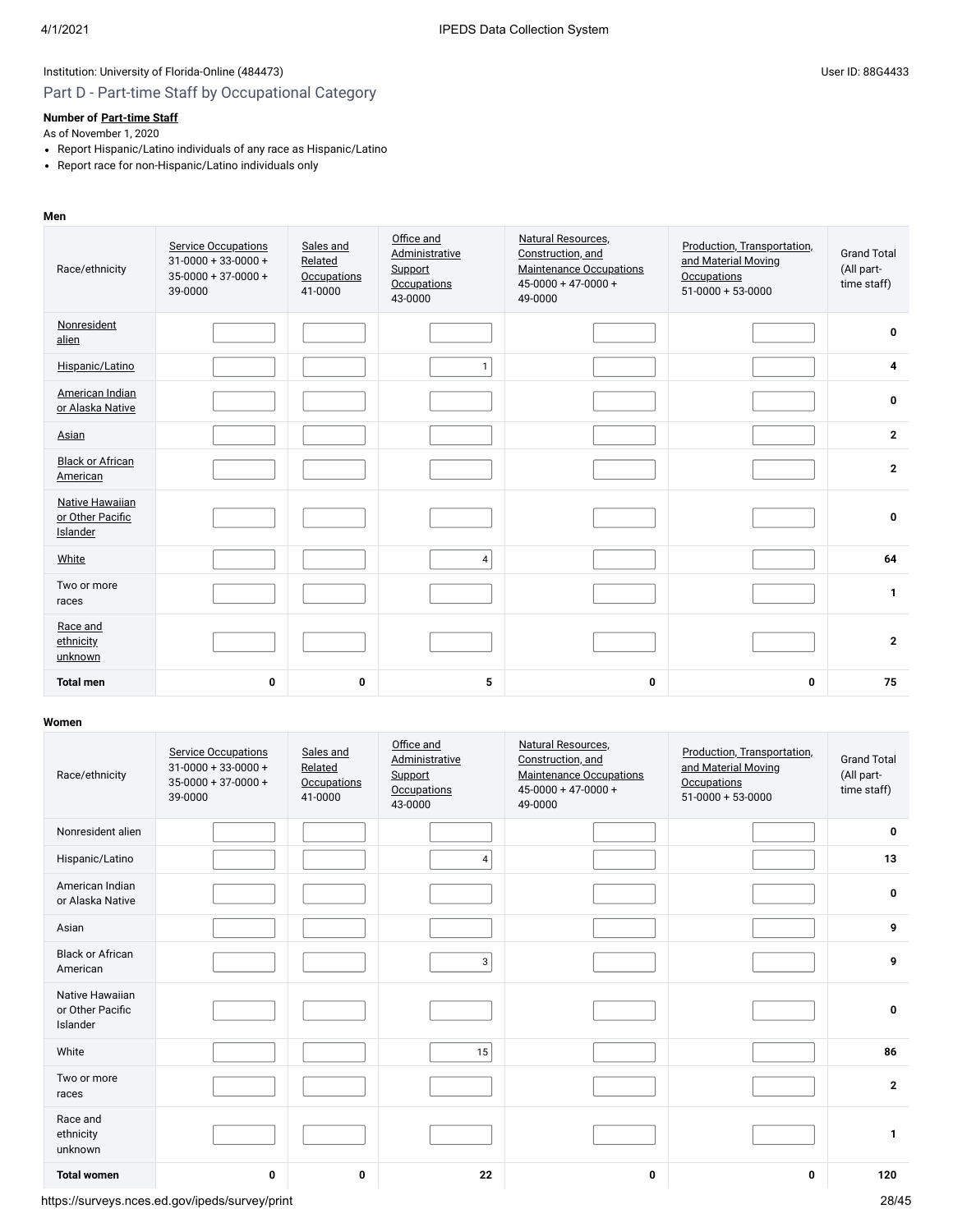| <b>Total</b><br>(men+women) |  | 27 | 0 | υ | $\triangledown$ 195 |
|-----------------------------|--|----|---|---|---------------------|
| Total from prior<br>year    |  | 22 |   |   | 137                 |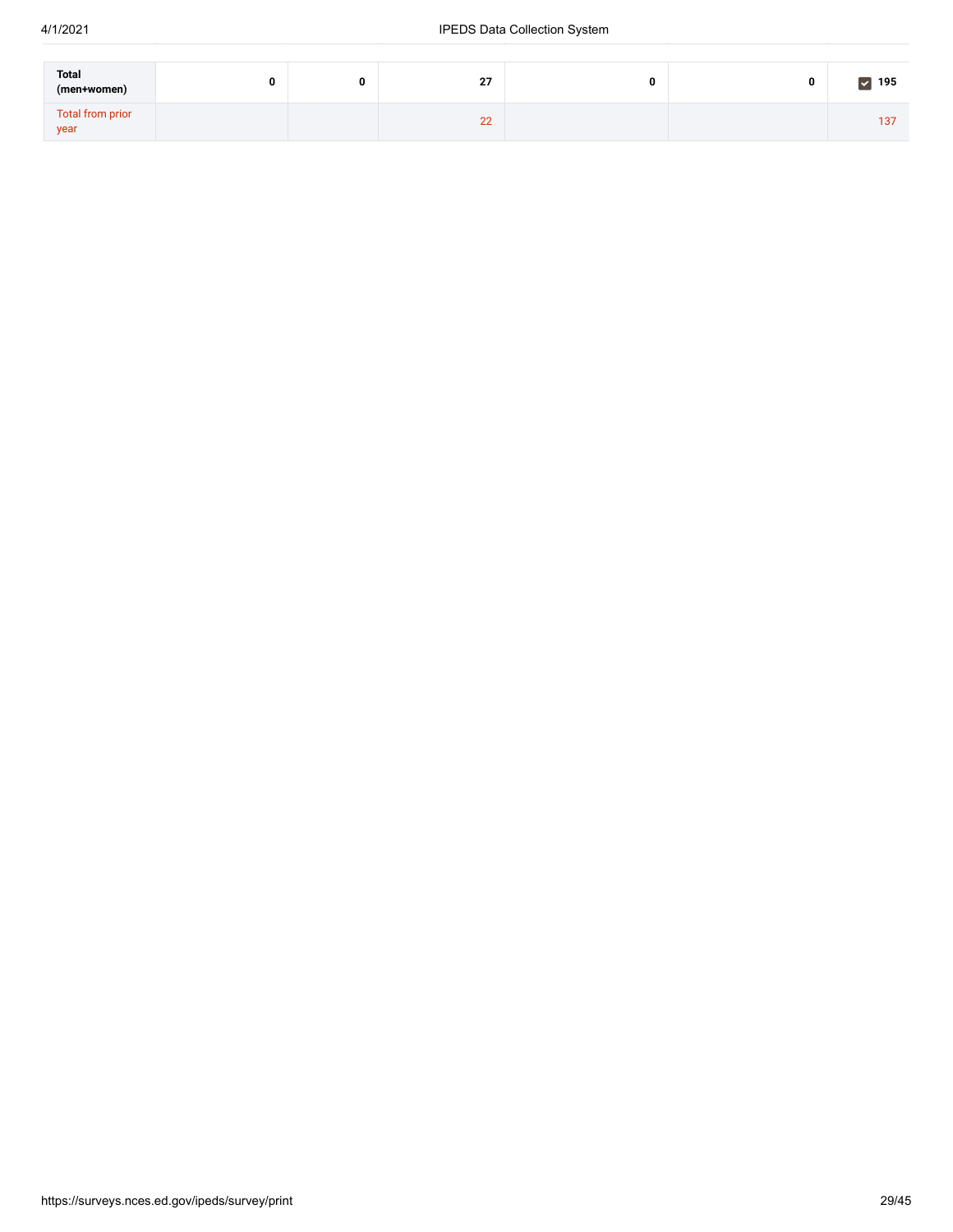### Part D - Graduate assistants

### **Number of Graduate Assistants**

As of November 1, 2020

- Report Hispanic/Latino individuals of any race as Hispanic/Latino
- Report race for non-Hispanic/Latino individuals only

#### **Men**

| Race/ethnicity                            | Teaching<br>25-9044 | Research     | Other<br>11-0000, 13-0000, 15-0000,<br>17-0000, 19-0000, 21-0000,<br>23-0000, 27-0000, 25-4000,<br>25-4010, 25-4020, 25-4030,<br>25-2000, 25-3000, 25-9000,<br>29-0000 | Total          |
|-------------------------------------------|---------------------|--------------|------------------------------------------------------------------------------------------------------------------------------------------------------------------------|----------------|
| Nonresident alien                         | 3                   |              | 3                                                                                                                                                                      | 6              |
| Hispanic/Latino                           |                     |              | 1                                                                                                                                                                      | $\overline{2}$ |
| American Indian or Alaska Native          | $\mathbf 0$         |              |                                                                                                                                                                        | $\mathbf 0$    |
| Asian                                     |                     |              |                                                                                                                                                                        | $\mathbf{1}$   |
| <b>Black or African American</b>          | 0                   |              |                                                                                                                                                                        | $\mathbf 0$    |
| Native Hawaiian or Other Pacific Islander | 0                   |              |                                                                                                                                                                        | $\mathbf 0$    |
| <b>White</b>                              | 10                  | 1            | 6                                                                                                                                                                      | 17             |
| Two or more races                         | 0                   |              |                                                                                                                                                                        | $\mathbf 0$    |
| Race and ethnicity unknown                | $\overline{2}$      |              |                                                                                                                                                                        | 4              |
| <b>Total men</b>                          | 17                  | $\mathbf{2}$ | 11                                                                                                                                                                     | 30             |

| Race/ethnicity                            | Teaching<br>25-9044                   | Research     | Other<br>11-0000, 13-0000, 15-0000,<br>17-0000, 19-0000, 21-0000,<br>23-0000, 27-0000, 25-4000,<br>25-4010, 25-4020, 25-4030,<br>25-2000, 25-3000, 25-9000,<br>29-0000 | Total                      |
|-------------------------------------------|---------------------------------------|--------------|------------------------------------------------------------------------------------------------------------------------------------------------------------------------|----------------------------|
| Nonresident alien                         | $\overline{4}$                        |              | 3                                                                                                                                                                      | $\overline{7}$             |
| Hispanic/Latino                           | 5                                     |              | $\mathbf{1}$                                                                                                                                                           | 6                          |
| American Indian or Alaska Native          |                                       |              |                                                                                                                                                                        | 0                          |
| Asian                                     | $\overline{2}$                        |              |                                                                                                                                                                        | $\mathbf{2}$               |
| <b>Black or African American</b>          | $\mathbf{1}$                          |              |                                                                                                                                                                        | 1                          |
| Native Hawaiian or Other Pacific Islander |                                       |              |                                                                                                                                                                        | 0                          |
| White                                     | 8                                     | $\mathbf{1}$ | 4                                                                                                                                                                      | 13                         |
| Two or more races                         |                                       |              | $\mathbf{1}$                                                                                                                                                           | 1                          |
| Race and ethnicity unknown                | $\overline{2}$                        |              | $\mathbf{1}$                                                                                                                                                           | 3                          |
| <b>Total women</b>                        | 22                                    | 1            | 10                                                                                                                                                                     | 33                         |
|                                           |                                       |              |                                                                                                                                                                        |                            |
| Total (men+women)                         | $\overline{\blacktriangledown}$<br>39 | 3            | 21                                                                                                                                                                     | $\blacktriangledown$<br>63 |
| Total from prior year                     | 17                                    | 3            | 1                                                                                                                                                                      | 21                         |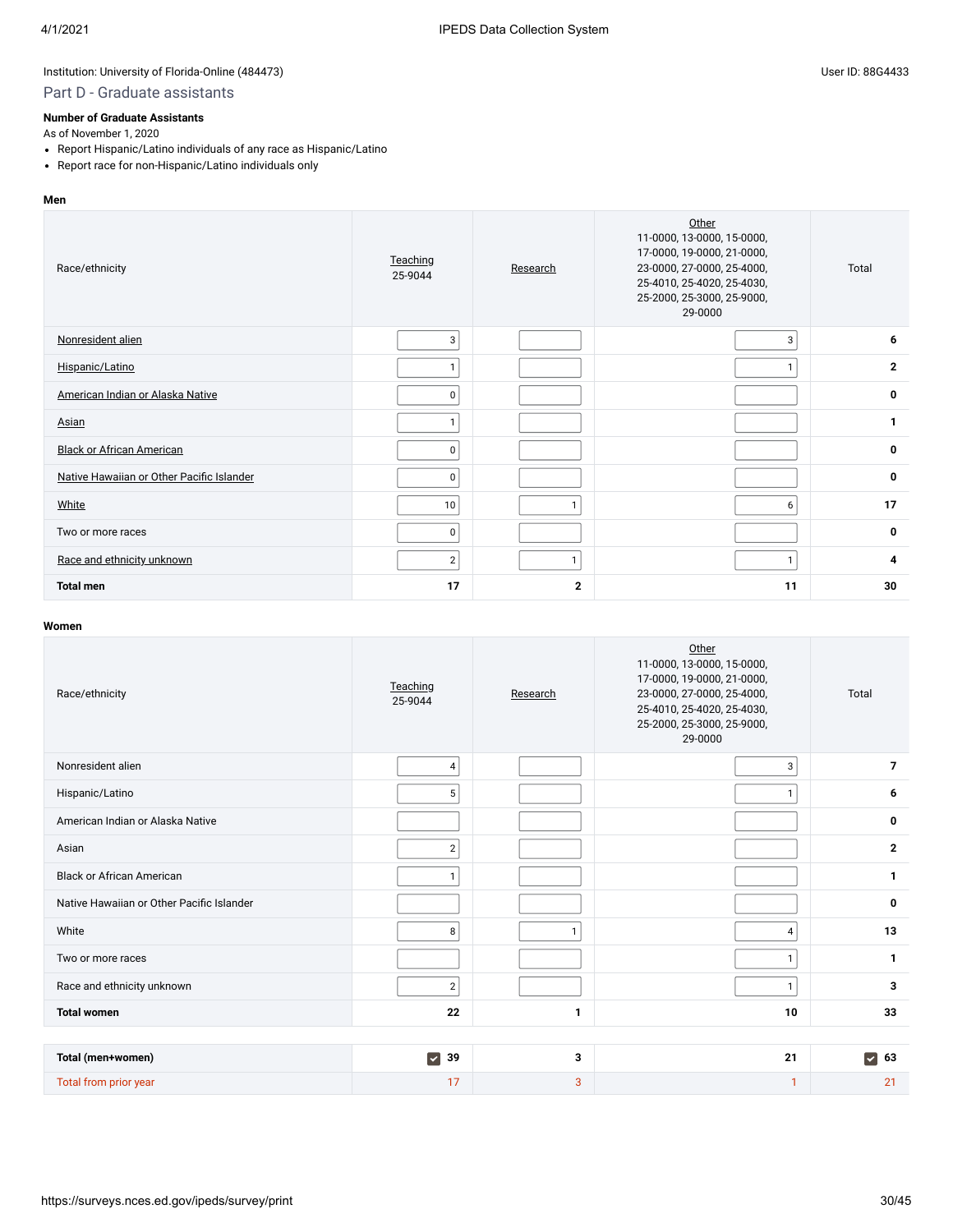# Part E - Part-time Staff by Occupational Category and Tenure Status

### **Number of [Part-time Staff](javascript:openglossary(467))**

As of November 1, 2020

|                                                                                                                                               |             |                           | With Faculty Status |                     |                                  |                                                      |                          |                     |
|-----------------------------------------------------------------------------------------------------------------------------------------------|-------------|---------------------------|---------------------|---------------------|----------------------------------|------------------------------------------------------|--------------------------|---------------------|
|                                                                                                                                               |             | Not on Tenure Track       |                     |                     |                                  |                                                      | Without                  |                     |
| Occupational category                                                                                                                         | Tenured     | On Tenure<br><b>Track</b> | Multi-year          | Annual<br>contract  | Less-than-<br>annual<br>contract | Indefinite<br>duration<br>(continuing<br>or at-will) | Faculty<br><b>Status</b> | Total               |
| <b>Primarily Instruction</b>                                                                                                                  | 3           | $\overline{2}$            | $\bf{0}$            | 119                 | 0                                | $\bf{0}$                                             | 0                        | 124                 |
| <b>O</b> Exclusively credit                                                                                                                   | $\mathsf 3$ | $\overline{2}$            |                     | 119                 |                                  |                                                      |                          | 124                 |
| <b>O</b> Exclusively not-for-<br>credit                                                                                                       |             |                           |                     |                     |                                  |                                                      |                          | 0                   |
| Combined credit/not-<br>for-credit                                                                                                            |             |                           |                     |                     |                                  |                                                      |                          | 0                   |
| Instruction/research/public<br>service staff                                                                                                  |             |                           |                     | 8 <sup>1</sup>      |                                  |                                                      |                          | 8                   |
| Research staff                                                                                                                                |             |                           |                     | $\sqrt{2}$          |                                  |                                                      |                          | $\mathbf{2}$        |
| Public Service staff                                                                                                                          |             |                           |                     |                     |                                  |                                                      |                          | 0                   |
| Archivists, Curators, and<br><b>Museum Technicians</b><br>25-4010                                                                             |             |                           |                     |                     |                                  |                                                      |                          | 0                   |
| <b>Librarians and Media</b><br><b>Collections Specialists</b><br>25-4020                                                                      |             |                           |                     |                     |                                  |                                                      |                          | 0                   |
| <b>Library Technicians</b><br>25-4030                                                                                                         |             |                           |                     |                     |                                  |                                                      |                          | 0                   |
| <b>t</b> Student and Academic<br><b>Affairs and Other Education</b><br><b>Services Occupations</b><br>$25-2000 + 25-3000 + 25-9000$           |             |                           |                     |                     |                                  |                                                      | 17                       | 17                  |
| <b>Management Occupations</b><br>11-0000                                                                                                      |             |                           |                     | 1                   |                                  |                                                      | 10                       | 11                  |
| <b>Business and Financial</b><br><b>Operations Occupations</b><br>13-0000                                                                     |             |                           |                     |                     |                                  |                                                      | 3 <sup>1</sup>           | 3                   |
| Computer, Engineering, and<br><b>Science Occupations</b><br>$15-0000 + 17-0000 + 19-0000$                                                     |             |                           |                     |                     |                                  |                                                      | 1                        | 1                   |
| Community, Social Service,<br>Legal, Arts, Design,<br>Entertainment, Sports, and<br><b>Media Occupations</b><br>$21-0000 + 23-0000 + 27-0000$ |             |                           |                     |                     |                                  |                                                      | $2\vert$                 | $\mathbf{2}$        |
| <b>Healthcare Practitioners and</b><br><b>Technical Occupations</b><br>29-0000                                                                |             |                           |                     |                     |                                  |                                                      |                          | 0                   |
| <b>Total</b>                                                                                                                                  | 3           | $\overline{2}$            | $\pmb{0}$           | $\triangledown$ 130 | 0                                | 0                                                    | 33                       | $\triangledown$ 168 |
| Total from prior year                                                                                                                         | 11          | $\overline{2}$            |                     | 63                  |                                  |                                                      | 39                       | 115                 |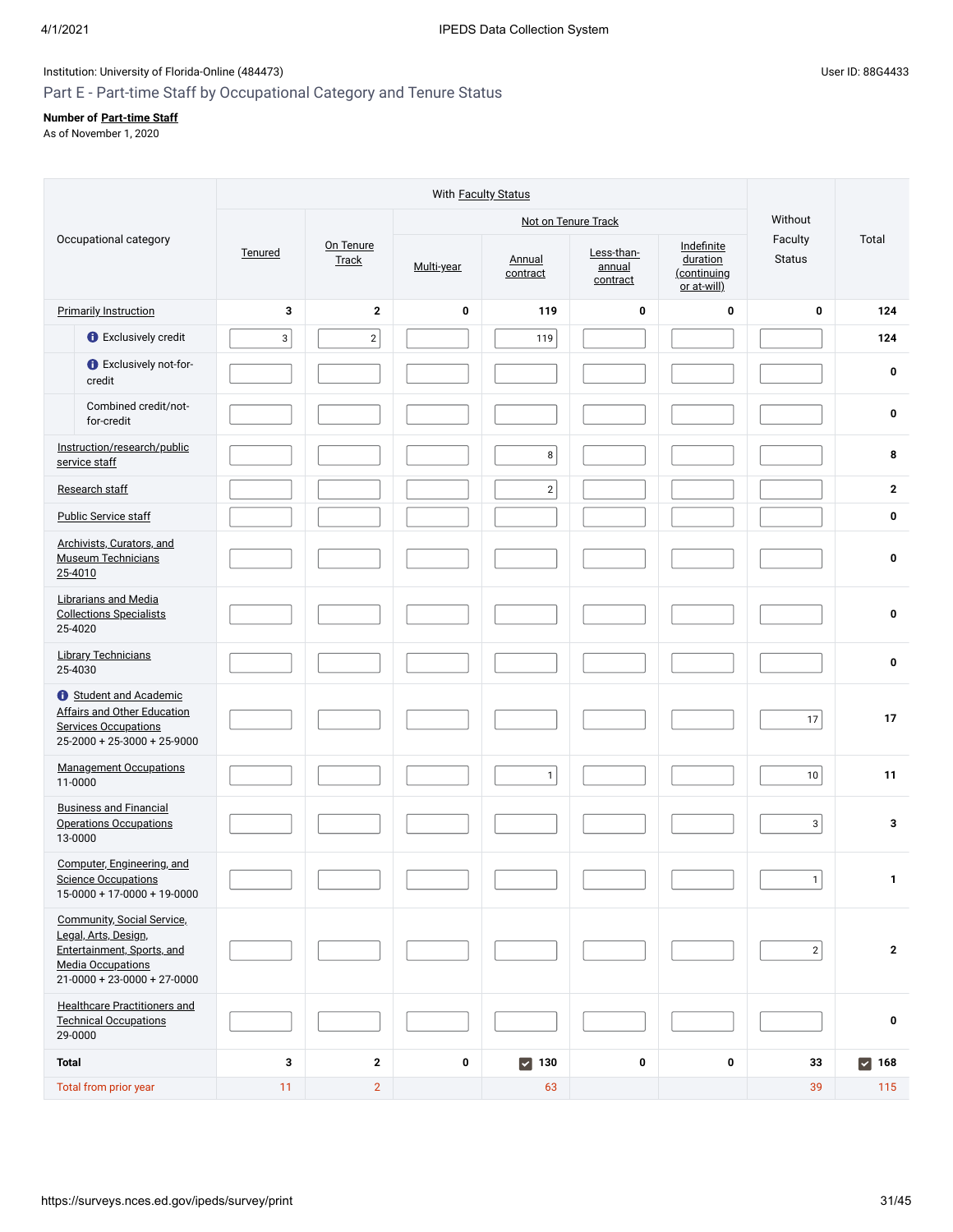# **Summary of Part-time Staff**

Part F - Part-time Summary

As of November 1, 2020

|         |                                                                                                                                  |         | With Faculty Status |                     |                    |                                  |                                                    |                          |              |  |
|---------|----------------------------------------------------------------------------------------------------------------------------------|---------|---------------------|---------------------|--------------------|----------------------------------|----------------------------------------------------|--------------------------|--------------|--|
|         |                                                                                                                                  |         | On                  | Not on Tenure Track |                    |                                  |                                                    | Without                  |              |  |
|         | Occupational category                                                                                                            | Tenured | Tenure<br>Track     | Multi-<br>year      | Annual<br>contract | Less-than-<br>annual<br>contract | Indefinite duration<br>(continuing or at-<br>will) | Faculty<br><b>Status</b> | Total        |  |
|         | Primarily Instruction                                                                                                            | 3       | $\overline{2}$      | 0                   | 119                | 0                                | $\pmb{0}$                                          | 0                        | 124          |  |
|         | Exclusively credit                                                                                                               | 3       | $\overline{2}$      |                     | 119                |                                  |                                                    |                          | 124          |  |
|         | Exclusively not-for-credit                                                                                                       |         |                     |                     |                    |                                  |                                                    |                          | 0            |  |
|         | Combined credit/not-for-credit                                                                                                   |         |                     |                     |                    |                                  |                                                    |                          | 0            |  |
|         | Instruction/research/public service staff                                                                                        |         |                     |                     | 8                  |                                  |                                                    |                          | 8            |  |
|         | Research staff                                                                                                                   |         |                     |                     | $\mathbf{2}$       |                                  |                                                    |                          | $\mathbf{2}$ |  |
|         | <b>Public Service staff</b>                                                                                                      |         |                     |                     |                    |                                  |                                                    |                          | 0            |  |
| 25-4010 | Archivists, Curators, and Museum Technicians                                                                                     |         |                     |                     |                    |                                  |                                                    |                          | 0            |  |
| 25-4020 | Librarians and Media Collections Specialists                                                                                     |         |                     |                     |                    |                                  |                                                    |                          | 0            |  |
| 25-4030 | <b>Library Technicians</b>                                                                                                       |         |                     |                     |                    |                                  |                                                    |                          | 0            |  |
|         | Student and Academic Affairs and Other<br><b>Education Services Occupations</b><br>25-2000 + 25-3000 + 25-9000                   |         |                     |                     |                    |                                  |                                                    | 17                       | 17           |  |
| 11-0000 | <b>Management Occupations</b>                                                                                                    |         |                     |                     | $\mathbf{1}$       |                                  |                                                    | 10                       | 11           |  |
| 13-0000 | <b>Business and Financial Operations Occupations</b>                                                                             |         |                     |                     |                    |                                  |                                                    | 3                        | 3            |  |
|         | Computer, Engineering, and Science Occupations<br>$15-0000 + 17-0000 + 19-0000$                                                  |         |                     |                     |                    |                                  |                                                    | $\mathbf{1}$             | 1            |  |
|         | Community, Social Service, Legal, Arts, Design,<br>Entertainment, Sports, and Media Occupations<br>$21-0000 + 23-0000 + 27-0000$ |         |                     |                     |                    |                                  |                                                    | $\overline{2}$           | $\mathbf{2}$ |  |
| 29-0000 | <b>Healthcare Practitioners and Technical</b><br>Occupations                                                                     |         |                     |                     |                    |                                  |                                                    |                          | 0            |  |
|         | Service Occupations<br>$31-0000+33-0000+35-0000+37-0000+39-0000$                                                                 |         |                     |                     |                    |                                  |                                                    |                          | 0            |  |
| 41-0000 | Sales and Related Occupations                                                                                                    |         |                     |                     |                    |                                  |                                                    |                          | 0            |  |
| 43-0000 | Office and Administrative Support Occupations                                                                                    |         |                     |                     |                    |                                  |                                                    |                          | 27           |  |
|         | Natural Resources, Construction, and Maintenance<br>Occupations<br>$45-0000 + 47-0000 + 49-0000$                                 |         |                     |                     |                    |                                  |                                                    |                          | 0            |  |
|         | Production, Transportation, and Material Moving<br>Occupations<br>$51-0000 + 53-0000$                                            |         |                     |                     |                    |                                  |                                                    |                          | 0            |  |
|         | <b>Graduate Assistants</b>                                                                                                       |         |                     |                     |                    |                                  |                                                    |                          | 63           |  |
|         | Teaching<br>25-9044                                                                                                              |         |                     |                     |                    |                                  |                                                    |                          | 39           |  |
|         | Research                                                                                                                         |         |                     |                     |                    |                                  |                                                    |                          | 3            |  |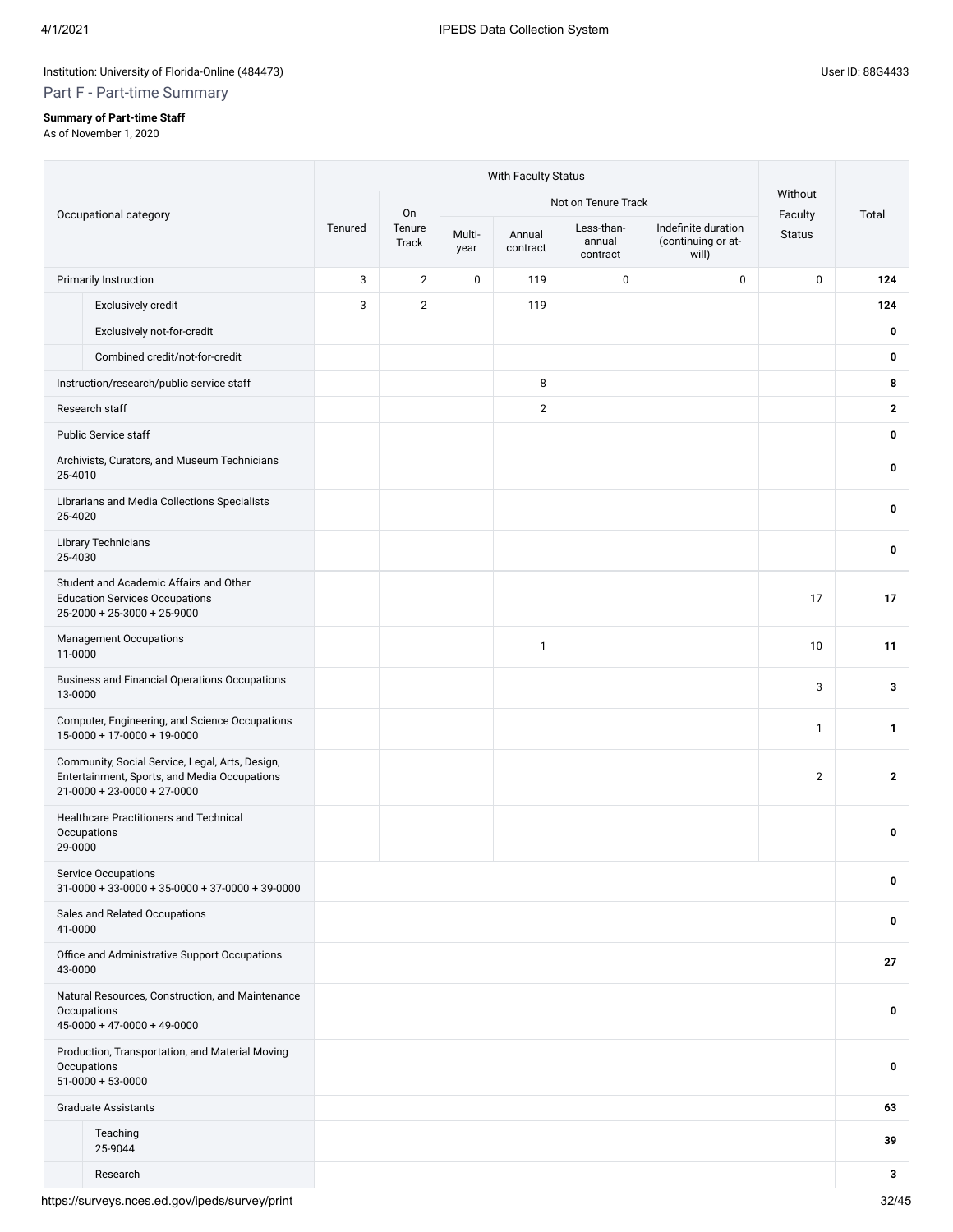| <b>Total</b> | 29-0000                                                  |  |
|--------------|----------------------------------------------------------|--|
|              | 25-4010, 25-4020, 25-4030,<br>25-2000, 25-3000, 25-9000, |  |
|              | 23-0000, 27-0000, 25-4000,                               |  |
|              | 17-0000, 19-0000, 21-0000,                               |  |
|              | 11-0000, 13-0000, 15-0000,                               |  |
|              | Other                                                    |  |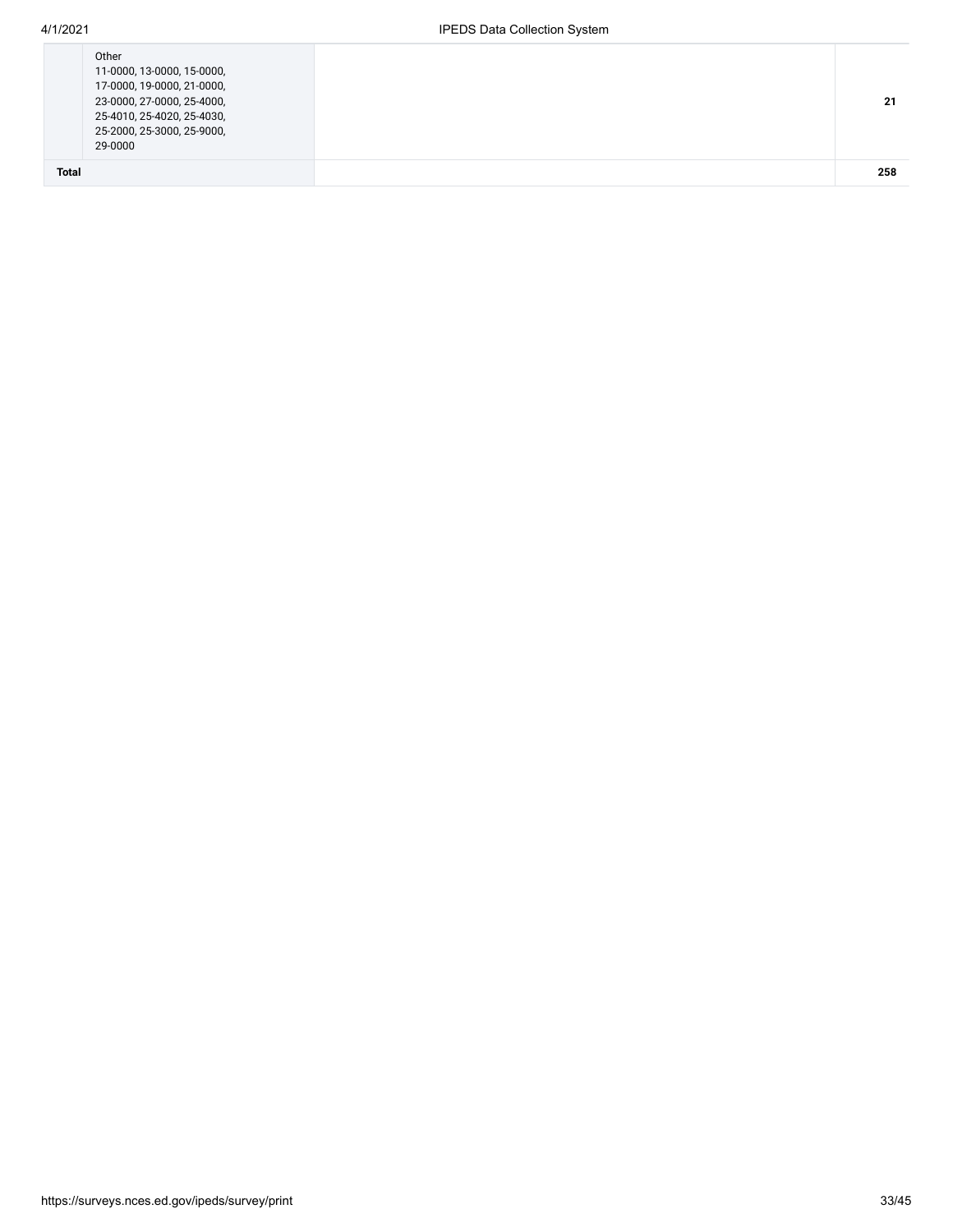### Part H - New Hires, Full-time Instructional Staff by Tenure Status

**Number of [Newly Hired](javascript:openglossary(407)) [Full-time](javascript:openglossary(257)) Permanent [Instructional Staff](javascript:openglossary(996))**

(Hired full-time between November 1, 2019 - October 31, 2020)

- Report Hispanic/Latino individuals of any race as Hispanic/Latino
- Report race for non-Hispanic/Latino individuals only
- Include Primarily Instruction and Instruction Combined with Research and Public Service

#### **Men**

| Race/ethnicity                               |         |                    |            | Not on Tenure Track                                             |   | Without<br>Faculty                        | Total |              |
|----------------------------------------------|---------|--------------------|------------|-----------------------------------------------------------------|---|-------------------------------------------|-------|--------------|
|                                              | Tenured | On Tenure<br>Track | Multi-year | Less-than-<br>Annual<br>annual<br>contract<br>will)<br>contract |   | Indefinite duration<br>(continuing or at- |       |              |
| Nonresident alien                            |         |                    |            |                                                                 |   |                                           |       | 0            |
| Hispanic/Latino                              |         |                    |            |                                                                 |   |                                           |       | 0            |
| American Indian or<br>Alaska Native          |         |                    |            |                                                                 |   |                                           |       | 0            |
| Asian                                        |         |                    |            |                                                                 |   |                                           |       | 0            |
| <b>Black or African</b><br>American          |         |                    |            |                                                                 |   |                                           |       | $\bf{0}$     |
| Native Hawaiian or<br>Other Pacific Islander |         |                    |            |                                                                 |   |                                           |       | 0            |
| White                                        |         |                    |            | $\mathbf{1}$                                                    |   |                                           |       | 1            |
| Two or more races                            |         |                    |            |                                                                 |   |                                           |       | 0            |
| Race and ethnicity<br>unknown                |         |                    |            |                                                                 |   |                                           |       | 0            |
| <b>Total men</b>                             | 0       | 0                  | 0          | 1                                                               | 0 | $\mathbf 0$                               | 0     | $\mathbf{1}$ |

| Race/ethnicity                               |             |                    |            | Not on Tenure Track | Without<br>Faculty               | Total                                              |               |             |
|----------------------------------------------|-------------|--------------------|------------|---------------------|----------------------------------|----------------------------------------------------|---------------|-------------|
|                                              | Tenured     | On Tenure<br>Track | Multi-year | Annual<br>contract  | Less-than-<br>annual<br>contract | Indefinite duration<br>(continuing or at-<br>will) | <b>Status</b> |             |
| Nonresident alien                            |             |                    |            |                     |                                  |                                                    |               | $\mathbf 0$ |
| Hispanic/Latino                              |             |                    |            |                     |                                  |                                                    |               | $\mathbf 0$ |
| American Indian or<br>Alaska Native          |             |                    |            |                     |                                  |                                                    |               | $\mathbf 0$ |
| Asian                                        |             |                    |            |                     |                                  |                                                    |               | $\mathbf 0$ |
| <b>Black or African</b><br>American          |             |                    |            |                     |                                  |                                                    |               | $\mathbf 0$ |
| Native Hawaiian or<br>Other Pacific Islander |             |                    |            |                     |                                  |                                                    |               | $\mathbf 0$ |
| White                                        |             |                    |            |                     |                                  |                                                    |               | $\mathbf 0$ |
| Two or more races                            |             |                    |            |                     |                                  |                                                    |               | $\mathbf 0$ |
| Race and ethnicity<br>unknown                |             |                    |            |                     |                                  |                                                    |               | $\mathbf 0$ |
| <b>Total women</b>                           | $\mathbf 0$ | 0                  | 0          | $\mathbf 0$         | 0                                | 0                                                  | 0             | $\mathbf 0$ |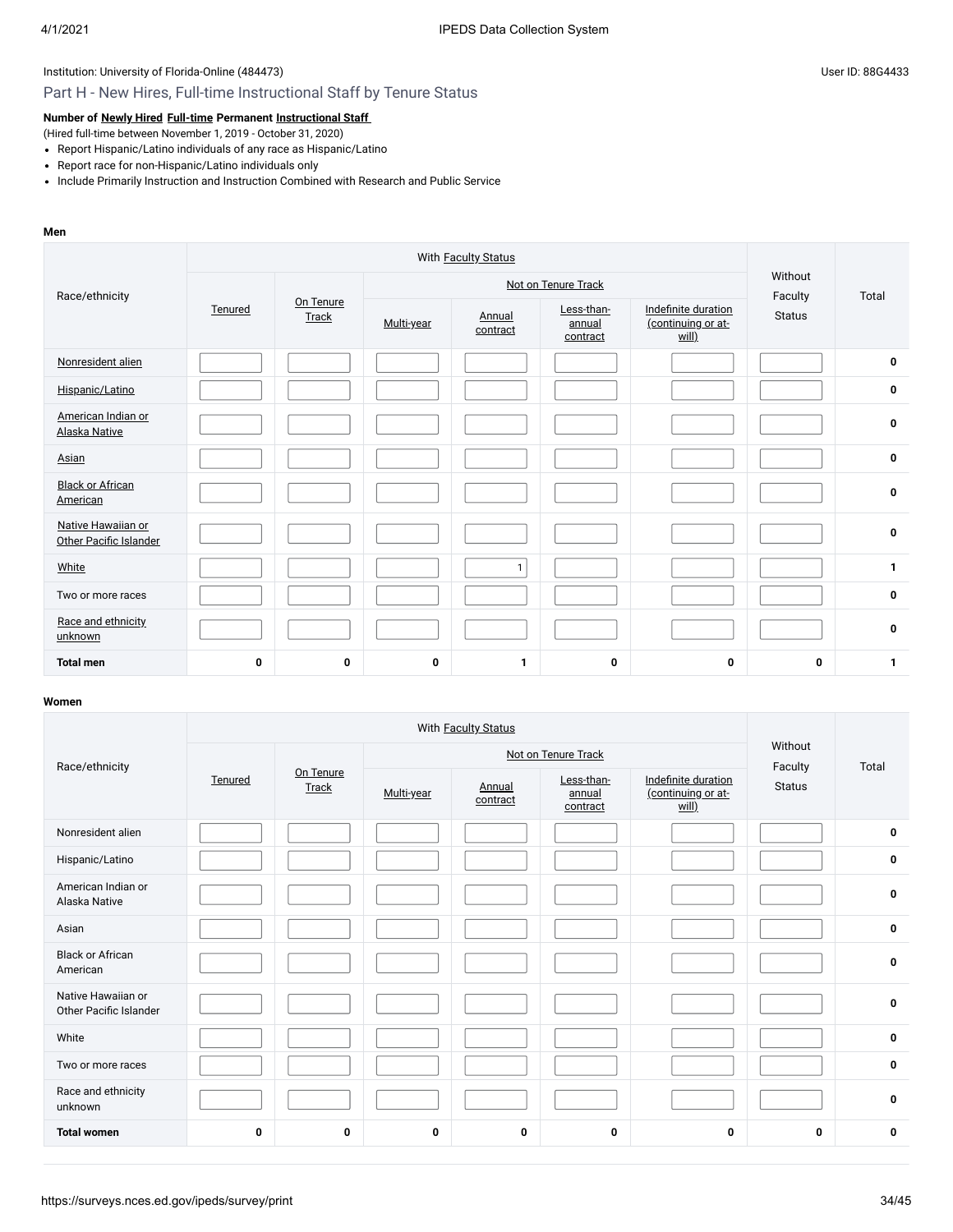| 4/1/2021 |  |
|----------|--|

| 4/1/2021          |  |  |  | .Ibi<br>i Data Collection System .<br>EDS |  |  |  |  |  |
|-------------------|--|--|--|-------------------------------------------|--|--|--|--|--|
| Total (men+women) |  |  |  |                                           |  |  |  |  |  |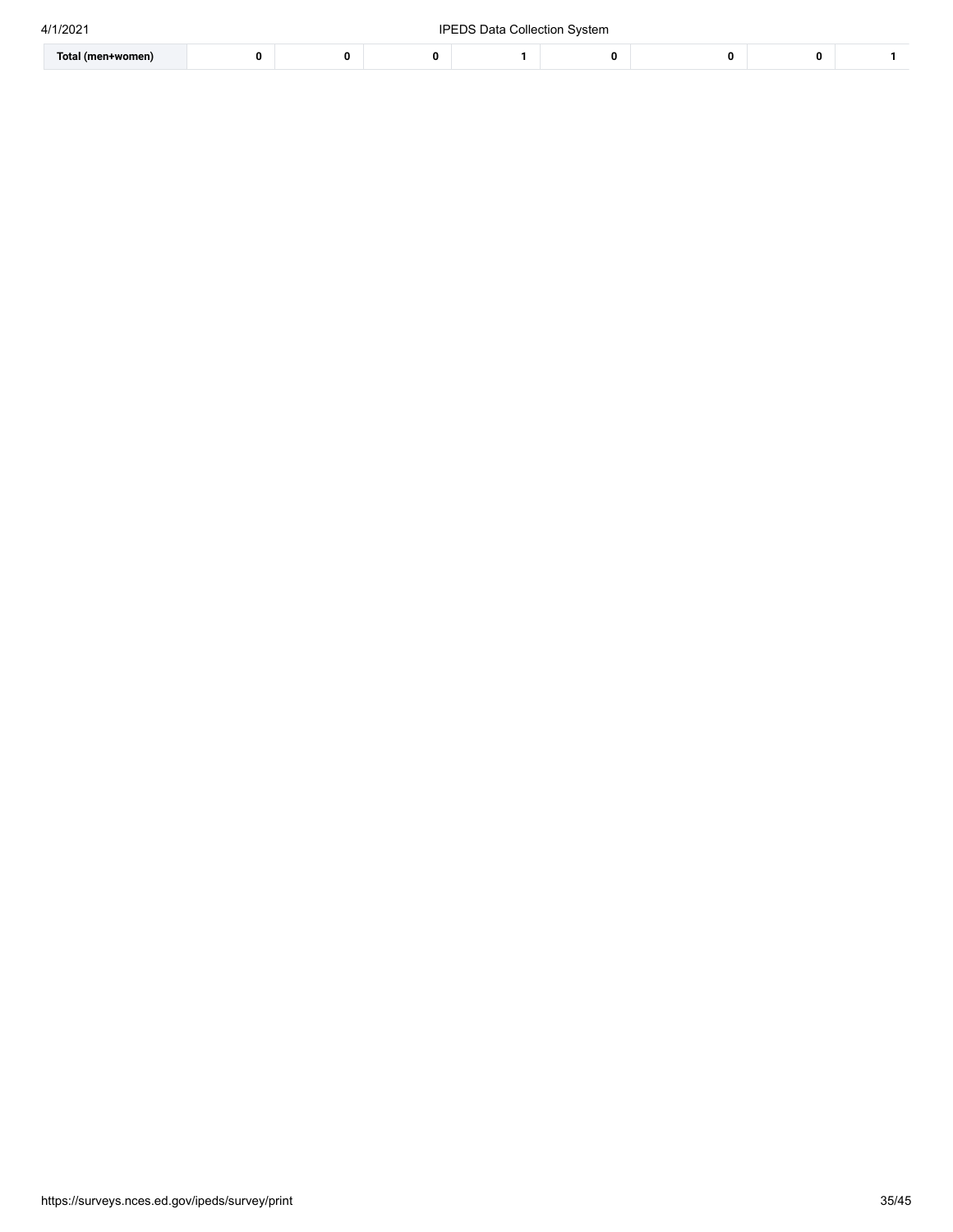# Part H - New Hires, Full-time Staff by Occupational Category

### **Number of [Newly Hired](javascript:openglossary(407)) [Full-time Staff](javascript:openglossary(257))**

(Hired full-time between November 1, 2019 - October 31, 2020)

- Report Hispanic/Latino individuals of any race as Hispanic/Latino
- Report race for non-Hispanic/Latino individuals only

### **Men**

| Race/ethnicity                               | <b>Instructional Staff</b><br>(from Part H,<br>screen 1) | Research<br>staff | <b>Public Service</b><br>staff | Library and Student and Academic Affairs and Other Education<br><b>Services Occupations</b><br>25-4000 + 25-2000 + 25-3000 + 25-9000 |
|----------------------------------------------|----------------------------------------------------------|-------------------|--------------------------------|--------------------------------------------------------------------------------------------------------------------------------------|
| Nonresident alien                            | $\mathbf 0$                                              |                   |                                |                                                                                                                                      |
| Hispanic/Latino                              | $\mathbf 0$                                              |                   |                                |                                                                                                                                      |
| American Indian or Alaska Native             | $\mathbf 0$                                              |                   |                                |                                                                                                                                      |
| Asian                                        | $\mathbf 0$                                              |                   |                                |                                                                                                                                      |
| <b>Black or African American</b>             | $\mathbf 0$                                              |                   |                                |                                                                                                                                      |
| Native Hawaiian or Other Pacific<br>Islander | $\mathbf 0$                                              |                   |                                |                                                                                                                                      |
| White                                        | 1                                                        |                   |                                |                                                                                                                                      |
| Two or more races                            | $\mathbf 0$                                              |                   |                                |                                                                                                                                      |
| Race and ethnicity unknown                   | $\mathbf 0$                                              |                   |                                |                                                                                                                                      |
| <b>Total men</b>                             | 1                                                        | 0                 | 0                              | 0                                                                                                                                    |

| Race/ethnicity                               | <b>Instructional Staff</b><br>(from Part H,<br>screen 1) | Research<br>staff | <b>Public Service</b><br>staff | Library and Student and Academic Affairs and Other Education<br><b>Services Occupations</b><br>$25-4000 + 25-2000 + 25-3000 + 25-9000$ |
|----------------------------------------------|----------------------------------------------------------|-------------------|--------------------------------|----------------------------------------------------------------------------------------------------------------------------------------|
| Nonresident alien                            | 0                                                        |                   |                                |                                                                                                                                        |
| Hispanic/Latino                              | 0                                                        |                   |                                |                                                                                                                                        |
| American Indian or Alaska Native             | 0                                                        |                   |                                |                                                                                                                                        |
| Asian                                        | 0                                                        |                   |                                |                                                                                                                                        |
| <b>Black or African American</b>             | 0                                                        |                   |                                |                                                                                                                                        |
| Native Hawaiian or Other Pacific<br>Islander | 0                                                        |                   |                                |                                                                                                                                        |
| White                                        | 0                                                        |                   |                                |                                                                                                                                        |
| Two or more races                            | 0                                                        |                   |                                |                                                                                                                                        |
| Race and ethnicity unknown                   | 0                                                        |                   |                                |                                                                                                                                        |
| <b>Total women</b>                           | 0                                                        | 0                 | 0                              | $\mathbf{1}$                                                                                                                           |
|                                              |                                                          |                   |                                |                                                                                                                                        |
| Total (men+women)                            | 1                                                        | 0                 | 0                              | $\mathbf{1}$                                                                                                                           |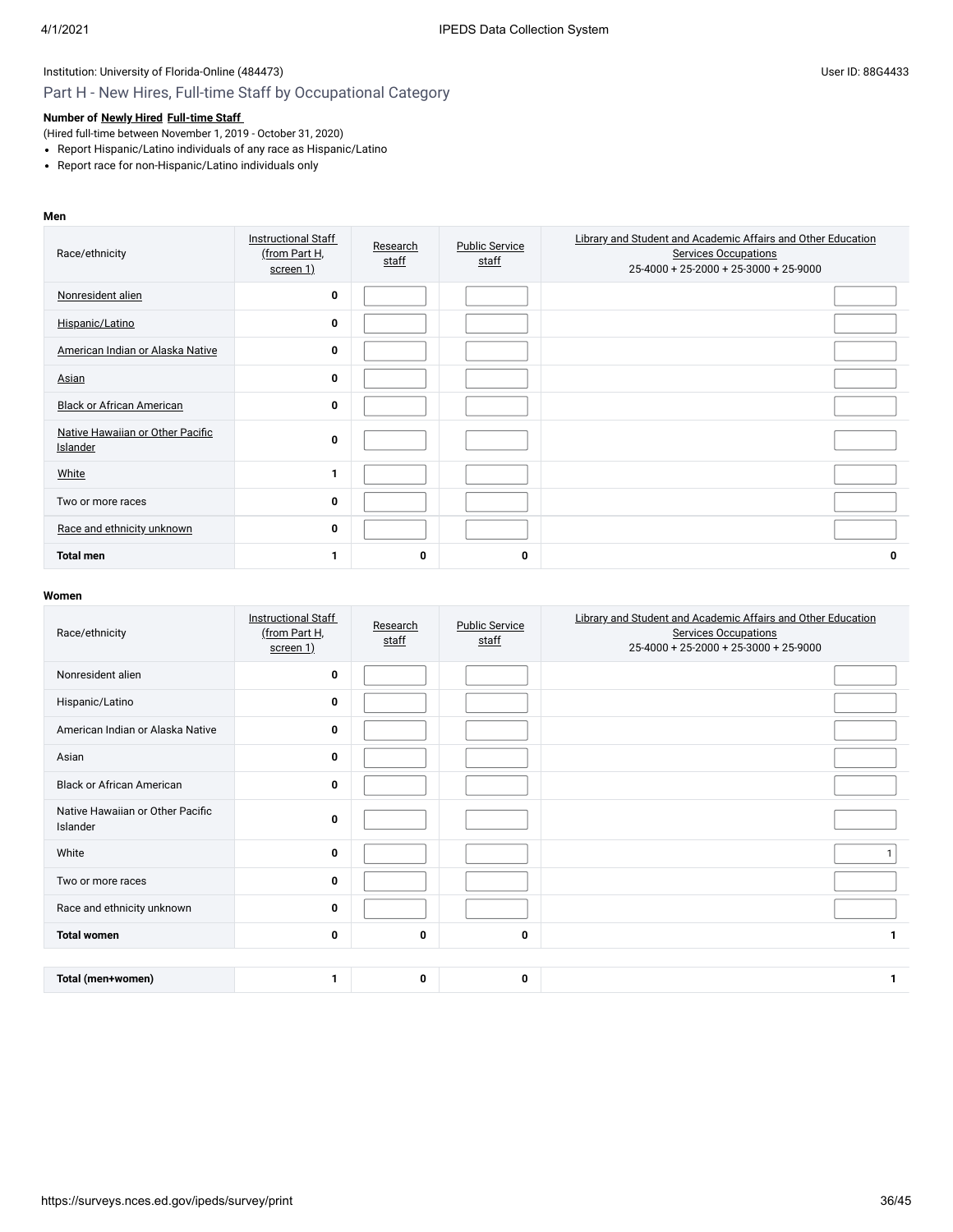# Part H - New Hires, Full-time Staff by Occupational Category

### **Number of [Newly Hired](javascript:openglossary(407)) [Full-time Staff](javascript:openglossary(257))**

- (Hired full-time between November 1, 2019 October 31, 2020)
- Report Hispanic/Latino individuals of any race as Hispanic/Latino
- Report race for non-Hispanic/Latino individuals only

#### **Men**

| Race/ethnicity                                         | Management<br><b>Occupations</b><br>11-0000 | <b>Business and</b><br><b>Financial Operations</b><br>Occupations<br>13-0000 | Computer,<br>Engineering, and<br><b>Science Occupations</b><br>$15-0000 + 17-0000 +$<br>19-0000 | Community, Social Service, Legal, Arts,<br>Design, Entertainment, Sports, and Media<br>Occupations<br>$21-0000 + 23-0000 + 27-0000$ | <b>Healthcare Practitioners</b><br>and Technical<br><b>Occupations</b><br>29-0000 |
|--------------------------------------------------------|---------------------------------------------|------------------------------------------------------------------------------|-------------------------------------------------------------------------------------------------|-------------------------------------------------------------------------------------------------------------------------------------|-----------------------------------------------------------------------------------|
| Nonresident alien                                      |                                             |                                                                              |                                                                                                 |                                                                                                                                     |                                                                                   |
| Hispanic/Latino                                        |                                             |                                                                              |                                                                                                 |                                                                                                                                     |                                                                                   |
| American Indian<br>or Alaska Native                    |                                             |                                                                              |                                                                                                 |                                                                                                                                     |                                                                                   |
| Asian                                                  |                                             |                                                                              |                                                                                                 |                                                                                                                                     |                                                                                   |
| <b>Black or African</b><br>American                    |                                             |                                                                              | $\mathbf{1}$                                                                                    | $\mathbf{1}$                                                                                                                        |                                                                                   |
| <b>Native Hawaiian</b><br>or Other Pacific<br>Islander |                                             |                                                                              |                                                                                                 |                                                                                                                                     |                                                                                   |
| White                                                  |                                             |                                                                              |                                                                                                 |                                                                                                                                     |                                                                                   |
| Two or more races                                      |                                             |                                                                              |                                                                                                 |                                                                                                                                     |                                                                                   |
| Race and ethnicity<br>unknown                          |                                             |                                                                              |                                                                                                 |                                                                                                                                     |                                                                                   |
| <b>Total men</b>                                       | 0                                           | 0                                                                            | 1                                                                                               | 1                                                                                                                                   | 0                                                                                 |

| Race/ethnicity                                  | Management<br><b>Occupations</b><br>11-0000 | <b>Business and</b><br><b>Financial Operations</b><br>Occupations<br>13-0000 | Computer,<br>Engineering, and<br><b>Science Occupations</b><br>$15-0000 + 17-0000 +$<br>19-0000 | Community, Social Service, Legal, Arts,<br>Design, Entertainment, Sports, and Media<br><b>Occupations</b><br>$21 - 0000 + 23 - 0000 + 27 - 0000$ | <b>Healthcare Practitioners</b><br>and Technical<br><b>Occupations</b><br>29-0000 |
|-------------------------------------------------|---------------------------------------------|------------------------------------------------------------------------------|-------------------------------------------------------------------------------------------------|--------------------------------------------------------------------------------------------------------------------------------------------------|-----------------------------------------------------------------------------------|
| Nonresident alien                               |                                             |                                                                              |                                                                                                 |                                                                                                                                                  |                                                                                   |
| Hispanic/Latino                                 |                                             |                                                                              |                                                                                                 |                                                                                                                                                  |                                                                                   |
| American Indian<br>or Alaska Native             |                                             |                                                                              |                                                                                                 |                                                                                                                                                  |                                                                                   |
| Asian                                           |                                             |                                                                              |                                                                                                 |                                                                                                                                                  |                                                                                   |
| <b>Black or African</b><br>American             |                                             |                                                                              |                                                                                                 |                                                                                                                                                  |                                                                                   |
| Native Hawaiian or<br>Other Pacific<br>Islander |                                             |                                                                              |                                                                                                 |                                                                                                                                                  |                                                                                   |
| White                                           | $\mathbf{1}$                                |                                                                              |                                                                                                 | $\mathbf{1}$                                                                                                                                     |                                                                                   |
| Two or more races                               |                                             |                                                                              |                                                                                                 |                                                                                                                                                  |                                                                                   |
| Race and ethnicity<br>unknown                   |                                             |                                                                              |                                                                                                 |                                                                                                                                                  |                                                                                   |
| <b>Total women</b>                              | $\mathbf{1}$                                | 0                                                                            | 0                                                                                               | 1                                                                                                                                                | 0                                                                                 |
|                                                 |                                             |                                                                              |                                                                                                 |                                                                                                                                                  |                                                                                   |
| <b>Total</b><br>(men+women)                     | $\mathbf{1}$                                | 0                                                                            | 1                                                                                               | $\mathbf{2}$                                                                                                                                     | 0                                                                                 |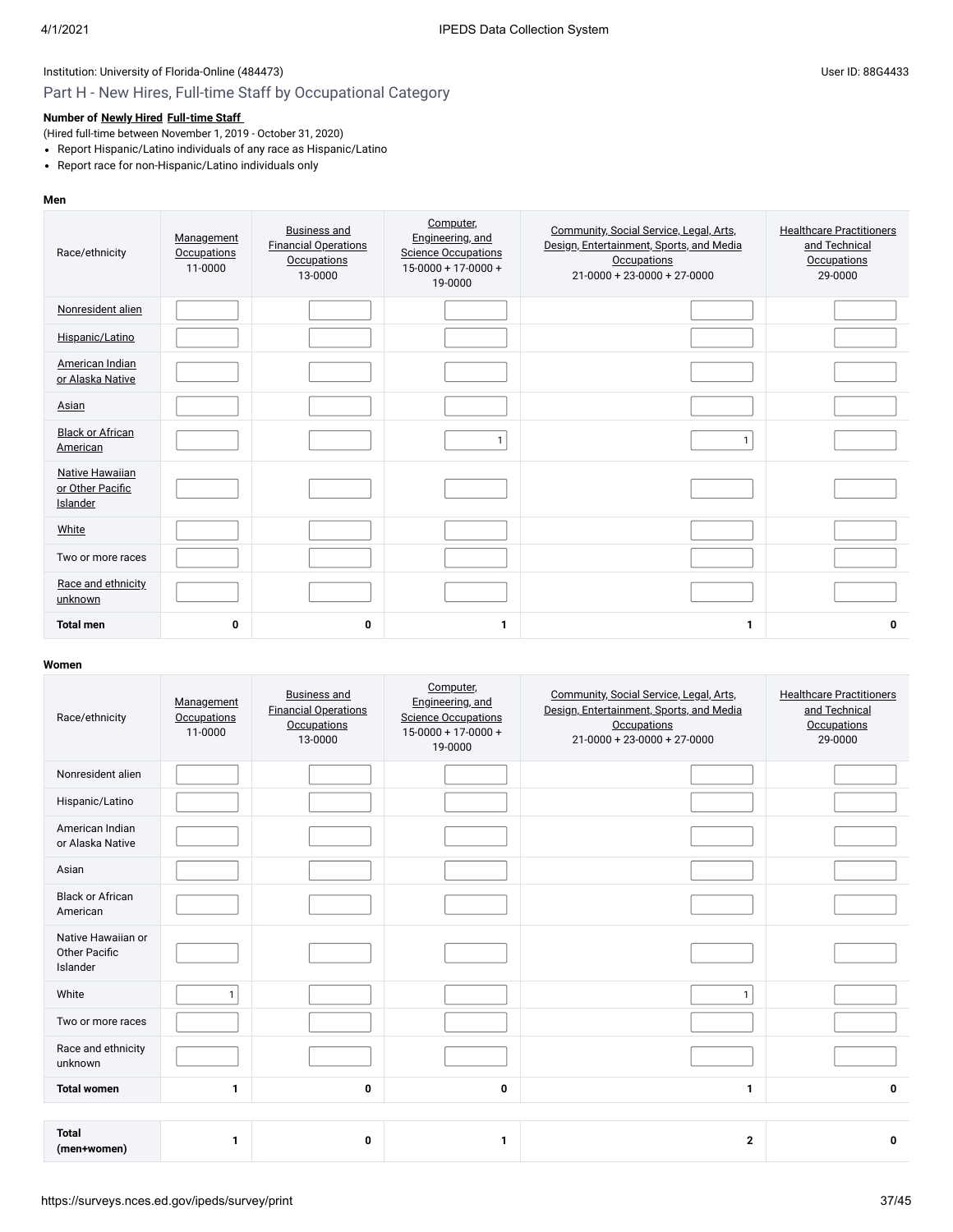# Part H - New Hires, Full-time Staff by Occupational Category

### **Number of [Newly Hired](javascript:openglossary(407)) [Full-time Staff](javascript:openglossary(257))**

(Hired full-time between November 1, 2019 - October 31, 2020)

- Report Hispanic/Latino individuals of any race as Hispanic/Latino
- Report race for non-Hispanic/Latino individuals only

### **Men**

| Race/ethnicity                                  | <b>Service Occupations</b><br>$31-0000+33-0000+$<br>$35-0000+37-0000+$<br>39-0000 | Sales and<br>Related<br><b>Occupations</b><br>41-0000 | Office and<br>Administrative<br>Support<br><b>Occupations</b><br>43-0000 | Natural Resources.<br>Construction, and<br><b>Maintenance Occupations</b><br>$45 - 0000 + 47 - 0000 +$<br>49-0000 | Production, Transportation,<br>and Material Moving<br>Occupations<br>$51-0000 + 53-0000$ | <b>Grand Total</b><br>(All full-<br>time new<br>hires) |
|-------------------------------------------------|-----------------------------------------------------------------------------------|-------------------------------------------------------|--------------------------------------------------------------------------|-------------------------------------------------------------------------------------------------------------------|------------------------------------------------------------------------------------------|--------------------------------------------------------|
| Nonresident<br>alien                            |                                                                                   |                                                       |                                                                          |                                                                                                                   |                                                                                          | 0                                                      |
| Hispanic/Latino                                 |                                                                                   |                                                       |                                                                          |                                                                                                                   |                                                                                          | 0                                                      |
| American Indian<br>or Alaska Native             |                                                                                   |                                                       |                                                                          |                                                                                                                   |                                                                                          | 0                                                      |
| Asian                                           |                                                                                   |                                                       |                                                                          |                                                                                                                   |                                                                                          | 0                                                      |
| <b>Black or African</b><br>American             |                                                                                   |                                                       |                                                                          |                                                                                                                   |                                                                                          | $\mathbf{2}$                                           |
| Native Hawaiian<br>or Other Pacific<br>Islander |                                                                                   |                                                       |                                                                          |                                                                                                                   |                                                                                          | 0                                                      |
| White                                           |                                                                                   |                                                       |                                                                          |                                                                                                                   |                                                                                          | $\mathbf{1}$                                           |
| Two or more<br>races                            |                                                                                   |                                                       |                                                                          |                                                                                                                   |                                                                                          | 0                                                      |
| Race and<br>ethnicity<br>unknown                |                                                                                   |                                                       |                                                                          |                                                                                                                   |                                                                                          | 0                                                      |
| <b>Total men</b>                                | $\mathbf{0}$                                                                      | 0                                                     | 0                                                                        | $\mathbf 0$                                                                                                       | 0                                                                                        | 3                                                      |

| Race/ethnicity                                  | <b>Service Occupations</b><br>$31-0000+33-0000+$<br>$35-0000+37-0000+$<br>39-0000 | Sales and<br>Related<br><b>Occupations</b><br>41-0000 | Office and<br>Administrative<br>Support<br><b>Occupations</b><br>43-0000 | <b>Natural Resources,</b><br>Construction, and<br><b>Maintenance Occupations</b><br>$45 - 0000 + 47 - 0000 +$<br>49-0000 | Production, Transportation,<br>and Material Moving<br><b>Occupations</b><br>$51-0000 + 53-0000$ | <b>Grand Total</b><br>(All full-<br>time new<br>hires) |
|-------------------------------------------------|-----------------------------------------------------------------------------------|-------------------------------------------------------|--------------------------------------------------------------------------|--------------------------------------------------------------------------------------------------------------------------|-------------------------------------------------------------------------------------------------|--------------------------------------------------------|
| Nonresident alien                               |                                                                                   |                                                       |                                                                          |                                                                                                                          |                                                                                                 | 0                                                      |
| Hispanic/Latino                                 |                                                                                   |                                                       |                                                                          |                                                                                                                          |                                                                                                 | 0                                                      |
| American Indian<br>or Alaska Native             |                                                                                   |                                                       |                                                                          |                                                                                                                          |                                                                                                 | $\pmb{0}$                                              |
| Asian                                           |                                                                                   |                                                       |                                                                          |                                                                                                                          |                                                                                                 | $\mathbf 0$                                            |
| <b>Black or African</b><br>American             |                                                                                   |                                                       |                                                                          |                                                                                                                          |                                                                                                 | 0                                                      |
| Native Hawaiian<br>or Other Pacific<br>Islander |                                                                                   |                                                       |                                                                          |                                                                                                                          |                                                                                                 | $\mathbf 0$                                            |
| White                                           |                                                                                   |                                                       |                                                                          |                                                                                                                          |                                                                                                 | 3                                                      |
| Two or more<br>races                            |                                                                                   |                                                       |                                                                          |                                                                                                                          |                                                                                                 | 0                                                      |
| Race and<br>ethnicity<br>unknown                |                                                                                   |                                                       |                                                                          |                                                                                                                          | 0                                                                                               | $\mathbf 0$                                            |
| Total waman                                     | $\mathbf{r}$                                                                      | n                                                     | $\mathbf{r}$                                                             | <b>n</b>                                                                                                                 | $\mathbf{r}$                                                                                    | c                                                      |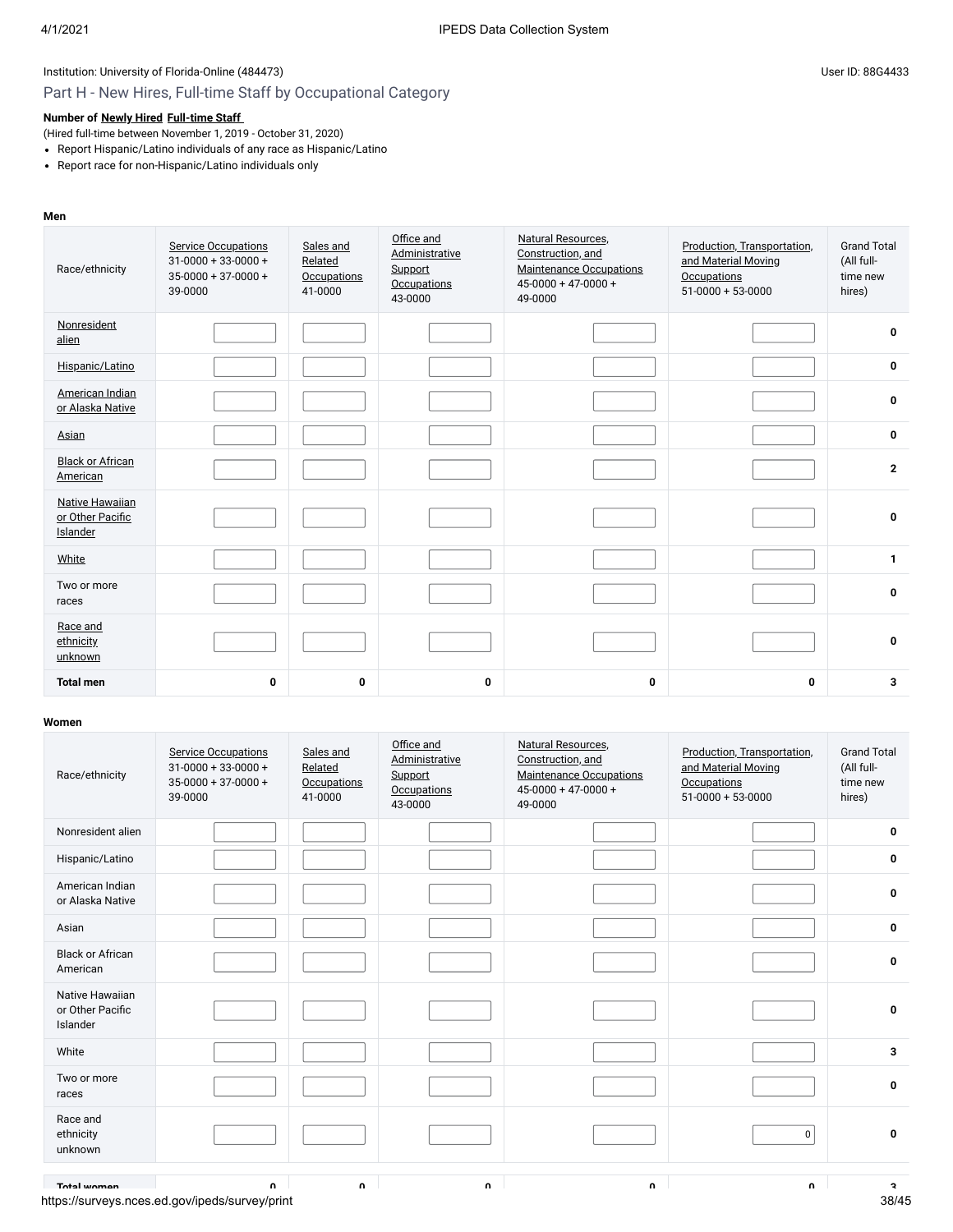| 4/1/2021 |
|----------|
|          |

### IPEDS Data Collection System

| וושוט א טוויכוו      | $\mathbf{v}$ | $\mathbf{u}$ | $\mathbf{U}$ | $\mathbf{v}$ | $\mathbf{U}$ |  |
|----------------------|--------------|--------------|--------------|--------------|--------------|--|
|                      |              |              |              |              |              |  |
| Total<br>(men+women) |              |              | 0            |              | 0            |  |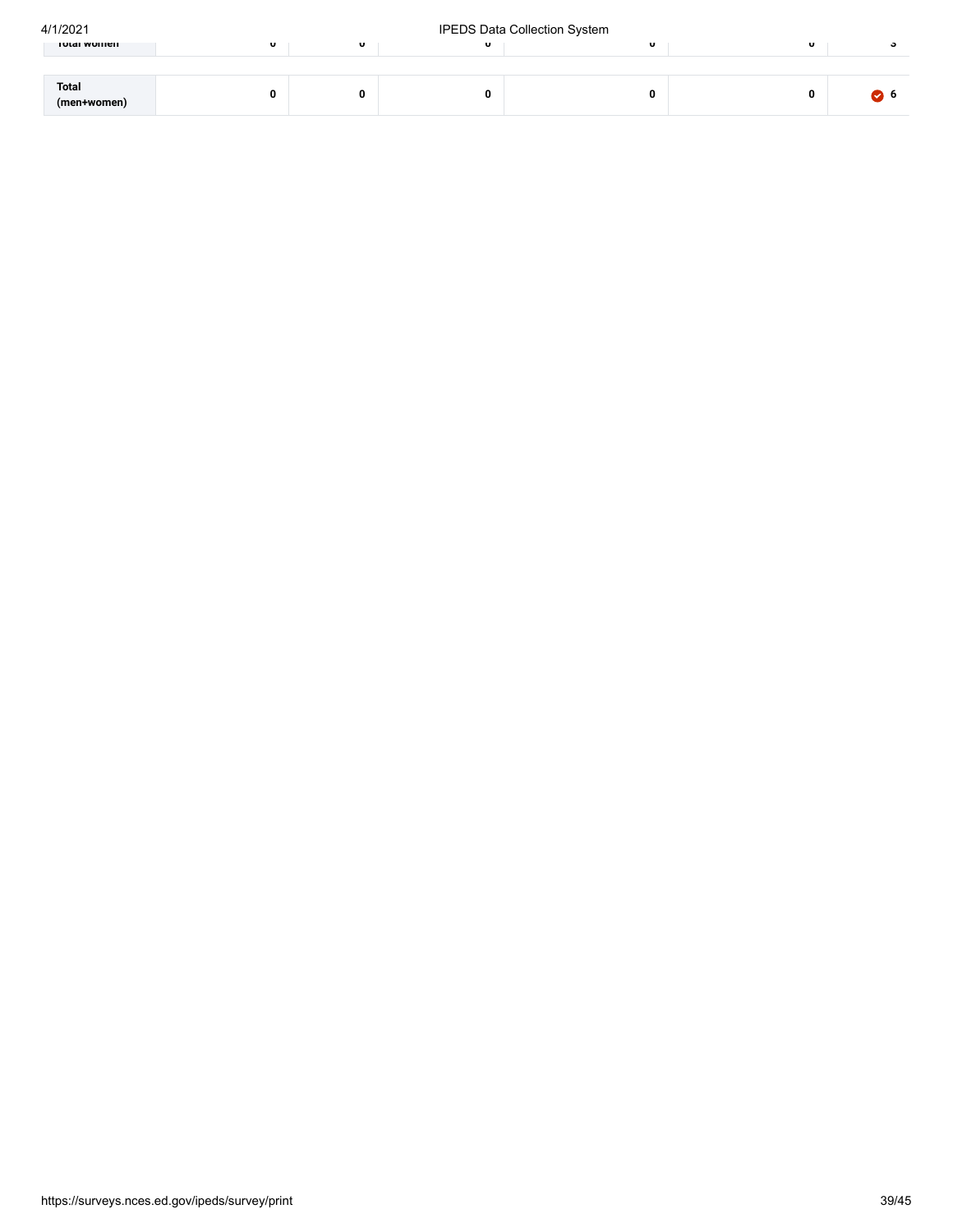Human Resources Survey Evaluation

**Were any staff members difficult to categorize? If so, please explain in the box below.**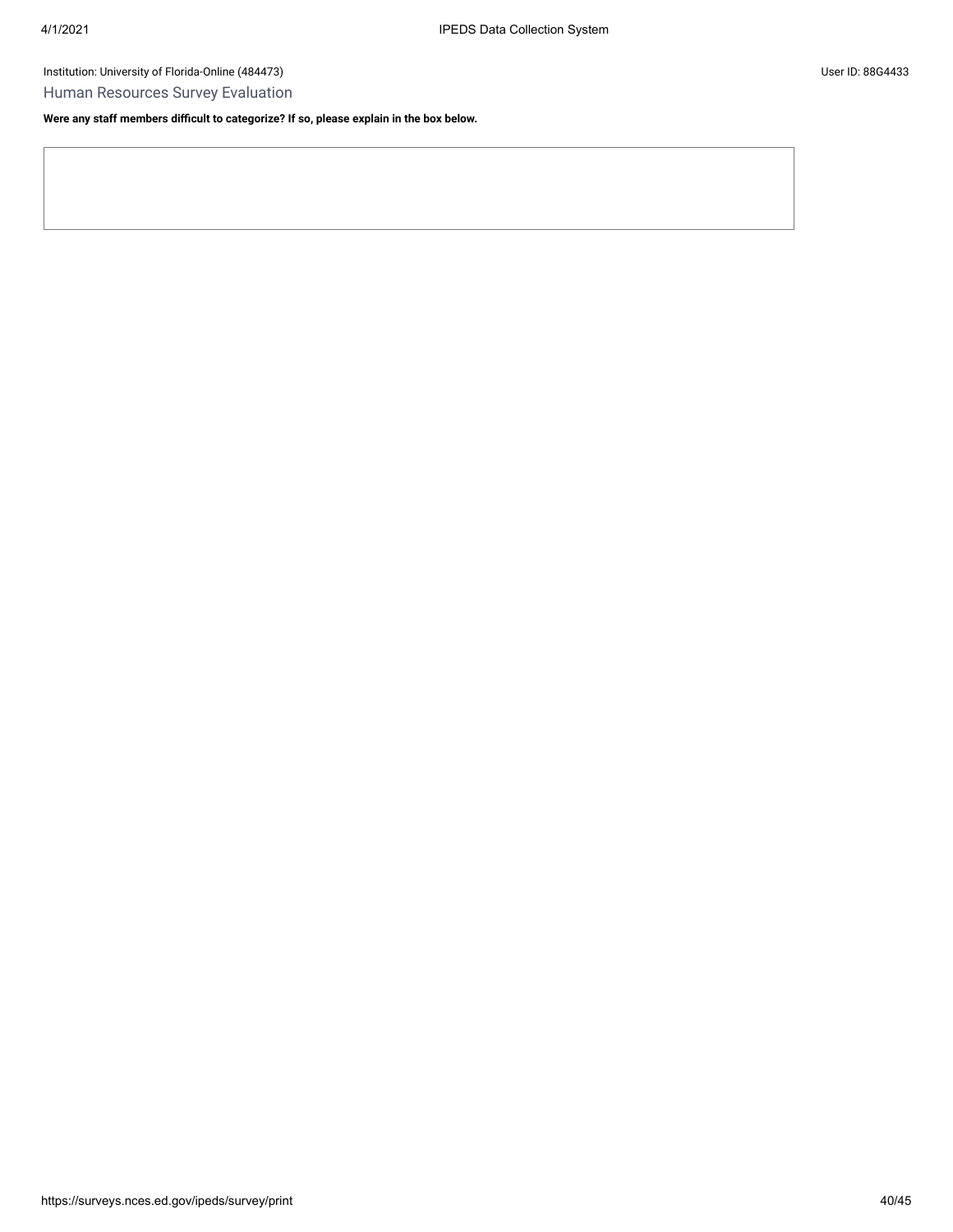# Prepared by

#### **Prepared by**

Reporting Reminders:

- The name of the preparer is being collected so that we can follow up with the appropriate person in the event that there are questions concerning the data.
- The Keyholder will be copied on all email correspondence to other preparers.
- The time it took to prepare this component is being collected so that we can continue to improve our estimate of the reporting burden associated with IPEDS.
- Please include in your estimate the time it took for you to review instructions, query and search data sources, complete and review the component, and submit the data through the Data Collection System.
- Thank you for your assistance.

| This survey component was prepared by: |        |                        |  |                          |   |                   |
|----------------------------------------|--------|------------------------|--|--------------------------|---|-------------------|
|                                        |        | Keyholder              |  | <b>SFA Contact</b>       |   | <b>HR Contact</b> |
|                                        |        | <b>Finance Contact</b> |  | Academic Library Contact | ◉ | Other             |
|                                        | Name:  | Noelle Mecoli          |  |                          |   |                   |
|                                        | Email: | nmecoli@aa.ufl.edu     |  |                          |   |                   |
|                                        |        |                        |  |                          |   |                   |

| How many staff from your institution only were involved in the data collection and reporting process of this survey component?                                                                                             |                |               |               |       |  |  |  |
|----------------------------------------------------------------------------------------------------------------------------------------------------------------------------------------------------------------------------|----------------|---------------|---------------|-------|--|--|--|
| Number of Staff (including yourself)<br>4.00                                                                                                                                                                               |                |               |               |       |  |  |  |
| How many hours did you and others from your institution only spend on each of the steps below when responding to this survey component?<br>Exclude the hours spent collecting data for state and other reporting purposes. |                |               |               |       |  |  |  |
| Revising Data to Match<br>Staff member<br><b>Collecting Data Needed</b><br>Revising and Locking Data<br><b>Entering Data</b><br><b>IPEDS Requirements</b>                                                                  |                |               |               |       |  |  |  |
| Your office                                                                                                                                                                                                                | 10.00<br>hours | 2.00<br>hours | 2.00<br>hours | hours |  |  |  |

Other offices 4.00 | hours hours hours hours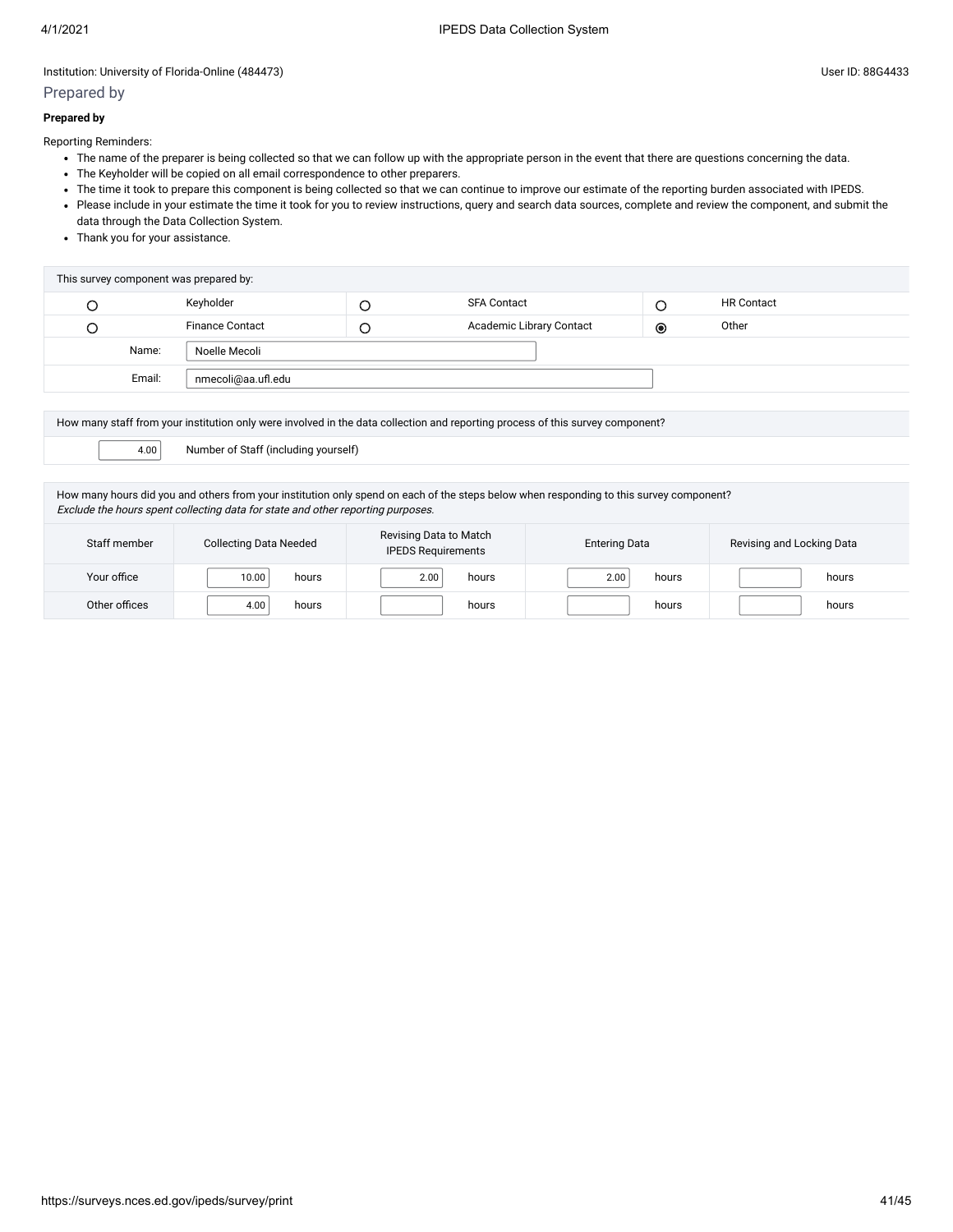### Summary

### **Human Resources Component Summary**

IPEDS collects important information regarding your institution. All data reported in IPEDS survey components become available in the IPEDS Data Center and appear as aggregated data in various Department of Education reports. Additionally, some of the reported data appears specifically for your institution through the College Navigator website and is included in your institution's Data Feedback Report (DFR). The purpose of this summary is to provide you an opportunity to view some of the data that, when accepted through the IPEDS quality control process, will appear on the College Navigator website and/or your DFR. College Navigator is updated approximately three months after the data collection period closes and Data Feedback Reports will be available through the Data [Center](https://nces.ed.gov/ipeds/use-the-data) and sent to your institution's CEO in November 2020.

Please review your data for accuracy. If you have questions about the data displayed below after reviewing the data reported on the survey screens, please contact the IPEDS Help Desk at: 1-877-225-2568 or [ipedshelp@rti.org.](mailto:ipedshelp@rti.org)

| Number of staff by employment status and occupational category:<br><b>Fall 2020</b>                                               |                              |                              |     |  |  |  |
|-----------------------------------------------------------------------------------------------------------------------------------|------------------------------|------------------------------|-----|--|--|--|
| <b>Reported values</b><br><b>Occupational category</b>                                                                            |                              |                              |     |  |  |  |
|                                                                                                                                   | Number of<br>full-time staff | Number of<br>part-time staff |     |  |  |  |
| <b>Total number of staff</b>                                                                                                      | 65                           | 195                          | 130 |  |  |  |
| <b>Instructional Staff</b>                                                                                                        | 10                           | 132                          | 54  |  |  |  |
| Primary Instruction                                                                                                               | 7                            | 124                          | 48  |  |  |  |
| <b>Exclusively credit</b>                                                                                                         | 7                            | 124                          | 48  |  |  |  |
| Exclusively not-for-credit                                                                                                        | 0                            | 0                            | 0   |  |  |  |
| Combined credit/not-for-credit                                                                                                    | 0                            | 0                            | 0   |  |  |  |
| Instruction/research/public service                                                                                               | 3                            | 8                            | 6   |  |  |  |
| <b>Research Staff</b>                                                                                                             | 0                            | $\overline{2}$               | 1   |  |  |  |
| <b>Public Service Staff</b>                                                                                                       | 0                            | 0                            | 0   |  |  |  |
| Library and Student and Academic Affairs and Other<br><b>Education Services Occupations SOC</b>                                   | 33                           | 17                           | 39  |  |  |  |
| Librarians, Curators, and Archivists<br>SOC 25-4000                                                                               | 0                            | 0                            | 0   |  |  |  |
| Archivists, Curators, and Museum<br><b>Technicians</b><br>SOC 25-4010                                                             | 0                            | 0                            | 0   |  |  |  |
| Librarians<br>SOC 25-4020                                                                                                         | 0                            | 0                            | 0   |  |  |  |
| Library Technicians<br>SOC 25-4030                                                                                                | 0                            | 0                            | 0   |  |  |  |
| Student and Academic Affairs and Other<br><b>Education Services Occupations</b><br>SOC 25-2000 + 25-3000 + 25-9000                | 33                           | 17                           | 39  |  |  |  |
| <b>Management Occupations</b><br>SOC 11-0000                                                                                      | 11                           | 11                           | 15  |  |  |  |
| Business and Financial Operations Occupations<br>SOC 13-0000                                                                      | 1                            | 3                            | 2   |  |  |  |
| Computer, Engineering, and Science Occupations<br>SOC 15-0000 + 17-0000 + 19-0000                                                 | $\overline{2}$               | 1                            | 2   |  |  |  |
| Community, Social Service, Legal, Arts, Design,<br>Entertainment, Sports and Media Occupations<br>SOC 21-0000 + 23-0000 + 27-0000 | 5                            | 2                            | 6   |  |  |  |
| Healthcare Practitioners and Technical Occupations<br>SOC 29-0000                                                                 | 0                            | 0                            | 0   |  |  |  |
| <b>Service Occupations</b><br>SOC 31-0000 + 33-0000 + 35-0000 + 37-0000 + 39-<br>0000                                             | 0                            | 0                            | 0   |  |  |  |
| Sales and Related Occupations<br>SOC 41-0000                                                                                      | 0                            | 0                            | 0   |  |  |  |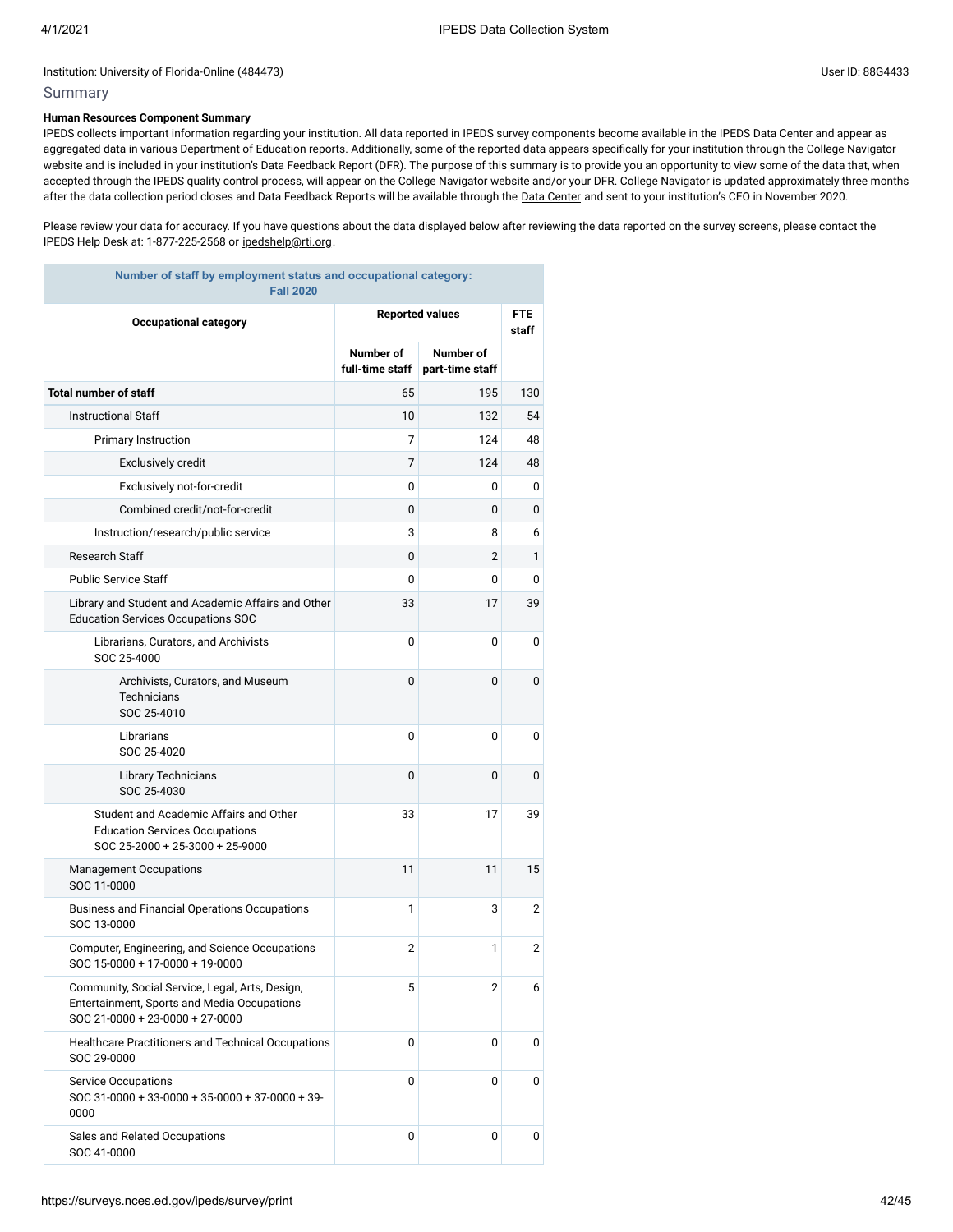#### 4/1/2021 IPEDS Data Collection System

| SOC 43-0000 | Office and Administrative Support Occupations                                       | 3 | 27 | 12 |
|-------------|-------------------------------------------------------------------------------------|---|----|----|
| Occupations | Natural Resources, Construction, and Maintenance<br>SOC 45-0000 + 47-0000 + 49-0000 | 0 | n  |    |
| Occupations | Production, Transportation, and Material Moving<br>SOC 51-0000 + 53-0000            | 0 | n  |    |
|             |                                                                                     |   |    |    |

NOTE: Full-time-equivalent (FTE) staff is calculated by summing the total number of full-time staff and adding one-third of the total number of part-time staff. Graduate assistants are not included in the above figures. Many of the FTE figures may be included in the DFR.

**Salaries of full-time instructional staff by contract length and academic rank: Academic year**

| Academic                      |              |              | <b>Months Covered by Annual Salary</b> |                | <b>Total</b><br><b>Staff for</b> | <b>Total</b>                         |                          | Weighted                                     |  |
|-------------------------------|--------------|--------------|----------------------------------------|----------------|----------------------------------|--------------------------------------|--------------------------|----------------------------------------------|--|
| rank                          | 12<br>months | 11<br>months | 10<br>months                           | 9<br>months    | Salary<br>reporting              | <b>Number</b><br>of<br><b>Months</b> | Salary<br><b>Outlays</b> | Average<br><b>Monthly</b><br><b>Salaries</b> |  |
| <b>All Ranks</b>              | 6            |              |                                        | $\overline{4}$ | 10                               | 108                                  | \$582,705                | \$5,395                                      |  |
| Professor                     |              |              |                                        |                |                                  |                                      |                          |                                              |  |
| Associate<br>professor        |              |              |                                        |                |                                  |                                      |                          |                                              |  |
| Assistant<br>professor        |              |              |                                        |                |                                  |                                      |                          |                                              |  |
| Instructor                    |              |              |                                        |                |                                  |                                      |                          |                                              |  |
| Lecturer                      | 3            |              |                                        | 3              | 6                                | 63                                   | \$409,857                | \$6,506                                      |  |
| <b>No</b><br>academic<br>rank | 3            |              |                                        | 1              | 4                                | 45                                   | \$172,848                | \$3,841                                      |  |

NOTE: The above data are based on the Salary Outlays part of the IPEDS HR component. The Weighted average monthly salaries of full-time instructional staff by academic rank are calculated by adding the salary outlays reported for Men plus Women by academic rank, then dividing the sum by the "Total Number of Months" for Men plus Women by academic rank. Salaries of full-time instructional staff paid less than 9 months per year are not collected. Also, salaries of medical school staff are not collected. The weighted average monthly salaries may be included in the DFR.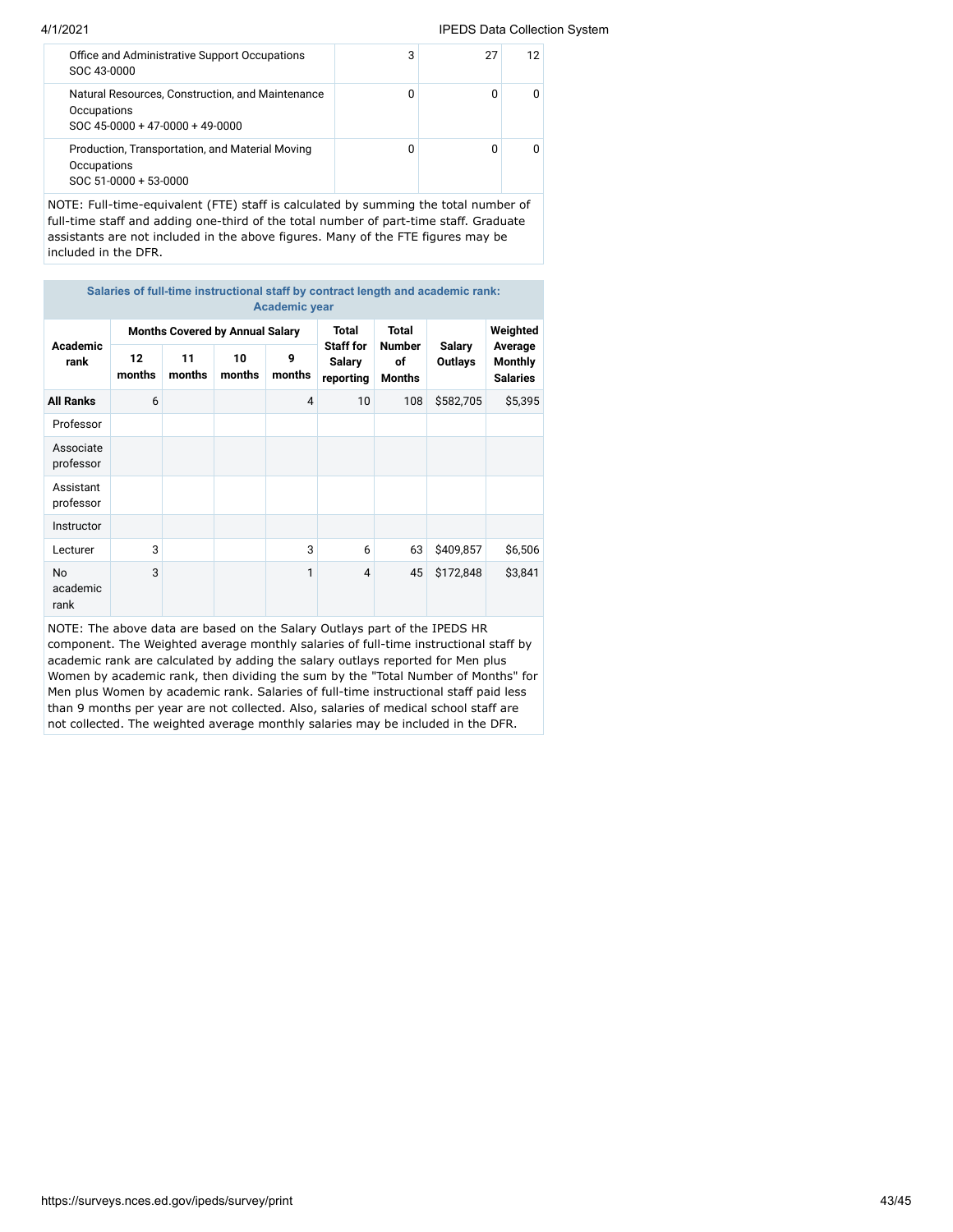Edit Report

### Human Resources

| <b>Source</b>                                    | <b>Description</b>                                                                                                                                                                                        | <b>Severity</b> | <b>Resolved</b> Options |  |  |  |  |  |  |
|--------------------------------------------------|-----------------------------------------------------------------------------------------------------------------------------------------------------------------------------------------------------------|-----------------|-------------------------|--|--|--|--|--|--|
| Screen: B1 - FT Non-instructional, Occupation- 2 |                                                                                                                                                                                                           |                 |                         |  |  |  |  |  |  |
| <b>Screen Entry</b>                              | This number (33) is outside the expected range of between 1 and 30 based on the prior year value.<br>Please correct your data or explain. (Error #1387)                                                   | Explanation     | Yes                     |  |  |  |  |  |  |
| Reason                                           | With increasing enrollment and program expansion, there is a need for increased instructional designers, advisors, and other staff in this category.                                                      |                 |                         |  |  |  |  |  |  |
|                                                  | Screen: B1 - FT Non-instructional, Occupation - 4                                                                                                                                                         |                 |                         |  |  |  |  |  |  |
| <b>Screen Entry</b>                              | The total number of full-time staff (men + women) reported (65) is outside the expected range of<br>between 25 and 51 based on the prior year value. Please correct your data or explain. (Error #1574)   | Explanation     | Yes                     |  |  |  |  |  |  |
| Reason                                           | Expanding enrollment and increased operations created the need for additional full-time employees.                                                                                                        |                 |                         |  |  |  |  |  |  |
| Related<br>Screens                               | B1 - FT Non-instructional, Occupation - 4                                                                                                                                                                 |                 |                         |  |  |  |  |  |  |
|                                                  | Screen: B2 - FT Non-instructional, Occupation and Tenure - 1                                                                                                                                              |                 |                         |  |  |  |  |  |  |
| <b>Screen Entry</b>                              | This number(52) is outside the expected range of between 1 and 30 based on the prior year value.<br>Please correct your data or explain. (Error #1387)                                                    | Explanation     | Yes                     |  |  |  |  |  |  |
| Reason                                           | Due to expanding operations and increasing enrollments, there is a need for more full-time employees.                                                                                                     |                 |                         |  |  |  |  |  |  |
| <b>Screen Entry</b>                              | This number(52) is outside the expected range of between 1 and 30 based on the prior year value.<br>Please correct your data or explain. (Error #1387)                                                    | Explanation     | Yes                     |  |  |  |  |  |  |
| Reason                                           | Due to expanding operations and increasing enrollments, there is a need for more full-time employees.                                                                                                     |                 |                         |  |  |  |  |  |  |
|                                                  | Screen: D - PT Staff, Occupation - 1                                                                                                                                                                      |                 |                         |  |  |  |  |  |  |
| <b>Screen Entry</b>                              | This number(132) is outside the expected range of between 47 and 95 based on the prior year value.<br>Please correct your data or explain. (Error #1387)                                                  | Explanation     | Yes                     |  |  |  |  |  |  |
| Reason                                           | Expanding enrollment and increased operations created the need for additional faculty.                                                                                                                    |                 |                         |  |  |  |  |  |  |
| <b>Screen Entry</b>                              | This number(0) is outside the expected range of between 1 and 30 based on the prior year value.<br>Please correct your data or explain. (Error #1387)                                                     | Explanation     | Yes                     |  |  |  |  |  |  |
| Reason                                           | Faculty contributing to UFO efforts fluctuates year to year                                                                                                                                               |                 |                         |  |  |  |  |  |  |
|                                                  | Screen: D - PT Staff, Occupation - 4                                                                                                                                                                      |                 |                         |  |  |  |  |  |  |
| <b>Screen Entry</b>                              | The total number of part-time staff (men + women) reported (195) is outside the expected range of<br>between 90 and 184 based on the prior year value. Please correct your data or explain. (Error #1575) | Explanation     | Yes                     |  |  |  |  |  |  |
| Reason                                           | Expanding enrollment and increased operations created the need for additional part-time employees.                                                                                                        |                 |                         |  |  |  |  |  |  |
| Related<br>Screens                               | D - PT Staff, Occupation - 4                                                                                                                                                                              |                 |                         |  |  |  |  |  |  |
| <b>Screen: D - Graduate Assistants</b>           |                                                                                                                                                                                                           |                 |                         |  |  |  |  |  |  |
| <b>Screen Entry</b>                              | This number(39) is outside the expected range of between 1 and 30 based on the prior year value.<br>Please correct your data or explain. (Error #1387)                                                    | Explanation     | Yes                     |  |  |  |  |  |  |
| Reason                                           | Expanding enrollment and increased operations created the need for additional graduate teaching assistants.                                                                                               |                 |                         |  |  |  |  |  |  |
| <b>Screen Entry</b>                              | This number(63) is outside the expected range of between 1 and 30 based on the prior year value.<br>Please correct your data or explain. (Error #1387)                                                    | Explanation     | Yes                     |  |  |  |  |  |  |
| Reason                                           | Expanding enrollment and increased operations created the need for additional graduate assistants. The number of graduate assistants will fluctuate<br>based on funding.                                  |                 |                         |  |  |  |  |  |  |
| Screen: E - PT Staff, Occupation and Tenure - 1  |                                                                                                                                                                                                           |                 |                         |  |  |  |  |  |  |